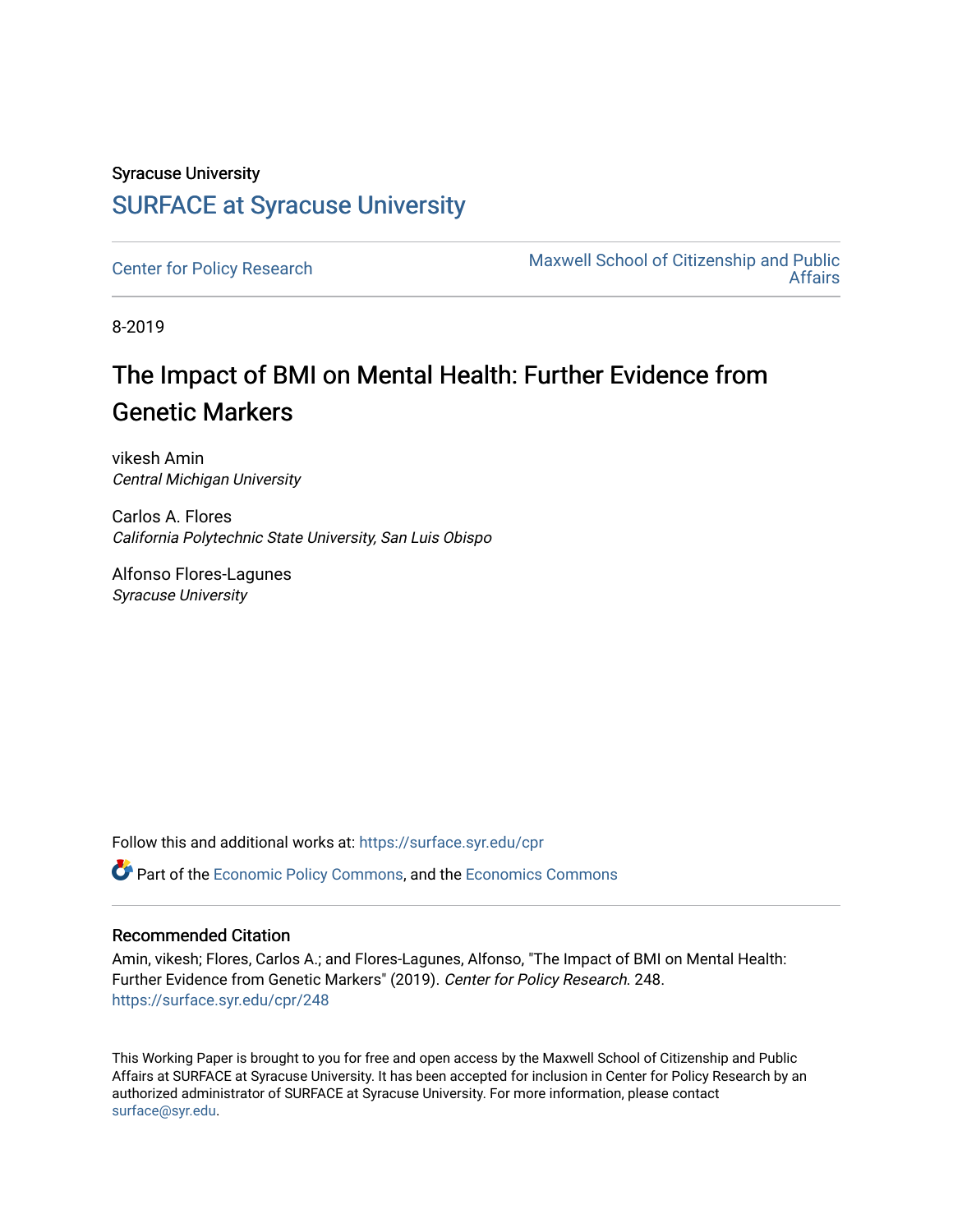# CENTER FOR POLICY RESEARCH THE MAXWELL SCHOOL

WORKING PAPER SERIES

# The Impact of BMI on Mental Health: Further Evidence from Genetic Markers

Vikesh Amin, Carlos A. Flores, and Alfonso Flores-Lagunes

Paper No. 216 August 2019

# **ISSN: 1525-3066**

Maxwel Syracuse University

**CENTER FOR** POLICY **RESEARCH** 

426 Eggers Hall Syracuse University Syracuse, NY 13244-1020 (315) 443-3114/ email: ctrpol@syr.edu http://www.maxwell.syr.edu/CPR\_Working\_Papers.aspx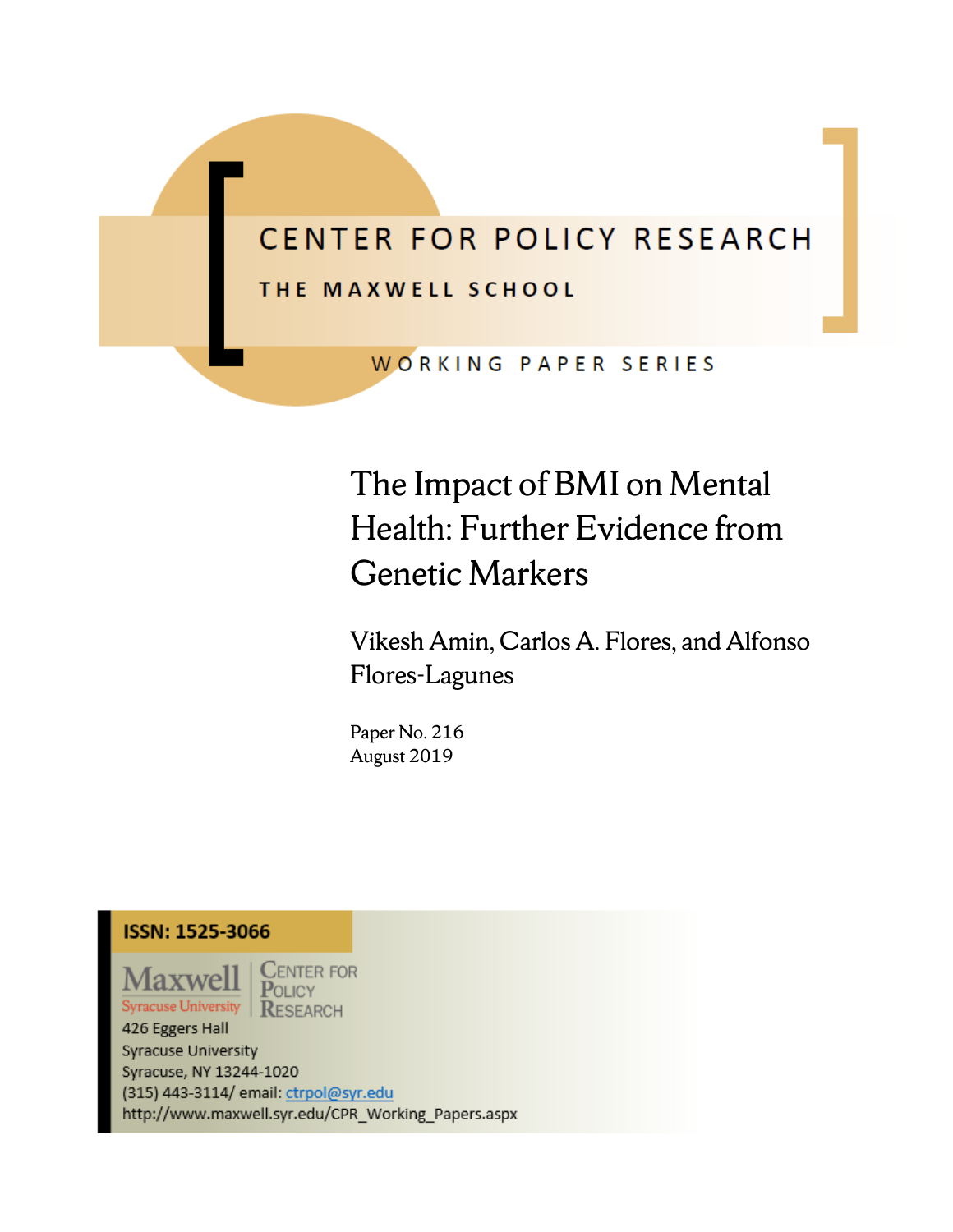# **CENTER FOR POLICY RESEARCH –Fall 2019**

#### **Leonard M. Lopoo, Director Professor of Public Administration and International Affairs (PAIA)**

#### **Associate Directors**

Margaret Austin Associate Director, Budget and Administration

John Yinger Trustee Professor of Economics (ECON) and Public Administration and International Affairs (PAIA) Associate Director, Center for Policy Research

# **SENIOR RESEARCH ASSOCIATES**

| Badi Baltagi, ECON            | Jeffrey Kubik, ECON           | Alexander Rothenberg, ECON    |
|-------------------------------|-------------------------------|-------------------------------|
| Robert Bifulco, PAIA          | Yoonseok Lee, ECON            | Rebecca Schewe, SOC           |
| Leonard Burman, PAIA          | Amy Lutz, SOC                 | Amy Ellen Schwartz, PAIA/ECON |
| Carmen Carrión-Flores, ECON   | Yingyi Ma, SOC                | Ying Shi, PAIA                |
| Alfonso Flores-Lagunes, ECON  | Katherine Michelmore, PAIA    | Saba Siddiki, PAIA            |
| Sarah Hamersma, PAIA          | Jerry Miner, ECON             | Perry Singleton, ECON         |
| Madonna Harrington Meyer, SOC | Shannon Monnat, SOC           | Yulong Wang, ECON             |
| Colleen Heflin, PAIA          | Jan Ondrich, ECON             | Michael Wasylenko, ECON       |
| William Horrace, ECON         | David Popp, PAIA              | Peter Wilcoxen, PAIA          |
| Yilin Hou, PAIA               | <b>Stuart Rosenthal, ECON</b> | Maria Zhu. ECON               |
| Hugo Jales, ECON              | Michah Rothbart, PAIA         |                               |

#### **GRADUATE ASSOCIATES**

| Rhea Acuña, PAIA               | Jeehee Han, PAIA               | Christopher Rick, PAIA |
|--------------------------------|--------------------------------|------------------------|
| Mariah Brennan, SOC. SCI.      | Mary Helander, SOC. SCI.       | David Schwegman, PAIA  |
| Jun Cai, ECON                  | Amra Kandic, SOC               | Saied Toossi, PAIA     |
| Zigiao Chen, PAIA              | Hyoung Kwon, PAIA              | Huong Tran, ECON       |
| Yoon Jung Choi, PAIA           | Mattie Mackenzie-Liu, PAIA     | Joaquin Urrego, ECON   |
| Dahae Choo, PAIA               | Maeve Maloney, ECON            | Yao Wang, ECN          |
| Stephanie Coffey, ECON         | Austin McNeil Brown, SOC. SCI. | Yi Yang, ECON          |
| Brandon De Bruhl, PAIA         | Qasim Mehdi, PAIA              | Xiaoyan Zhang, ECN     |
| Giuseppe Germinario, ECON      | Claire Pendergrast, SOC        | Bo Zheng, PAIA         |
| Myriam Gregoire-Zawilski, PAIA | Jonathan Presler, ECON         | Dongmei Zhu, SOC. SCI. |
| Emily Gutierrez, PAIA          | Krushna Ranaware, SOC          |                        |

#### **STAFF**

Joanna Bailey, Research Associate Joseph Boskovski, Maxwell X Lab Katrina Fiacchi, Administrative Specialist Emily Minnoe, Administrative Assistant Candi Patterson, Computer Consultant Laura Walsh, Administrative Assistant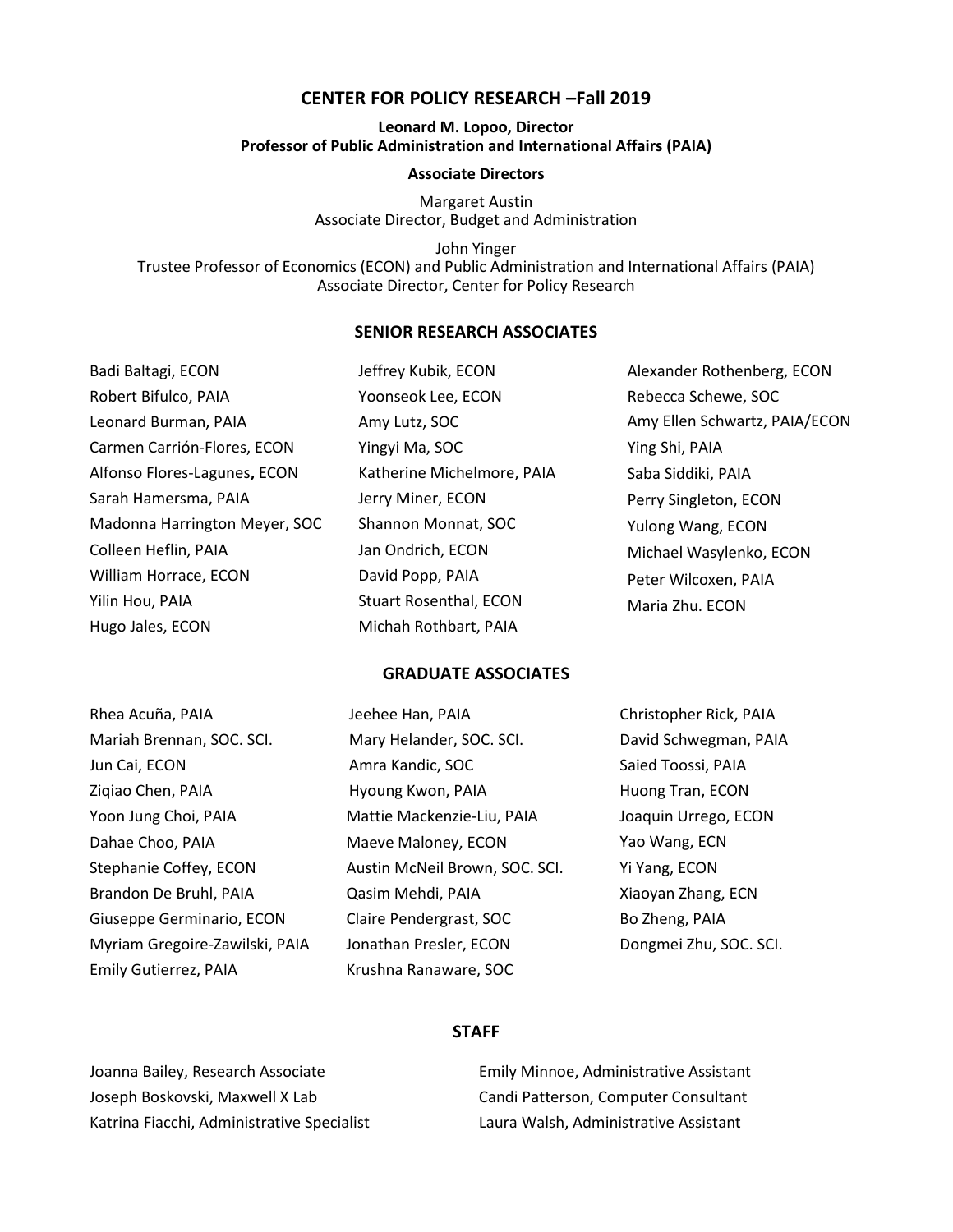# **Abstract**

We examine the relationship between body mass index (BMI) and mental health for young adults and elderly individuals using data from the National Longitudinal Study of Adolescent Health and the Health & Retirement Study. While ordinary least squares (OLS) estimates show that BMI is significantly associated with worse mental health in both young adulthood and old age, they are likely to be confounded by (i) unobserved factors that affect both BMI and mental health and (ii) reverse causality. To tackle confounding, we take two complementary approaches. First, we use a polygenic score for BMI as an instrumental variable (IV) and adjust for polygenic scores for other factors that may invalidate this IV. The IV estimates indicate that there is no statistically significant relationship between BMI and mental health for young adults, whereas there is a positive and statistically significant relationship for the elderly. Moreover, we show that IV estimates likely have to be interpreted as identifying a weighted average of effects of BMI on mental health mostly for individuals on the upper quantiles of the BMI distribution. Given potential remaining concerns about the validity of the IV, our second approach is to consider it an "imperfect" IV and estimate an upper bound on the average treatment effect for the corresponding population following Nevo & Rosen (2012). The estimated upper bounds reinforce the conclusions from the IV estimates: they show little evidence of a detrimental effect of BMI on mental health for young adults while being consistent with an economically meaningful effect for elderly individuals. Lastly, we explore some of the potential channels through which BMI may affect mental health for the elderly.

# **JEL No.** 110, 112

**Keywords:** Obesity, Mental Health, Depression, Polygenetic Scores

**Authors**: Vikesh Amin, Central Michigan University; Carlos A. Flores, California Polytechnic State University at San Luis Obispo; Alfonso Flores-Lagunes, Syracuse University, Center for Policy Research, Institute of Labor Economics (IZA),Global Labor Organization (GLO).

**Acknowledgement:** The authors thank research assistance from Giuseppe Germinario. This research uses data from Add Health, a program project directed by Kathleen Mullan Harris and designed by J. Richard Udry, Peter S. Bearman, and Kathleen Mullan Harris at the University of North Carolina at Chapel Hill, and funded by grant P01-HD31921 from the Eunice Kennedy Shriver National Institute of Child Health and Human Development, with cooperative funding from 23 other federal agencies and foundations. Special acknowledgment is due to Ronald R. Rindfuss and Barbara Entwisle for assistance in the original d[esign. Information on how to obtain](http://www.cpc.unc.edu/addhealth) the Add Health data files is available on the Add Health website (http://www.cpc.unc.edu/addhealth). No direct support was received from grant P01- HD31921 for this analysis. The Health and Retirement Study (HRS accession number 0925-0670) is sponsored by the National Institute on Aging (grant numbers NIA U01AG009740, RC2AG036495, and RC4AG039029) and is conducted by the University of Michigan. Additional funding support for genotyping and analysis were provided by NIH/NICHD R01 HD060726. The authors acknowledge research funding from NIH grant number 1R01HD094011-01.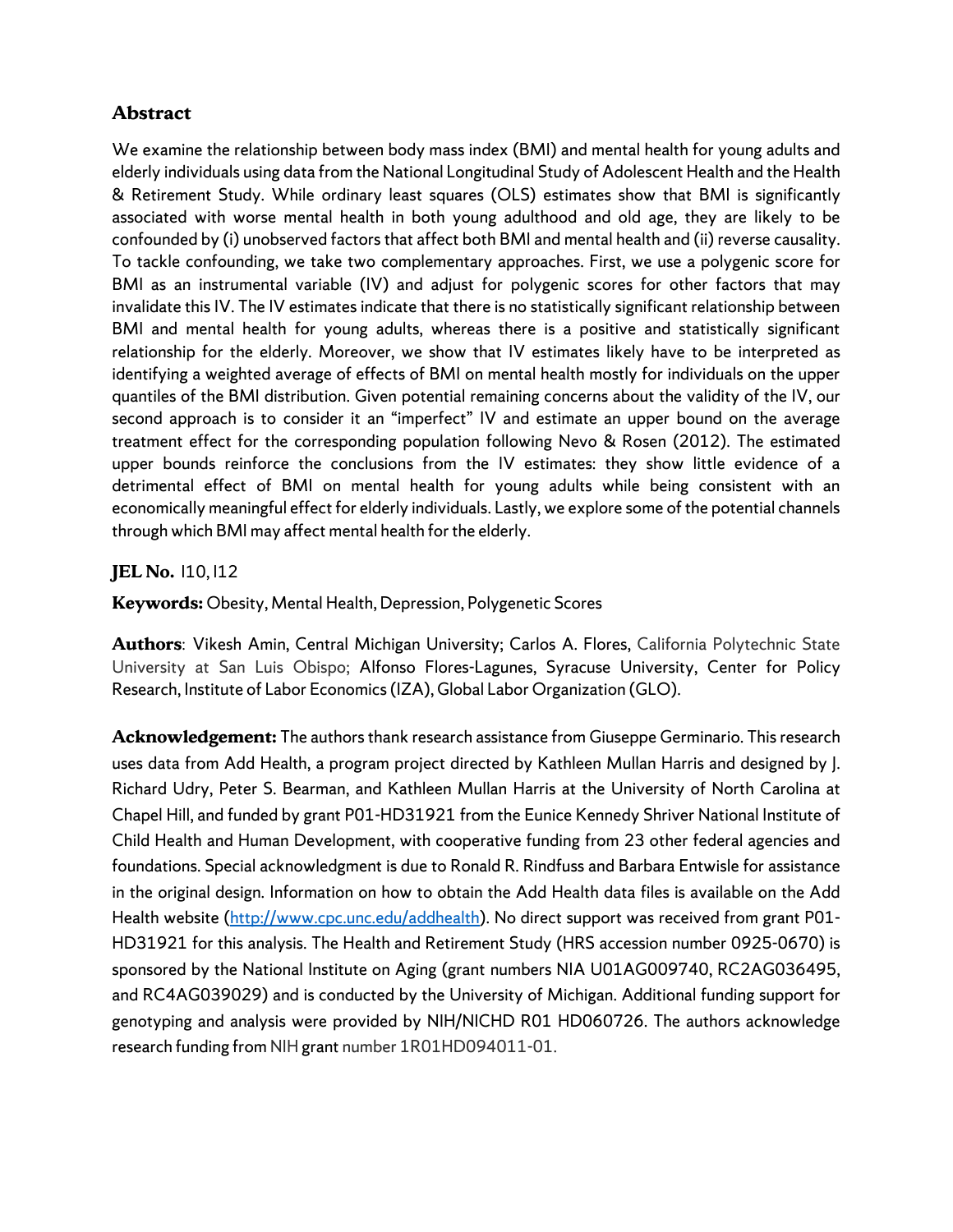# **1. Introduction**

Mental health is an important public health issue in the US because of the high prevalence of mental illnesses, and the associated economic and societal costs. In any given year, approximately 18.5% of US adults suffer from a mental illness (National Alliance on Mental Illness). Mental illnesses hasten mortality by 10-20 years, (Chesney et al. 2014), and are linked to diabetes, heart disease, strokes, and suicide, which in turn led to the decrease in US life expectancy in 2016 (Kochanek et al. 2017).

Poor mental health is a multifactorial problem. Although there is no single solution, one wellknown risk factor is body mass. Several studies have shown that individuals who have a high BMI or are obese are more likely to have poor mental health and be depressed (Carpenter et al. 2000; Luppino et al. 2010; Ha et al. 2017; Roberts et al. 2000; Rosen-Reynoso 2011; Scott et al. 2008; Simon et al. 2006; Zhao et al. 2009). Biologically, there is a relationship between BMI and mental health, because obesity is associated with chronic low-grade inflammation in peripheral tissues and blood circulation (Gregor & Hotamisligil 2011). Inflammation in turn affects brain physiology, and alters mood and behavior leading to depression (Miller & Raison 2016). Markowitz et al. (2008) suggest that the relationship may also be due to behavioral mechanisms (functional impairment), cognitive mechanisms (body image dissatisfaction, poor self-reported health), and social mechanisms (stigma). There is a stigma associated with obesity. Obese individuals are viewed as being lazy, unintelligent, unsuccessful, and lacking selfdiscipline (Puhl & Heuer 2010). These stereotypes can lead to actual and/or perceived discrimination, low self-esteem and depression (Kessler et al. 1999). Discrimination stemming from obesity can also lead to depression through the labor market, to the extent that obesity is associated with worse labor market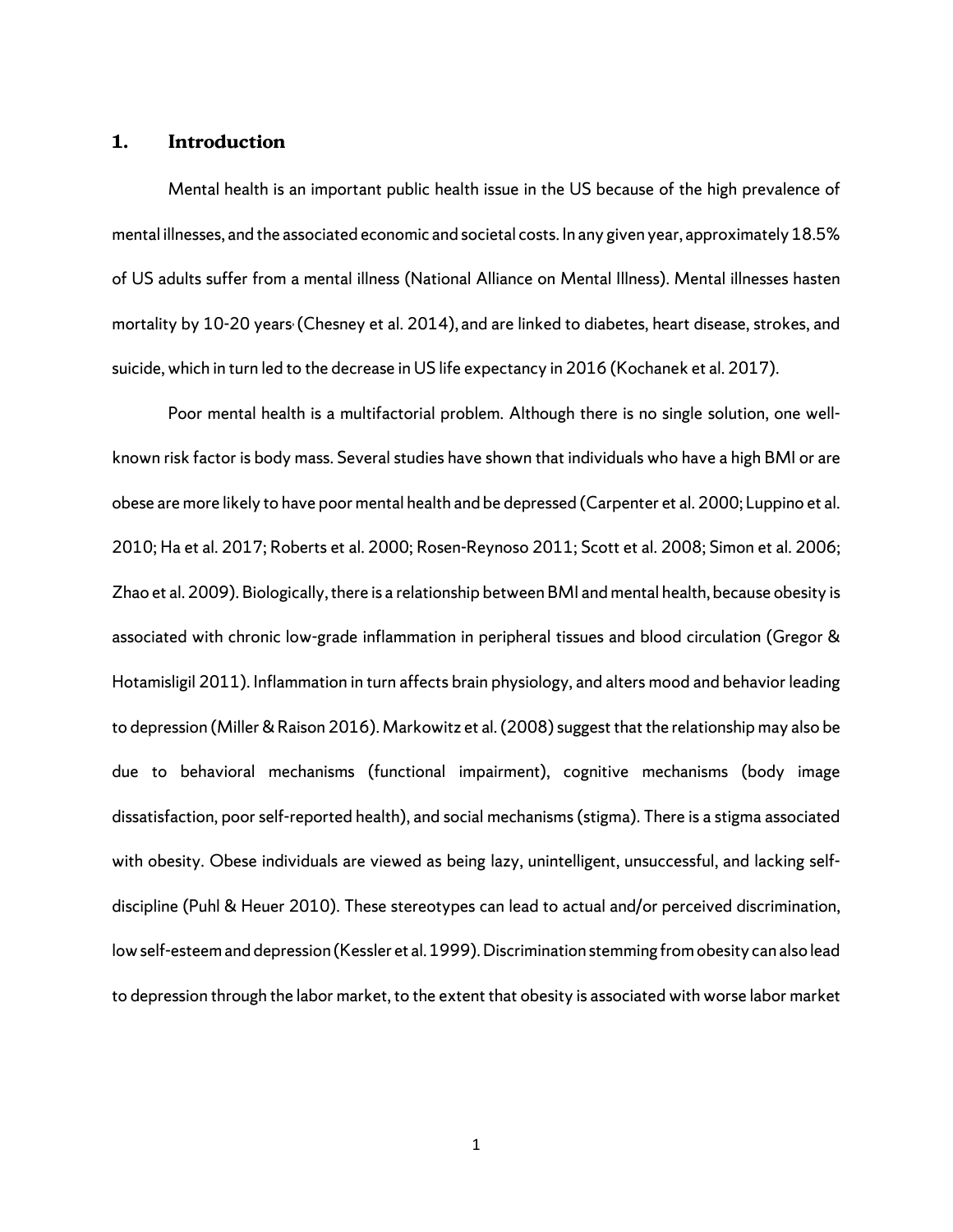outcomes, which in turn can lead to financial stress and depression<sup>[1](#page-27-0)</sup>. Poor self-reported health can contribute to depression through a cognitive mechanism, because individuals who believe their health to be poor may also hold other depressive beliefs. The relationship can also run through functional impairments and exercise. Obesity is associated with a higher probability of experiencing limitations in carrying out activities of daily living (Himes 2000). Functional limitations affect one's ability to undertake physical exercise, which is associated with better mental health (Paolucci et al. 2018).

Although there are empirical associations, and theoretical reasons for BMI affecting mental health, it is unclear whether there is a causal relationship. First, the causal relationship could be confounded by unobserved factors (e.g. time preference, genetic endowments, innate ability) that affect both BMI and mental health. Second, there is a problem of reverse causality insofar as poor mental health is associated with a higher likelihood of being obese. To tackle confounding, some recent studies have employed a polygenic score (PGS) for BMI as an instrumental variable (IV). A PGS is a summary measure of an individual's genetic predisposition for a given trait, and is constructed using results from Genome Wide Association Studies (GWAS). In a GWAS, hundreds of thousands of single nucleotide polymorphisms (SNPs) are tested for associations with an outcome<sup>[2](#page-5-0)</sup>. As an example, Speliotes et al. (2010) conducted a GWAS on a sample of 123,864 individuals, where they examined associations between 2.8 million SNPs with BMI. They identified 32 SNPs that reached genome-wide significance  $(p<sub>5x10-8</sub>)$ , which explain approximately 1.45% of the variation in BMI. A PGS for BMI is constructed

 $\overline{a}$ 

<sup>&</sup>lt;sup>1</sup> Studies have found that a higher BMI/obesity is associated with a lower probability of being employed and lower wages (Brunello & D'Hombres 2007; Greve 2008; Morris 2007).

<span id="page-5-0"></span><sup>&</sup>lt;sup>2</sup> A SNP is a DNA sequence variation occurring when a single nucleotide (A, T, C or G) in the genome differs at a single position among individuals.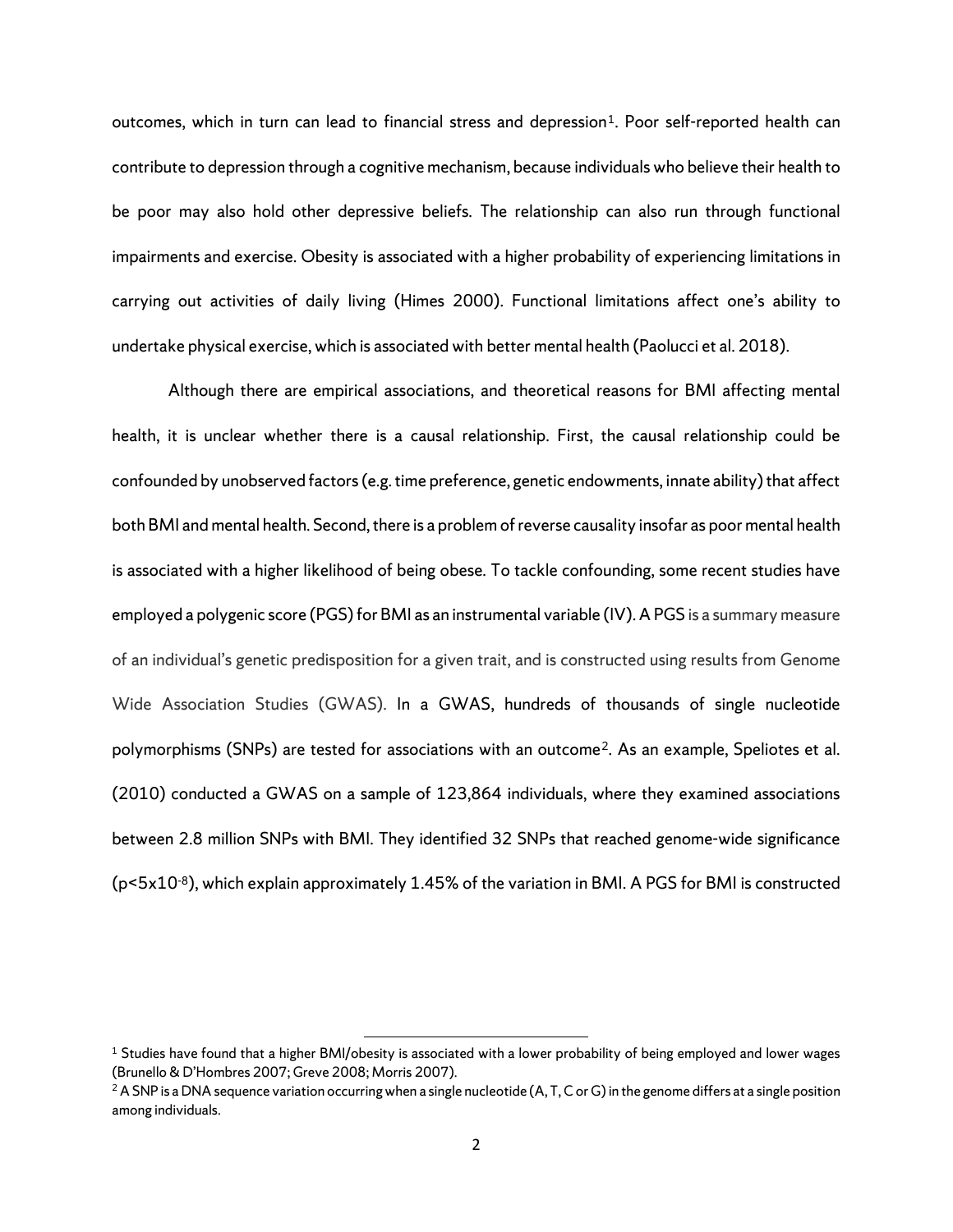by aggregating the SNPs identified in Speliotes et al. (2010) and weighting them by the strength of their association.[3](#page-6-0)

Previous studies have used as an IV a PGS consisting of 32 SNPs identified as genome-wide significant predictors of BMI in the GWAS by Speliotes et al. (2010)<sup>[4](#page-6-1)</sup>. IV estimates for US based studies show that there is no statistically significant relationship between BMI and mental health. Hung et al. (2014) estimate the effect of BMI on the probability of major depressive disorder in young adults (average age of 26 years) using data from RADIANT. Walter et al. (2015) estimate the effect of BMI on depression for women (with an average age of 56 years) using data from the Nurses' Health Study. Willage (2018) estimates the effect of BMI on depression in young adults (18-34 years of age) using the siblings sample in the National Longitudinal Study of Adolescent Health. In all three studies, the OLS estimates showed a positive statistically significant association between BMI and mental health, whereas IV estimates were statistically insignificant. Willage (2018) does however find that BMI is associated with suicidal ideation. In contrast to US results, Jokela et al. (2012) find that a higher BMI is associated with worse mental health in adolescents and adults in Finland. Tyrrell et al. (2018) use a PGS consisting of 73 SNPs from those identified in the more recent GWAS by Locke et al. (2015)<sup>5</sup>. The IV estimates in Tyrrell et al. (2018) show a significant positive association between BMI and depression for individuals (average age of 57 years) in the UK.

 $\overline{\phantom{a}}$ 

<span id="page-6-0"></span><sup>3</sup> The PGS for individual *i* is a weighted average across the number of SNPs (n) of the number of reference alleles A (0, 1 or 2) at that SNP multiplied by the corresponding beta estimate from the GWAS analysis:  $PGS_i$  =  $\sum_{j=1}^n\beta_j$   $A_{ij}.$  However, in practice constructing PGSs involves several complex decisions such as whether the PGS should be limited to genome-wide significant SNPs or whether a series of more liberal thresholds should be applied (e.g., p<0.001, 0.01). See Ware et al. (2017) for a detailed overview of the decisions involved in constructing GRSs.<br><sup>4</sup> In the economics literature, a PGS for BMI has also been used as an IV to estimate effects of BMI on labor market outcomes

<span id="page-6-1"></span><sup>(</sup>Böckerman et al. 2019) and on academic performance and blood pressure (von Hinke et al. 2016).

<span id="page-6-2"></span><sup>&</sup>lt;sup>5</sup> Locke et al. (2015) identified 97 SNPs (of which 56 are novel) as genome-wide significant predictors of BMI, which explain about 2.7% of the variation in BMI.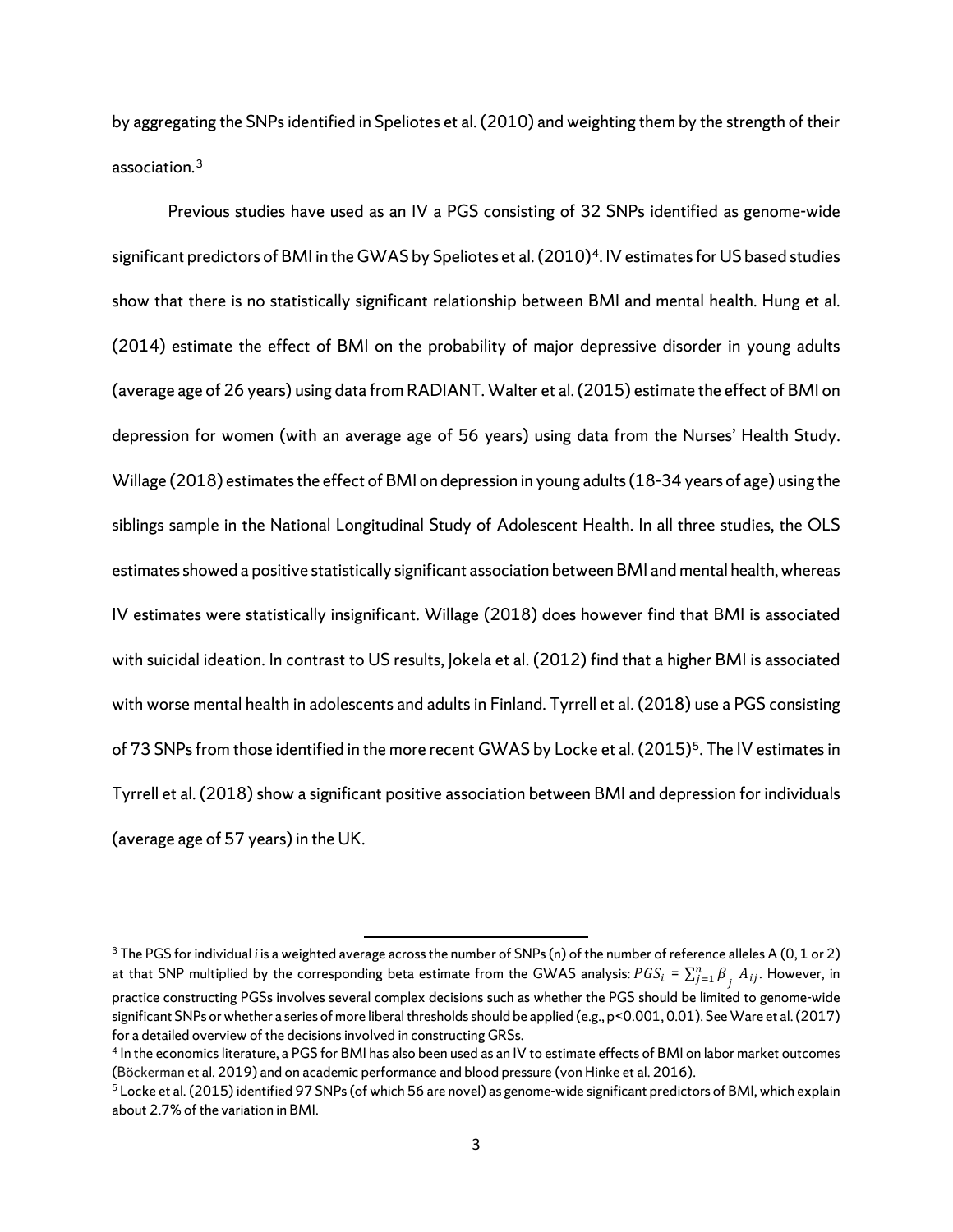We contribute by examining the relationship between BMI and mental health (measured using the Center for Epidemiologic Studies Depression Scale; CES-D) for two important groups: young adults (aged 25-34 years from the National Longitudinal Study of Adolescent Health) and elderly individuals (aged 50-89 years from the Health & Retirement Study), using genetic data to form the IV. The comparison between young adults and the elderly is interesting because some studies (Crisp et al. 1980; Palinkas et al. 1996) have found a protective effect (often termed the Jolly Fat Hypothesis) of BMI/obesity on mental health. Like previous studies, notably Willage (2018) who also analyzed a sample of young adults from the National Longitudinal Study of Adolescent Health, we also use genetic data to form an IV, but there are two key differences in our study and approach<sup>6</sup>. First, our PGS is more powerful as it is based on the more recent Locke et al. (2015) GWAS, and includes all SNPs. A PGS that includes all SNPs has more predictive power than one that is just based on genome wide significant SNPs (Ware et al. 2017). Second, one concern with using a PGS as an IV is that it may violate the exclusion restriction because of pleiotropy (von Hinke et al., 2016; van Kippersluis and Rietveld, 2017; DiPrete et al, 2018); that is, that the PGS for BMI may affect mental health independently of its effect on BMI because genes associated with BMI may be related to other genes or traits that also affect mental health. We address this potential concern in two separate ways. First, by using a PGS for depression to control for the genetic predisposition to poor mental health, and a PGS for educational attainment to control for innate ability. We find that the IV estimates for the elderly are likely overestimated if we do not control for these PGSs. Second, we regard the PGS for BMI as a potentially "imperfect IV" (Nevo & Rosen, 2012)

 $\overline{a}$ 

<span id="page-7-0"></span> $6$  An additional important difference between our analysis of young adults and Willage (2018) is that he uses the siblings sample from the National Longitudinal Study of Adolescent Health, while we use a more general sample described in section 2.1.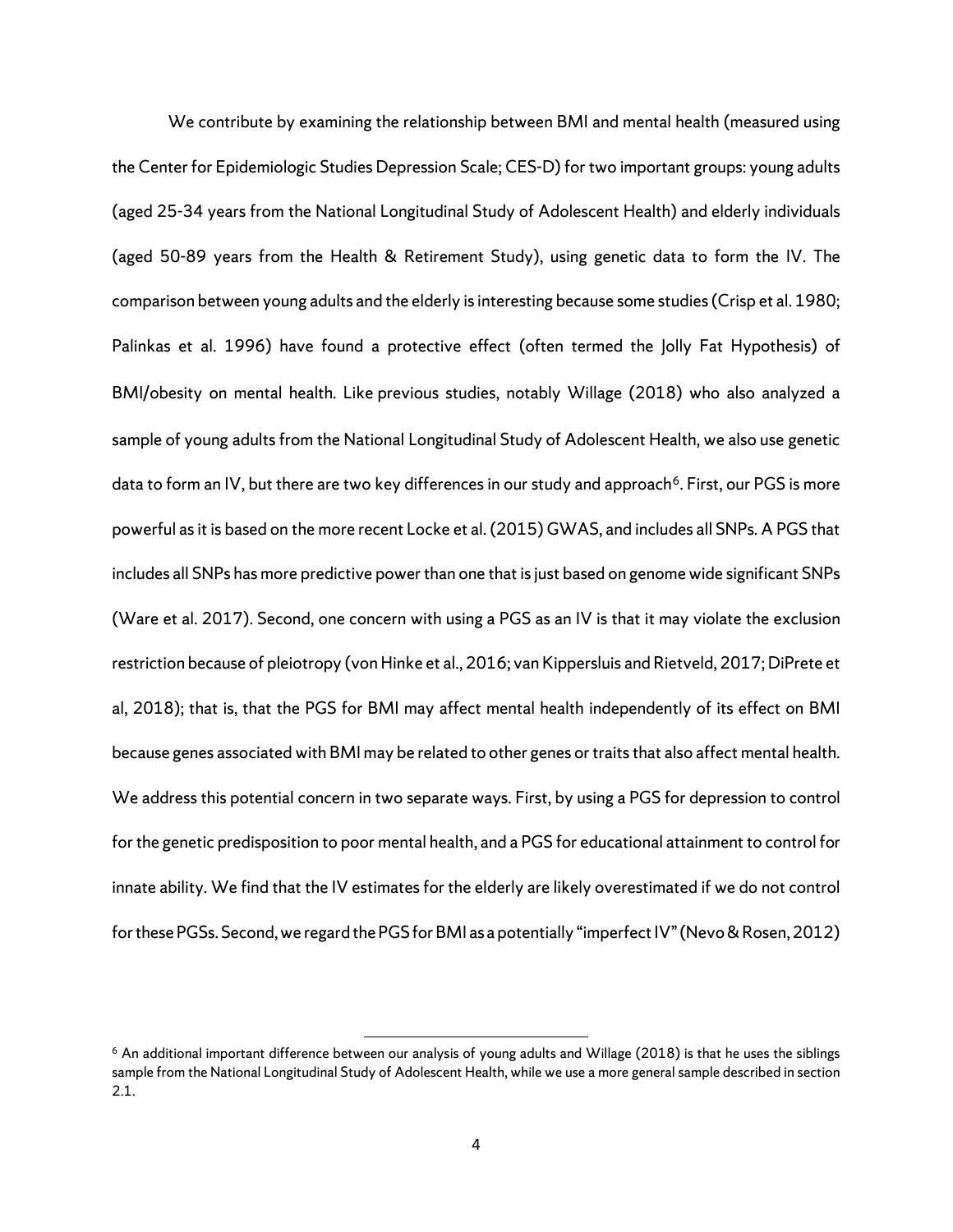in the sense that it is allowed to violate the exclusion restriction, and estimate an upper bound for the effect of BMI on mental health in the corresponding population.

Overall, the IV estimates indicate that there is no statistically significant relationship between body mass and mental health for young adults, whereas there is a positive, substantial, and statistically significant relationship for the elderly. For the latter group, a 5 kg/m<sup>2</sup> increase in BMI is related to a 20% increase in their CES-D score, and a 29% increase in the likelihood of depression. We stress that IV estimates are not directly comparable to OLS estimates. In the presence of heterogeneous effects, IV methods identify a local average treatment effect (LATE) for those individuals whose BMI is affected by the PGS for BMI (the so-called "compliers"; Imbens & Angrist, 1994). In contrast, OLS estimates, under strong assumptions such as unconfoundedness, identify the average treatment effect for the corresponding population (young adults or the elderly). Using unconditional quantile treatment effects estimates of the relationship between the BMI PGS and BMI, we document that using a BMI PGS as an instrument likely identifies a weighted average of effects for those individuals whose BMI is affected by their BMI PGS (compliers), with the weights being higher for individuals in the upper quantiles of the BMI distribution.

To complement the IV analysis, we estimate an upper bound on the average treatment effect for the corresponding population following Nevo & Rosen (2012). Their approach combines the use of an "imperfect" IV (in our case, the BMI PGS) with relatively weak assumptions about the direction (and in some cases relative magnitude) of the correlation between the IV and unobserved factors in the OLS model for mental health, and the correlation between those same unobserved factors and the endogenous regressor (BMI). The estimated upper bounds are largely consistent with the conclusions gathered using the IV estimates. They are consistent with the effects of BMI on mental health for young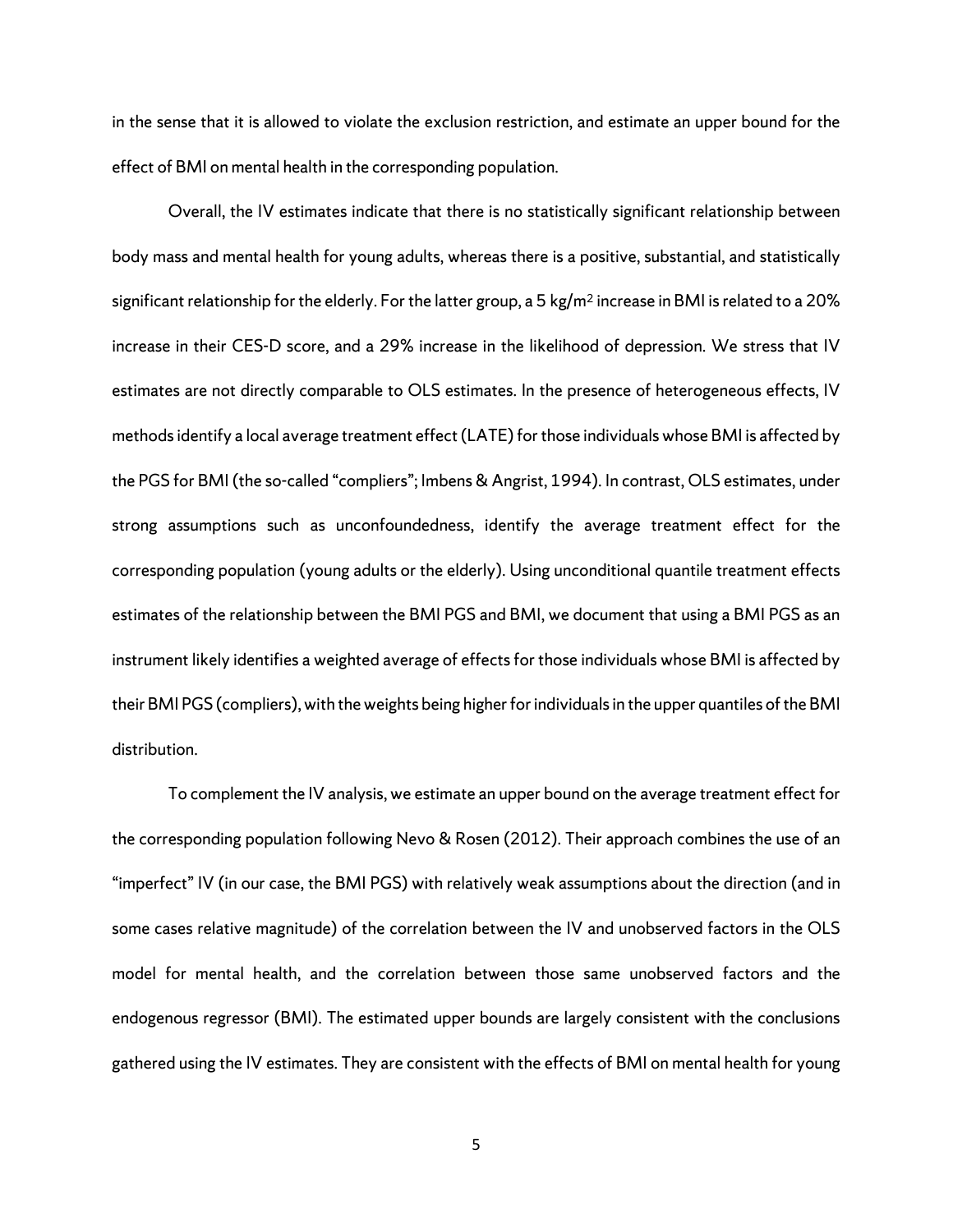adults being at most small and economically insignificant, and they are consistent with economically significant effects for the elderly population.

The paper is organized as follows. We describe the datasets and outline the econometric approaches in sections 2 and 3, respectively. The results are presented and discussed in section 4. Finally, section 5 concludes.

### **2. Data**

We employ data from two sources: the National Longitudinal Study of Adolescent Health (Add Health) and the Health & Retirement Study (HRS). The first data focuses on young adults, while the second focuses on the elderly.

#### **2.1 The National Longitudinal Study of Adolescent Health (Add Health)**

Add Health is a nationally-representative sample of 20,745 students in grades 7 through 12 (aged 12-21) in 1994-95 (wave 1). Adolescents were surveyed from 132 schools that were selected to ensure representativeness with respect to region, urbanicity, school size and type, and ethnicity. In wave 1, data were collected from adolescents, their parents, siblings, friends, relationship partners, fellow students, and school administrators. The adolescents have been followed 1 year (wave 2, 1996), 6 years (wave 3, 2001-2002), and 13 years (wave 4, 2008) later.

We examine the relationship between BMI and mental health at wave 4, which corresponds to the wave when genetic data were collected. BMI (weight kg/ height  $m<sup>2</sup>$ ) is based on measurement taken by field interviewers as part of data collection. Mental health is measured using the 10 item CES-D. The CES-D score is created by summing responses (ranging from 0 to 3) from questions that asked respondents how often in the last week they (1) were bothered by things not normally bothersome; (2) could not shake the blues; (3) felt like they were not as good as others; (4) had trouble focusing; (5) were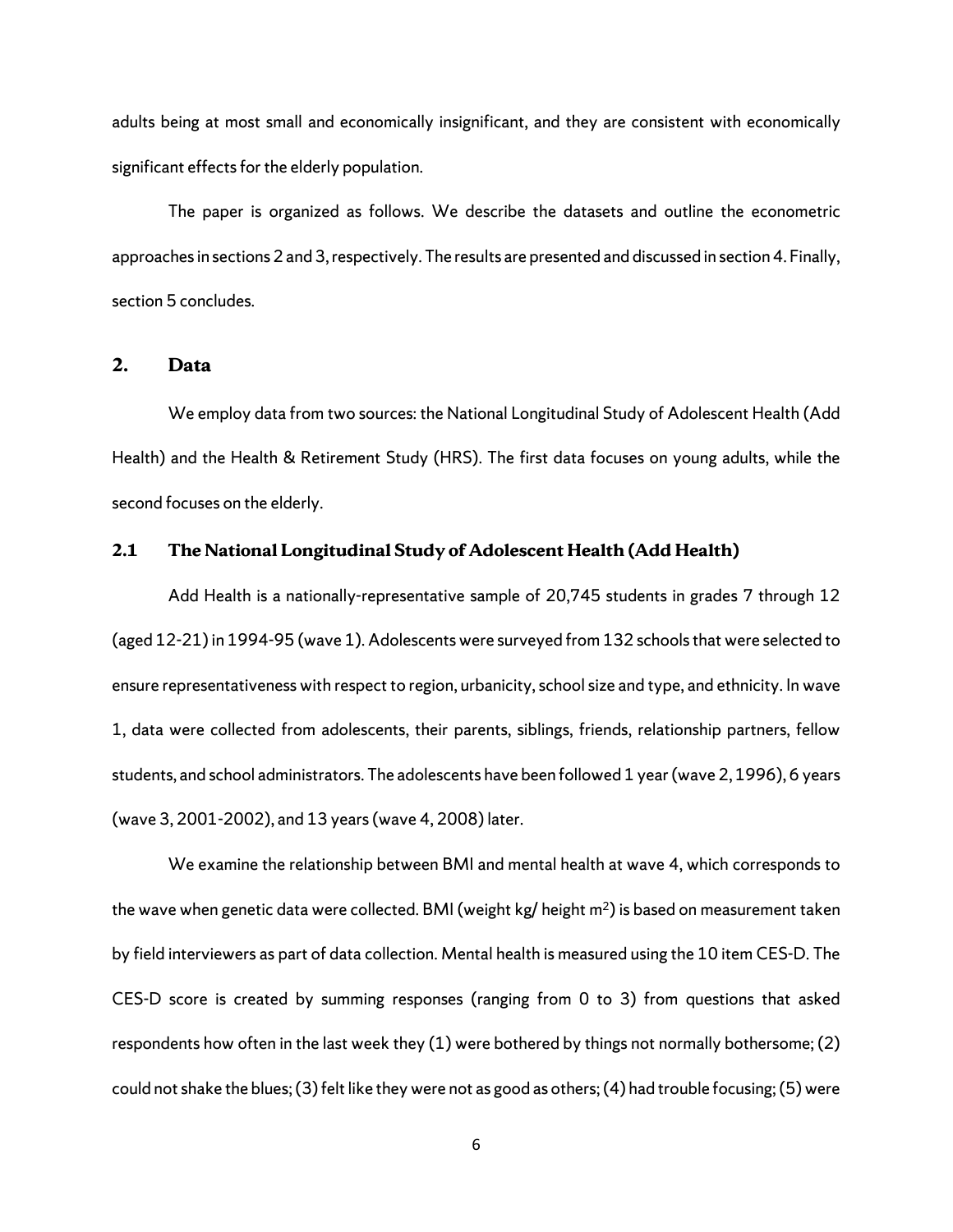depressed; (6) were too tired to do things they enjoyed; (7) felt sad; (8) felt happy; (9) enjoyed life, and (10) felt disliked. Hence, the CES-D score has ranges from 0 to 30, with higher values corresponding to poorer mental health. Depression is defined as having a score of 11 or higher (Suglia et al. 2016).

At wave 4 96% of participants consented to providing saliva samples. Approximately 12,200 (80% of those participants) consented to long-term archiving and were consequently eligible for genome-wide genotyping. Genotyping was done on two Illumina platforms, with approximately 80% of the sample genotyping performed with the Illumina Omni1-Quad BeadChip and 20% genotyped with the Illumina Omni2.5-Quad BeadChip. After quality control procedures, genotyped data are available for 9,974 individuals (7,917 from the Omni1 chip and 2,057 from the Omni2 chip) on 609,130 SNPs common across both genotyping platforms. Using this data, Add Health has released PGSs for 9,129 individuals. Of these 9129 individuals, 63% (5728 individuals) are of European ancestry. We concentrate on individuals of European ancestry because the GWAS we employ is for this population, and the PGSs for other ethnic groups may not have the same predictive power (Martin et al. 2017). Our instrument is a PGS for BMI, which is based on the GWAS by Locke et al. (2015). We use as controls a PGS for educational attainment, which is based on the GWAS by Lee et al. (2018), and a PGS for major depressive disorder based on the GWAS by Wray et al. (2018). We do this to increase the plausibility of the exclusion restriction assumption of the IV by controlling for factors that have the potential to be simultaneously related to mental health and the PGS for BMI, such as innate ability and genetic predisposition of depression. All PGSs provided by Add Health are standardized to have a mean of 0 and a standard deviation of 1.

The final sample consists of 4,928 European ancestry respondents with non-missing information on BMI, mental health, the PGSs, and a set of basic control variables (age, gender, birth order, mother's education, picture vocabulary score, PGS for education and PGS for depression).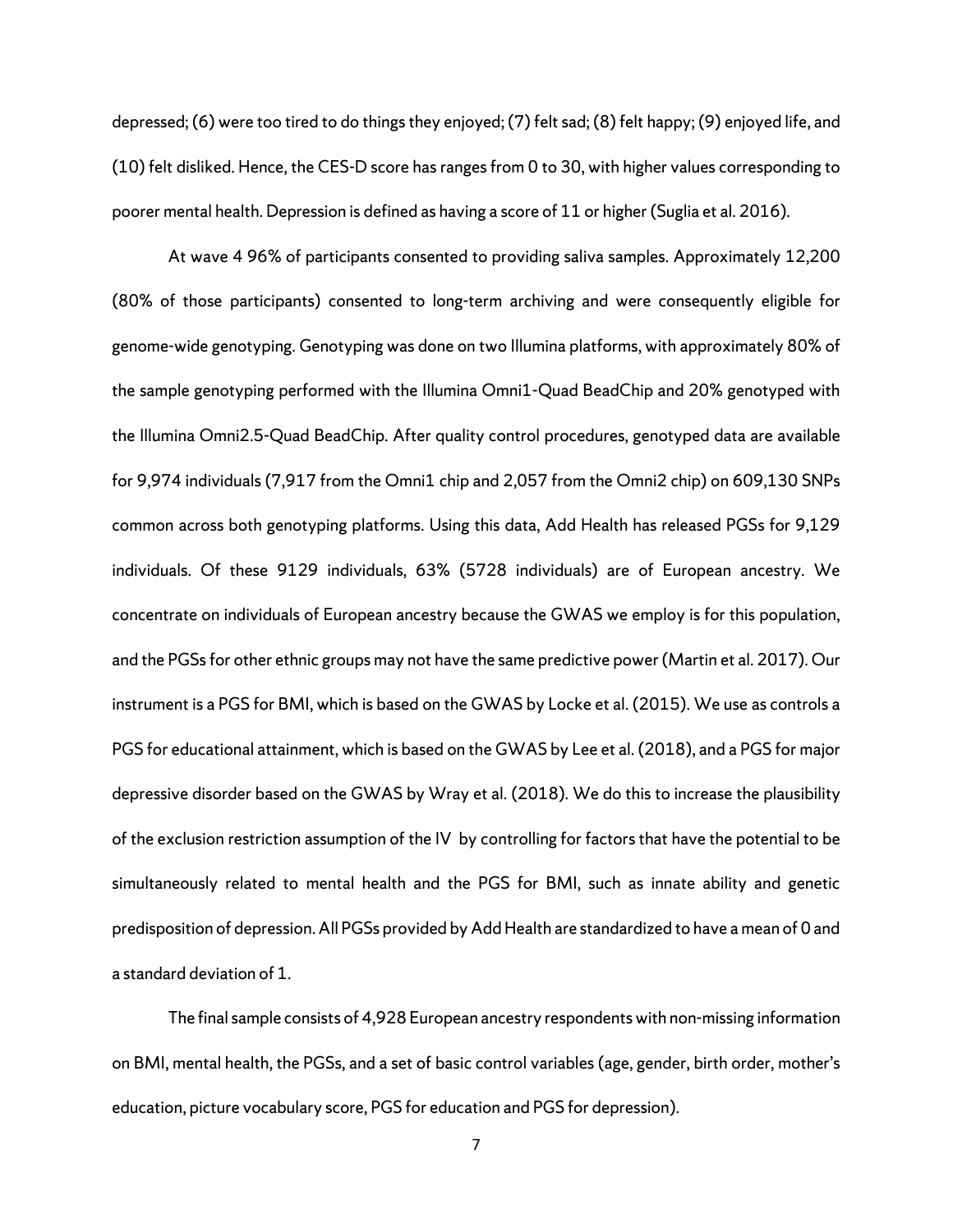#### **2.2 Health & Retirement Study (HRS)**

The HRS is a nationally-representative longitudinal survey of more than 37,000 individuals in 23,000 households over age 50 in the US. The HRS started in 1992 and data is collected every 2 years on income and wealth, health, cognition, use of health care services; work and retirement, and family connections. The initial HRS cohort consisted of persons born 1931-41 (then aged 51-61) and their spouses of any age. A second study, Asset and Health Dynamics Among the Oldest (AHEAD) was fielded the next year to capture an older birth cohort, those born 1890-1923. In 1998, the 2 studies merged, and, in order to make the sample fully representative of the older US population, two new cohorts were enrolled, the Children of the Depression (CODA), born 1924-1930, and the War babies, born 1942- 1947. The HRS now employs a steady state design, replenishing the sample every six years with younger cohorts to continue making it fully representative of the population over age 50.

Although the HRS began in 1992, collection of genetic data only started in 2006. Genotype data on over 19,000 HRS participants was obtained using the llumina HumanOmni2.5 BeadChips. The HRS recently released publicly available constructed PGSs for 12,090 European-ancestry individuals. We merge this genetic data to the RAND HRS dataset (version p), which is a cleaned and streamlined version of the HRS. We focus on the 2006 wave of the HRS, which consist of 18,469 individuals, as the genetic data was first collected in 2006. The RAND HRS contains a cleaned BMI variable, which is based on selfreported height and weight. Mental health is based on an 8 item CES-D score, which is based on the following questions with "yes/no" response options: much of the time during the last week: (1) I felt depressed; (2) everything I did was an effort; (3) my sleep was restless; (4) I felt lonely; (5) I felt sad; (6) I felt happy; (7) I enjoyed life, and (8) I could not get going. The total number of "yes" responses are summed to calculate the CES-D score. Hence, the range of the CES-D measure in HRS is from 0 to 8, with higher values of the variable corresponding to poorer mental health. Individuals with a CES-D score of 4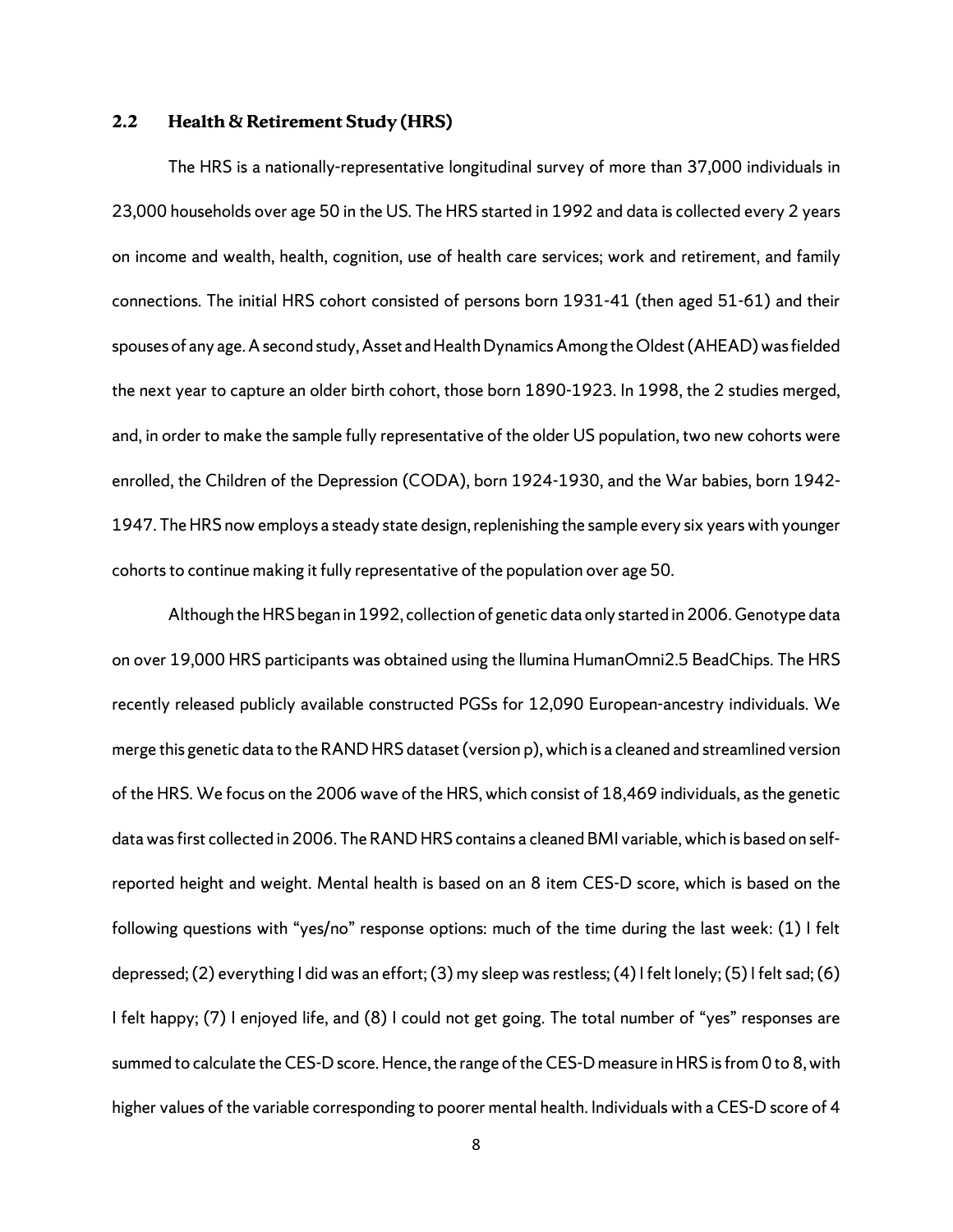or more are classified as being depressed (Steffick 2000). Like in Add Health, our instrument is a PGS for BMI based on the GWAS by Locke et al. (2015), and the PGS for educational attainment is based on the GWAS by Lee et al. (2018). The PGS for depression in the HRS is different from that in Add Health. The HRS provides a PGS for depressive symptoms, which is based on an auxiliary GWAS conducted by Okbay et al. (2016), as part of their subjective wellbeing GWAS. All PGSs are standardized to have a mean of 0 and a standard deviation of 1. Our final sample consist of 8,867 European ancestry individuals with non-missing information on BMI, mental health, the PGSs, and mother's education.

#### **3. Methodology**

#### **3.1 OLS and IV Estimation**

We first estimate associations between BMI and mental health through OLS regressions where the mental health of individual *i* ( $MH<sub>i</sub>$ ) is modelled as a linear function of BMI ( $BMI<sub>i</sub>$ ), a vector of covariates  $(X_i)$ , and a stochastic error term  $(u_i)$ .

$$
(1) MH_i = \beta_0 + \beta BMI_i + X'_i \delta + u_i
$$

Our parameter of interest in this case is  $\beta$ , which represents the association between BMI and mental health. However, this association is likely to be confounded by unobserved factors that are correlated with both BMI and mental health. If no such unobserved factors exist, the causal effect estimated is the population (from which the sample is drawn) average treatment effect. To circumvent the likely influence of unobserved factors (confounders), the first approach we employ is IV estimation using a PGS for BMI as an instrument for BMI[7](#page-12-0). IV estimation is equivalent to two stage least squares. In the first stage

 $\overline{a}$ 

<span id="page-12-0"></span> $7$  The use of genetic variants as IVs is also known as Mendelian Randomization in the medical literature (von Hinke et al. 2016). The method exploits Mendel's law of independent assortment according to which a trait is inherited independently from other traits at conception.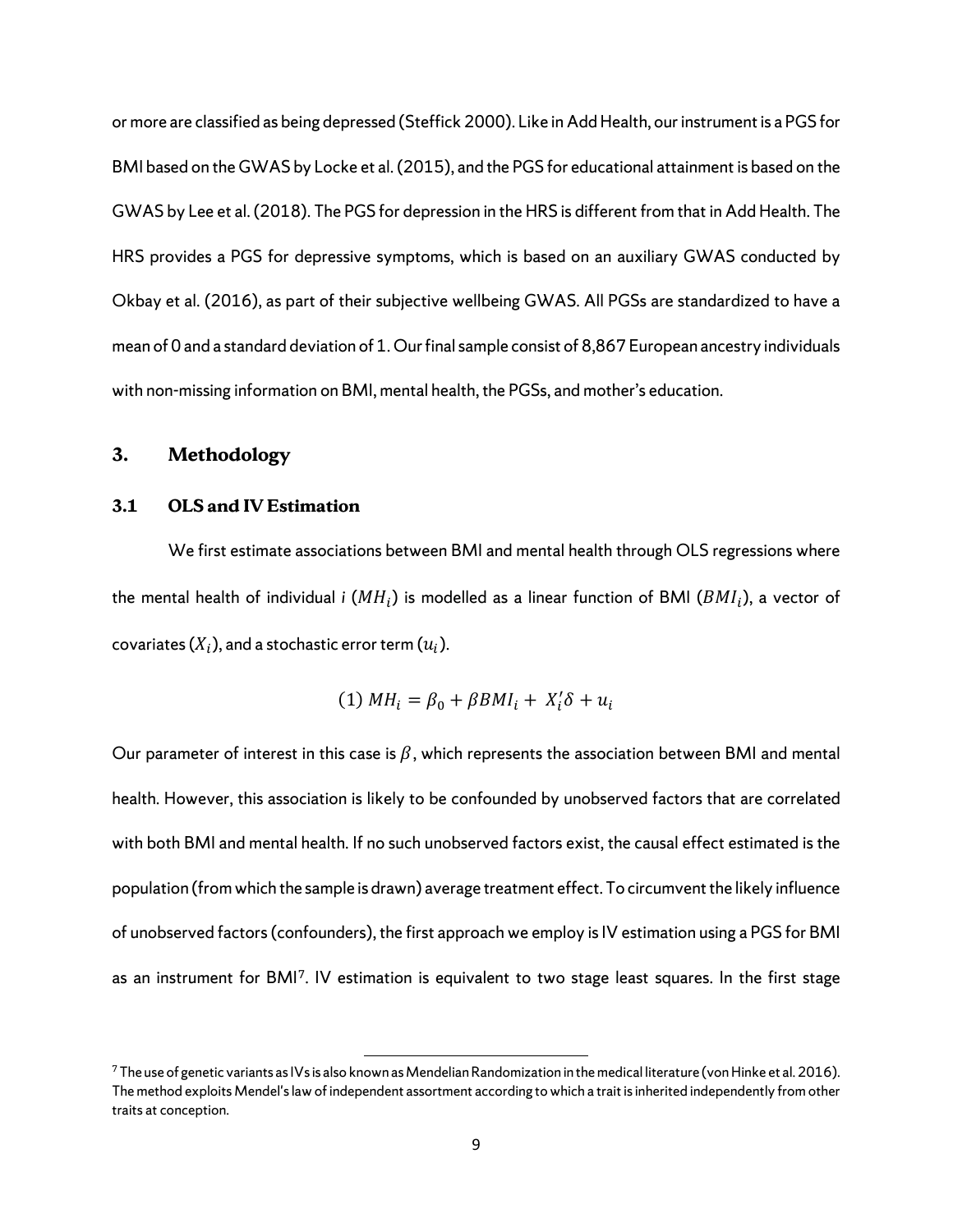(equation 2), the BMI of individual *i* is related to the PGS for BMI ( $PGS_i$ , which is standardized to have a mean of 0 and standard deviation of 1) and a vector of exogenous control variables  $(X_i)$ :

$$
(2) \, \, BMI_i = \alpha_0 + \gamma PGS_i + X_i'\psi + v_i
$$

To obtain the IV estimate of  $\beta$ , the second stage (equation 3) is performed by regressing mental health on the predicted BMI ( $\widehat{BMI}_1$ ) from equation (2) and a vector of control variables:

$$
(3) MH_i = c_0 + \beta^{IV} \overline{BMI}_i + X_i' \mathbf{p} + \epsilon_i
$$

Under heterogeneous effects, the IV estimates represent a Local Average Treatment Effect (LATE): the causal effect of the treatment on the outcome for "compliers"—those individuals whose BMI (treatment) is affected by the PGS for BMI (IV)—if the following assumptions hold (Imbens & Angrist, 1994; Angrist et al., 1996): (A1) Random assignment of the instrument; (A2) Non-zero average effect of the instrument on the endogenous variable (BMI); (A3) monotonicity: that the instrument affects the endogenous variable in the same direction for all individuals; and (ER) The exclusion restriction: that the instrument affects the outcome only through its effect on the endogenous variable.

Although genes are randomly inherited at conception conditional on parental genotype, assumption (A1) may fail because of population stratification. Population stratification refers to a situation where the distribution of genes systematically differs by population subgroups (e.g. by ethnicity/race). If these subpopulations also systematically have different health outcomes that are not due to genetic make-up, then this could lead to a spurious correlation between genetic risk and health. Population stratification can be controlled for by limiting analyses to ethnically homogenous samples (Cardon & Palmer 2003) and by including principal components from genome-wide SNP data as control variables, which account for genetic differences across ethnic groups (Price et al. 2006). We include the first 20 (10, respectively) principal components when using the Add Health (HRS) data to control for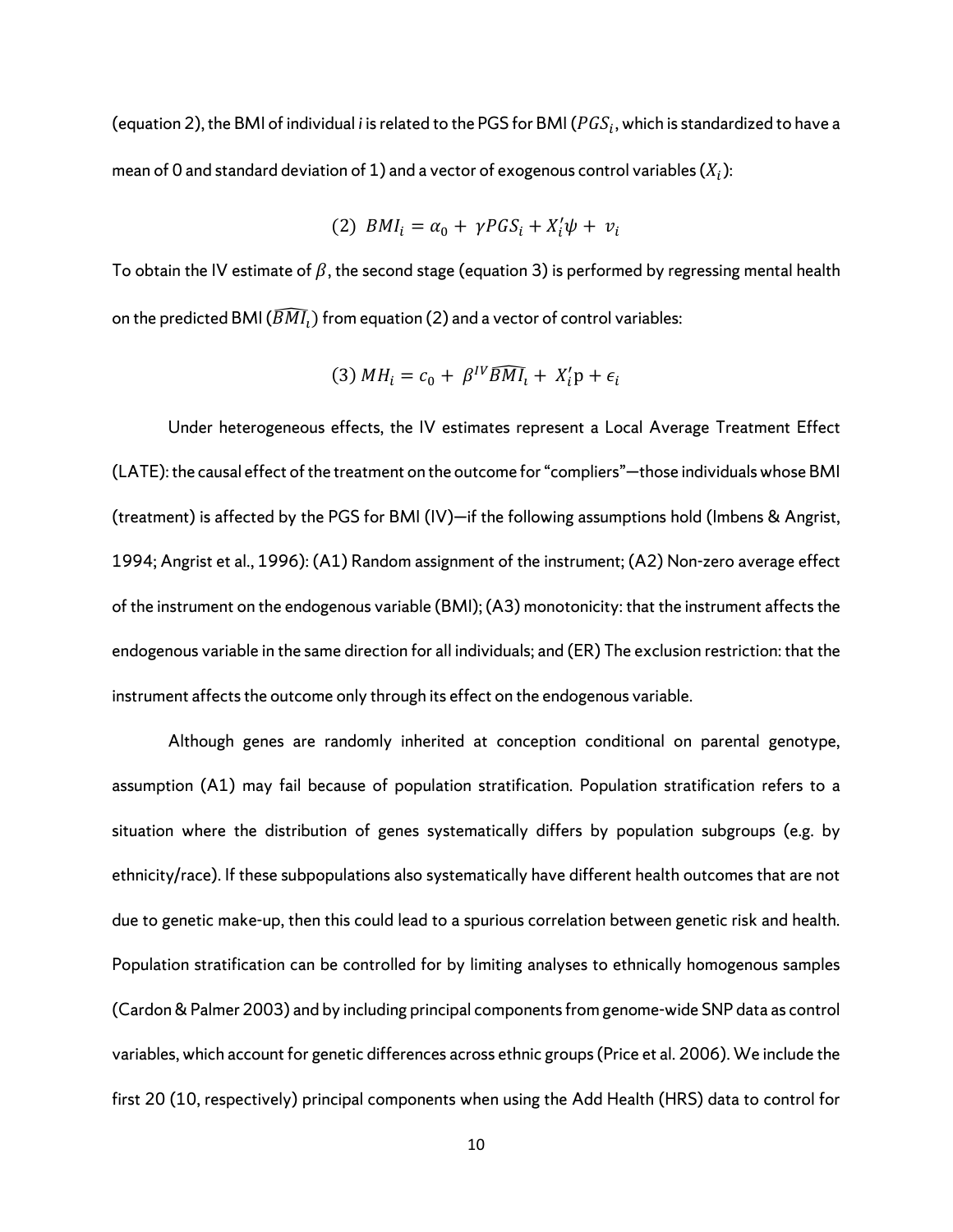population stratification and limit our analyses to individuals of European-ancestry<sup>[8](#page-14-0)</sup>. Therefore, our analysis assumes the PGS is exogenous conditional on population stratification. Assumption (A2) can be empirically verified. Previous studies (e.g., Willage, 2018) have shown that the PGS for BMI is statistically significantly associated with BMI, and we show this is also the case in our samples in the next section. Assumption (A3) requires that increasing the number of risk alleles for an individual increases the exposure (BMI) or leaves it constant, but does not decrease it. In other words, this means that an individual who has genes related to BMI should have at least as high a BMI compared to if he/she did not have those genes. This assumption is untestable, but von Hinke et al. (2016) argue that it is likely to hold because genes are randomly assigned and individuals do not know their genotype, so they cannot act on knowledge of their genes in a way so as to violate the monotonicity assumption (e.g., being careless about their BMI if they do not have the gene and being over-reactive otherwise). Moreover, von Hinke et al. (2016) note that although the counterfactual is unobserved, studies have shown, at the population level, that individuals who have risk alleles have a higher BMI than those who do not, which is consistent with (A3).

The ER assumption requires that the PGS for BMI affects mental health only through its effect on BMI. One important reason why the ER may be violated is because of pleiotropy (von Hinke et al., 2016; van Kippersluis and Rietveld, 2017; DiPrete et al, 2018). Genes have multiple functions (pleiotropy), and genes related to BMI may be related to other traits (e.g. smoking, education) that also affect mental health. Agene could also be related to another gene (through linkage disequilibrium) that directly affects mental health<sup>[9](#page-14-1)</sup>. For example, if the FTO gene (that is associated with obesity) is also related to

l

<span id="page-14-0"></span><sup>&</sup>lt;sup>8</sup> The HRS only provides the first 10 principal components of the genetic data, whereas Add Health provides the first 20 principal components.

<span id="page-14-1"></span><sup>9</sup> Linkage disequilibrium is the non-random association of alleles at different loci in a given population.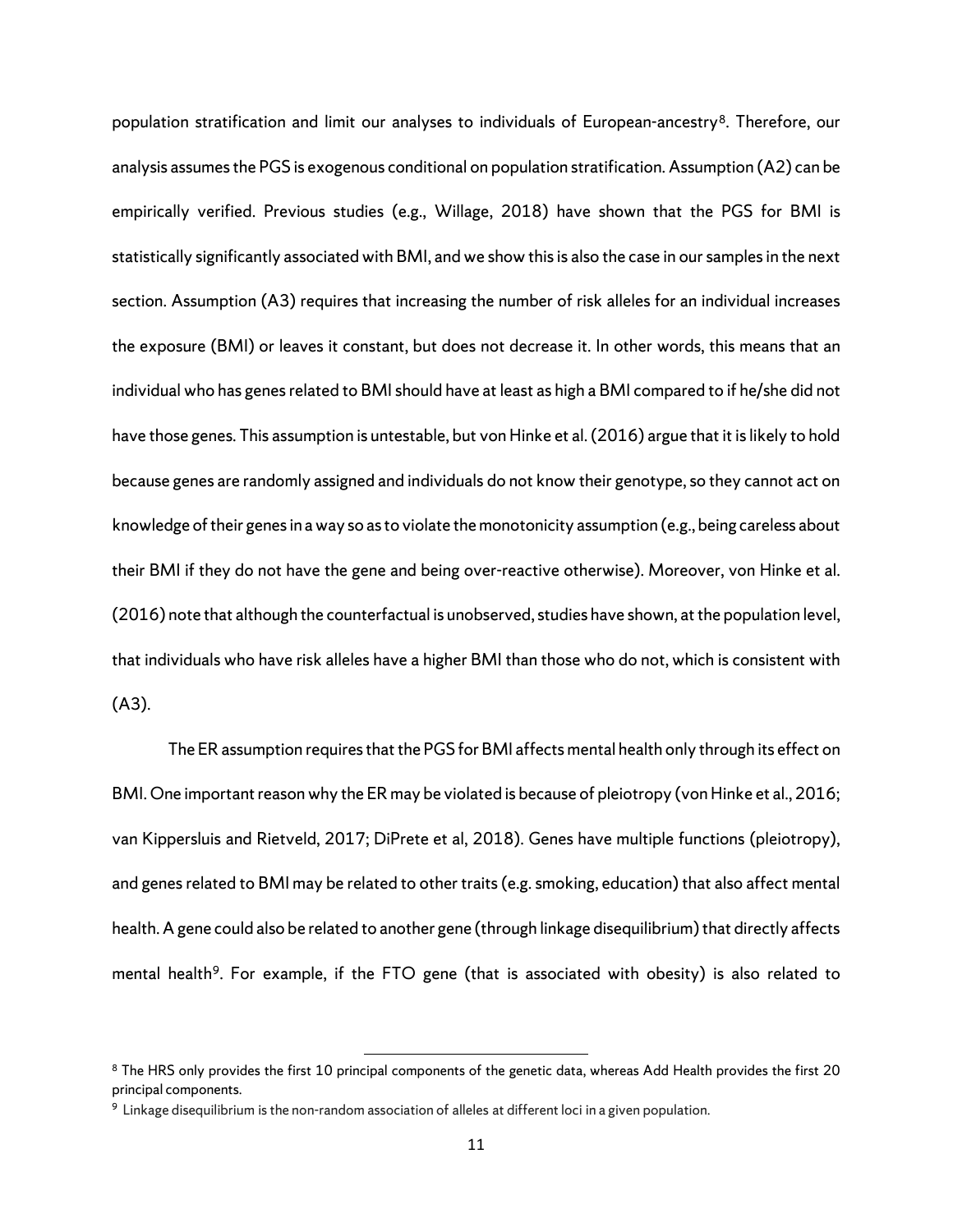intelligence, which affects mental health, then the ER would be violated. Locke et al. (2015) manually reviewed the literature related to 405 genes within 500 kb and a  $r^2 > 0.2$ . On a broad level, they found that genes effect BMI through hypothalamic function, energy homeostasis, and neuronal transmission and development. However, Locke et al. (2015) do report that some genes are associated with schizophrenia, smoking, and type 2 diabetes<sup>10</sup>. If these traits also affect mental health, then they represent paths—independent of BMI—through which the ER is violated. Our first strategy to deal with pleiotropy is quite straightforward. Two broad sources—other than BMI—through which the BMI PGS might affect mental health are through its relation to other genes that affect mental health or intelligence/cognitive ability. We use a PGS for depression to control for the genetic risk of having poor mental health, and a PGS for educational attainment to control for innate ability. The PGSs for mental health and educational attainment are correlated with the BMI PGS and mental health<sup>[11](#page-15-1)</sup>. Hence, those two PGSs may also be related to mental health unobserved factors, in which case the ER assumption would be violated if they were not included as controls. This first strategy we employ is in the same spirit as the recent work by DiPrete et al. (2018), although it was not motivated by it.

#### **3.2 Nevo & Rosen (2012) Bounds**

The second strategy we employ to deal with potential violations of the ER—from pleiotropy or other sources—consists on estimating an upper bound for the corresponding population effect using the BMI PGS as a potentially "imperfect IV". Nevo & Rosen (2012) derive bounds on the average treatment

 $\overline{a}$ 

<span id="page-15-0"></span> $10$  The genes rs38888190, rs7903146, rs1558902, rs2176040, rs1558902 are associated with type 2 diabetes. rs11191560 is associated with schizophrenia, and rs11030104 is associated with smoking initiation. See Locke et al. (2015) supplementary table 17B.

<span id="page-15-1"></span> $11$  In Add Health: (1) the correlation (standard error) between the BMI and education PGSs is -0.1731 (0.014), and (2) the correlation (standard error) between the BMI and depression PGSs is 0.0322 (0.014). In the HRS: (1) the correlation (standard error) between the BMI and education PGSs is -0.1707 (0.011), and (2) the correlation (standard error) between the BMI and depression PGSs is -0.0152 (0.011). All correlations are statistically significant except for the correlation between the BMI and depression PGSs in the HRS.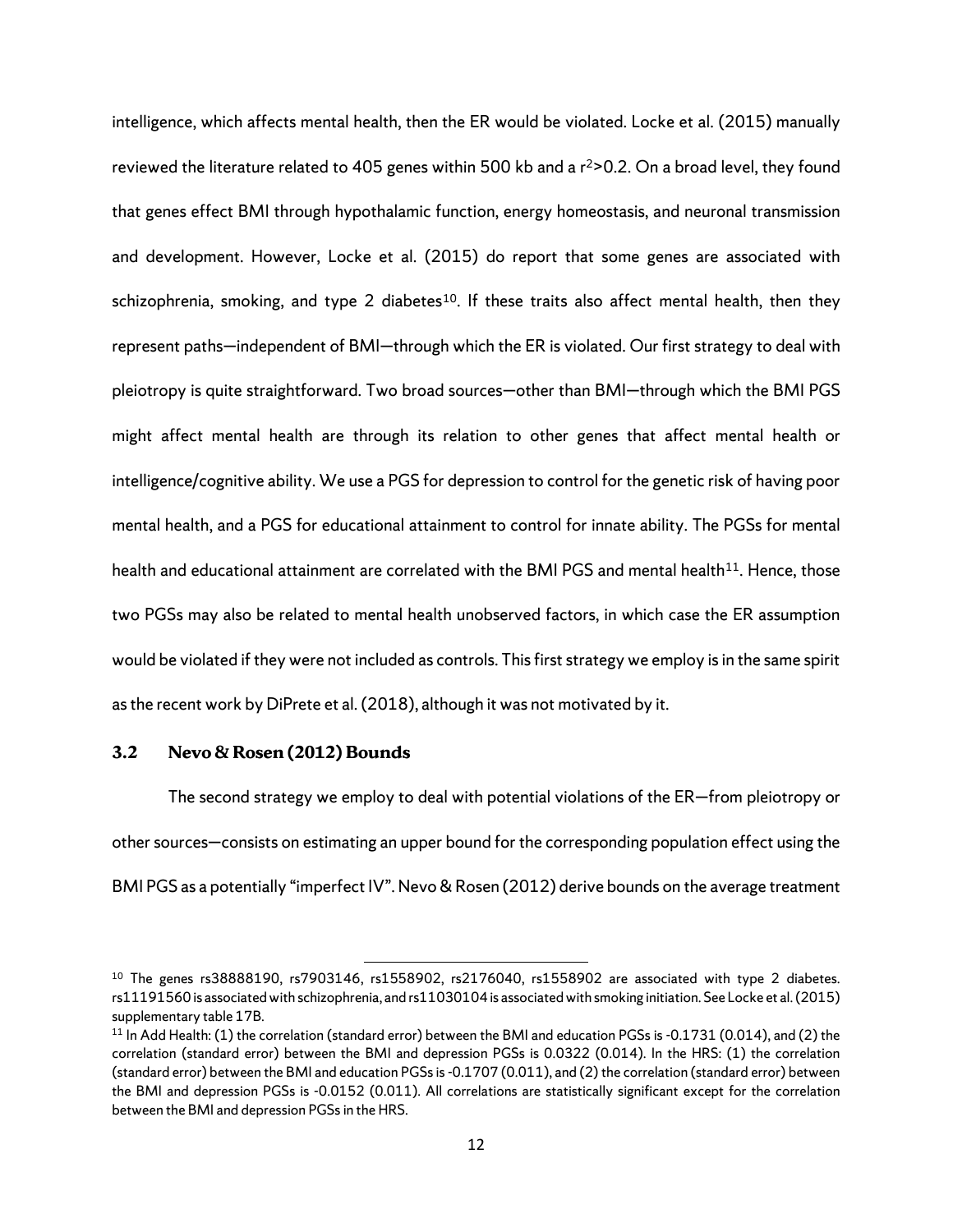effect in the original OLS model ( $\beta$  equation in (1)) using an IV that may or may not satisfy the ER. Instead, they maintain an assumption about the direction of the correlation between (i) the instrument (PGS for BMI) and the error term representing the outcome's (mental health's) unobserved factors, and (ii) the endogenous variable (BMI) and the same error term. Specifically, let  $\rho_{ab}$  denote the correlation between any two variables A and B,  $\sigma_{ab}$  denote their covariance, and  $\sigma_a$  denote the standard deviation of A. Nevo & Rosen (2012) assume that: (A4)  $\rho_{wu}\rho_{zu} \ge 0$  (their "assumption 3"); that is, that the instrument (z) has (weakly) the same direction of correlation with the error term  $u$  as the endogenous variable  $W$  (e.g. BMI). In our context, we presume that the leading mental health unobserved factors present in the error term are unobserved health endowments and environmental factors (e.g., unobserved family environment). It is also important to keep in mind that lower values of the CESD score measure better mental health (the same applies to the depression indicator). Thus, "better" mental health unobservables lead to lower values of CES-D and, correspondingly, lower values of the error term. Then, since we would expect individuals with better unobserved health endowments and/or environmental factors (and thus lower values of the error term) to have a lower BMI on average, we expect that BMI is positively correlated with the error term. Similarly, we also expect our instrument—genetic risk for high BMI—to be positively correlated with the error term under a similar reasoning. Nevo & Rosen (2012) show that if the instrument is positively correlated with the endogenous variable ( $\sigma_{zw} > 0$ ), and if the instrument and endogenous variable are positively correlated with the error term ( $\sigma_{wu}$ ,  $\sigma_{zu} \ge 0$ ), then their bounds on  $\beta$  only provide an upper bound:

(4) 
$$
\beta \le \min\{\beta^{OLS}, \beta_z^{IV}\}
$$

where  $\beta^{OLS}$  and  $\beta^{IV}_z$  denote the probability limits of the standard OLS and IV estimators for  $\beta,$ respectively.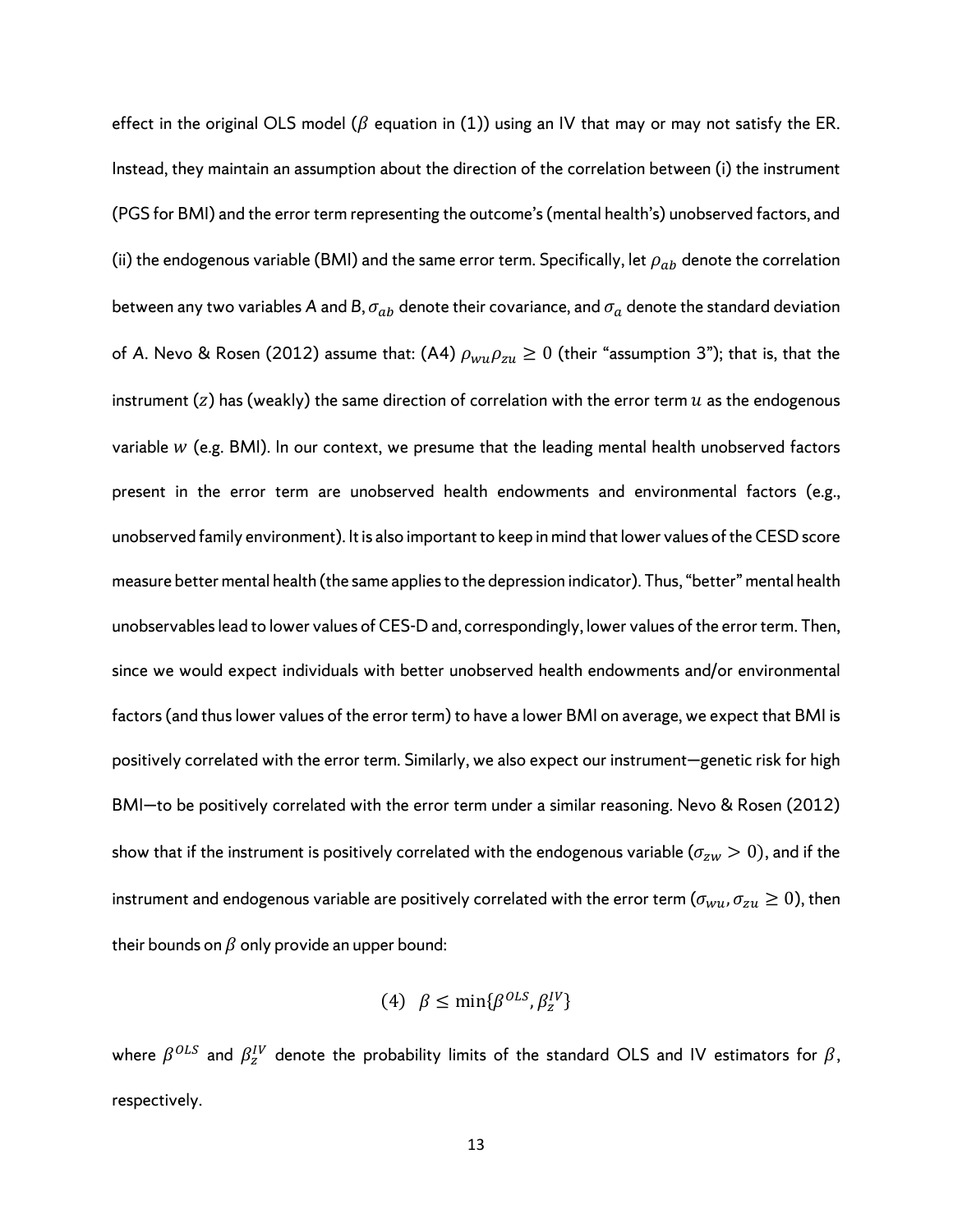The bounds in (4) can be tightened by assuming that: (A5) the instrument (PGS for BMI) is less correlated with the error term in equation (1) than is the endogenous variable (BMI), i.e.,  $|\rho_{wu}|\geq |\rho_{zu}|$ ("assumption 4" in Nevo & Rosen 2012). Although this assumption is untestable, we believe that it is likely to hold in our context for two main reasons. First, our instrument comes from a genetic lottery, whereas BMI is a choice variable that is likely to be affected by many unobserved factors from birth until BMI is measured. Second, our instrument could be correlated with the error term because it could be correlated with other unobserved genes associated to mental health. However, we control for PGSs for education and depression, which should imply that our instrument is less correlated with the error term than if we did not control for these PGSs, making this assumption more plausible.

The two previous assumptions give the definition of an "imperfect IV" in Nevo & Rosen (2012), as an IV that has the same direction of correlation with the unobserved error term as the "treatment" variable of interest (in our case BMI), but is less endogenous than the treatment variable. They define the function  $V(\lambda) = \sigma_w Z - \lambda \sigma_z W$ , which, when evaluated at  $\lambda^* = \frac{\rho_{zu}}{\rho_{wu}}$ , generates a variable that is uncorrelated with the error term, and thus serves as a valid instrument. Although  $\lambda^*$  is unknown, it is bounded between 0 and 1 under the assumptions above. Nevo & Rosen (2012) employ the bounds on  $\lambda^*$  to bound  $\beta$  in equation (1).

For the linear regression model, Nevo & Rosen (2012) use  $V(1) = \sigma_w Z - 1 \sigma_z W$  as the instrument. As it was the case before, if the instrument is positively correlated with the endogenous variable, and if the instrument and endogenous variables are positively correlated with the error term, then the Nevo & Rosen (2012) bounds on  $\beta$  in equation (1) only provide an upper bound. This upper bound is given by:

$$
(5) \beta \le \min\{\beta_{V(1)}^{IV}, \beta_{z}^{IV}\}\
$$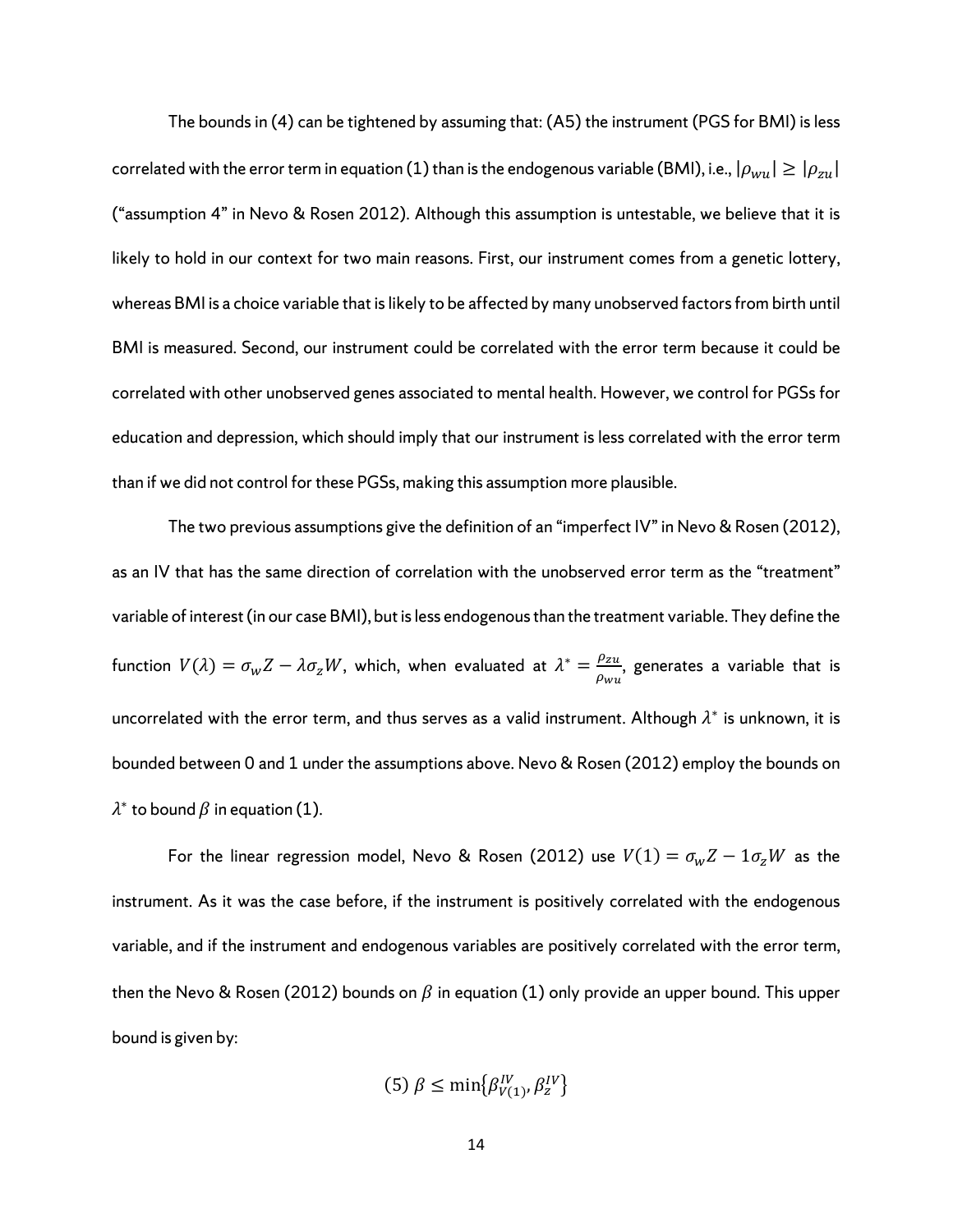where  $\beta^{IV}_{V(1)}$  is the probability limit of the standard IV estimator for  $\beta$  when  $V(1)$  is used as an instrument for  $W$ .

Being able to estimate an upper bound on  $\beta$  in equation (1) is useful. The estimated upper bound provides a benchmark magnitude for the population average effect while relaxing the potentially troublesome ER. This magnitude can be directly compared to the estimates obtained from OLS, which identifies the same effect under strong conditions. It is also important to keep in mind that the effect that is bounded differs from the LATE identified by IV methods under the validity of the exclusion restriction. Therefore, it is misleading to interpret differences in the two approaches as violations of the ER, since the differences may be due to effect heterogeneity. Still, the comparison of the estimated upper bound with the estimated LATE can be informative about treatment effect heterogeneity if the ER assumption is maintained. Lastly, the upper bound allows ruling out plausible magnitudes for the true effect if they fall outside the bound and corresponding confidence interval. Unfortunately, in our setting the estimated upper bound is not useful for ruling out zero effects.

#### **4. Results**

Table 1 provides summary statistics for Add Health and HRS respondents. In Add Health, the average age at wave 4 is 28.94 years, and over half (54%) of respondents are female. The average BMI is 28.56 kg/m<sup>2</sup>. The mean CES-D score is 5.79, and 15% are classified as being depressed. Examining the summary statistics by gender reveals that women have substantially a higher CES-D score and incidence of depression, but there are no differences in BMI. The HRS respondents are 68.18 years old on average in 2006 and 58% are women. Average BMI is 27.69 kg/m<sup>2</sup>. The average CES-D score is 1.26, and 12%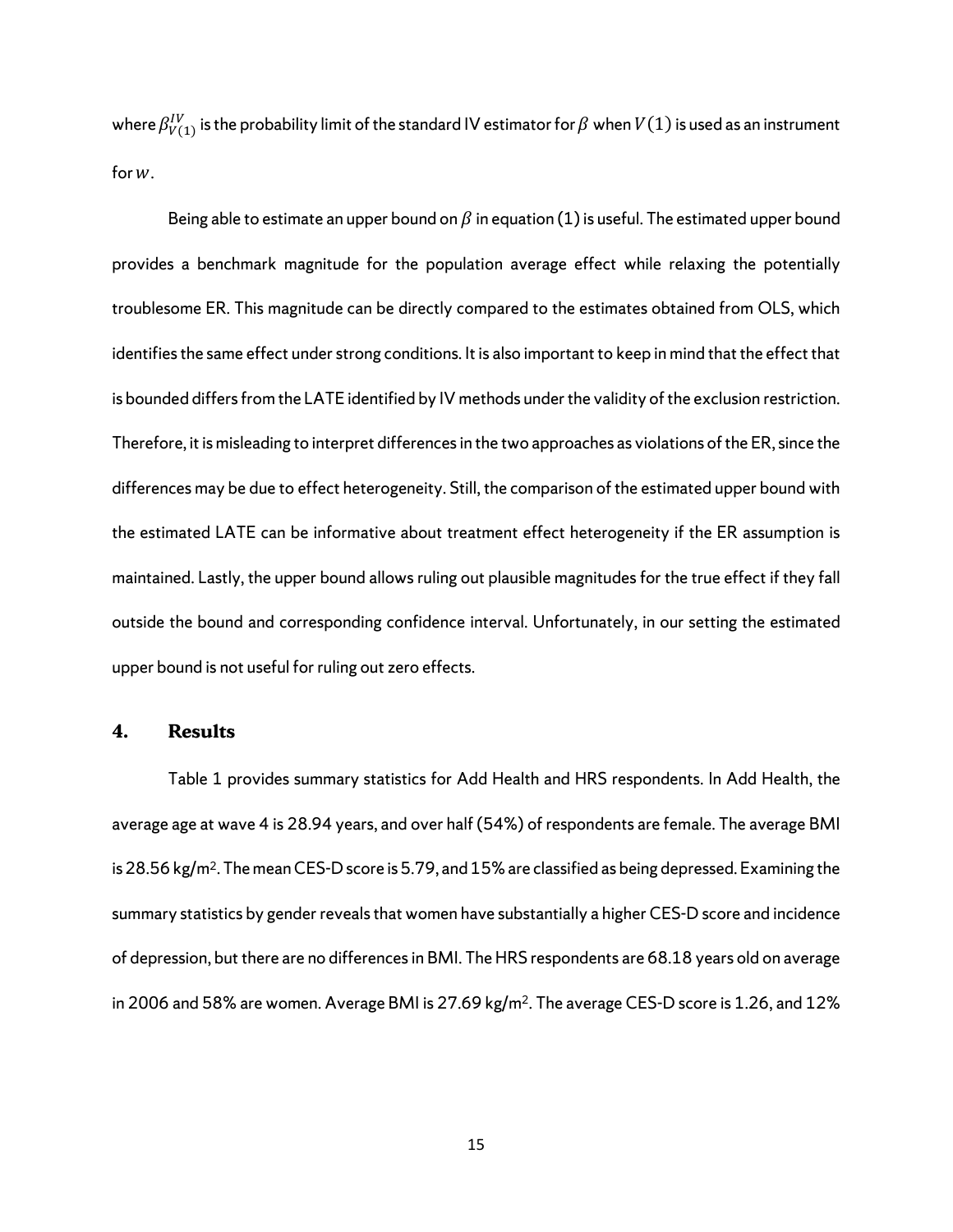are depressed<sup>12</sup>. In comparison to young adults, there are large gender differences in both BMI and mental health. On average, women have a slightly lower BMI but much higher CES-D scores and incidence of depression compared to men.

# **4.1 OLS Estimates**

The OLS estimates for young adults are presented in Table 2 columns 1-3. Panel A shows estimates for the CES-D score and panel B for the depression indicator. All regressions control for a PGS for depression, PGS for educational attainment, age, age squared, gender, birth order, mother's education, picture vocabulary score, and the first 20 ancestry-specific principal components of the genetic data. There are three important points. First, the associations between BMI and mental health are relatively small. Column 1 shows that there is a small statistically significant positive association between BMI and the CES-D score. The coefficient on BMI indicates that a 5 kg/m<sup>2</sup> increase in BMI is associated with a 0.14 unit increase in the CES-D score<sup>[13](#page-19-1),[14](#page-19-2)</sup>. This represents an increase of 2.4%, given the mean CES-D score of 5.79. This means that BMI would have to increase by 10 kg/m<sup>2</sup> (e.g. going from a BMI of 20 and being classified as "normal weight" to a BMI of 30 and being classified as "obese") for the CES-D score to increase by 5%. Similarly, the OLS estimate in panel B column 1 shows that a 5 kg/m<sup>2</sup> increase in BMI is associated with a 1 percentage point increase (6.67% off the mean) in the likelihood of depression. Second, there are statistically significant differences by gender. There is a positive association between BMI and the CES-D score for women. A 5 kg/m<sup>2</sup> increase in BMI is associated with

 $\overline{a}$ 

<span id="page-19-0"></span> $12$  Recall that the scale of the CES-D score in Add Health and HRS differ, with the first going from 0 to 30 and the second from 0 to 8.

<span id="page-19-1"></span> $13$  A 5 kg/m<sup>2</sup> increase in BMI would move an individual's classification from overweight to obese. For example, for a man (women, respectively) with the average height for men (women) of 5 foot 9 inches (5 foot 3 inches), the weight corresponding to a 25 BMI would be 169 lbs (141 lbs). For him (her), a 5 kg/m<sup>2</sup> increase in BMI would correspond to a 43 lbs (28 lbs) increase in weight. The average height of men and women are taken from Fryar et al. (2018).

<span id="page-19-2"></span><sup>&</sup>lt;sup>14</sup> According to the Centers for Disease Control and Prevention, an adult person is classified as being underweight if his/her BMI is less than 18.5, of normal weight if his/her BMI is in the interval [18.5, 25), overweight if his/her BMI is in the interval [25, 30), and obese if his/her BMI is 30 or higher. [\(https://www.cdc.gov/obesity/adult/defining.html\)](https://www.cdc.gov/obesity/adult/defining.html).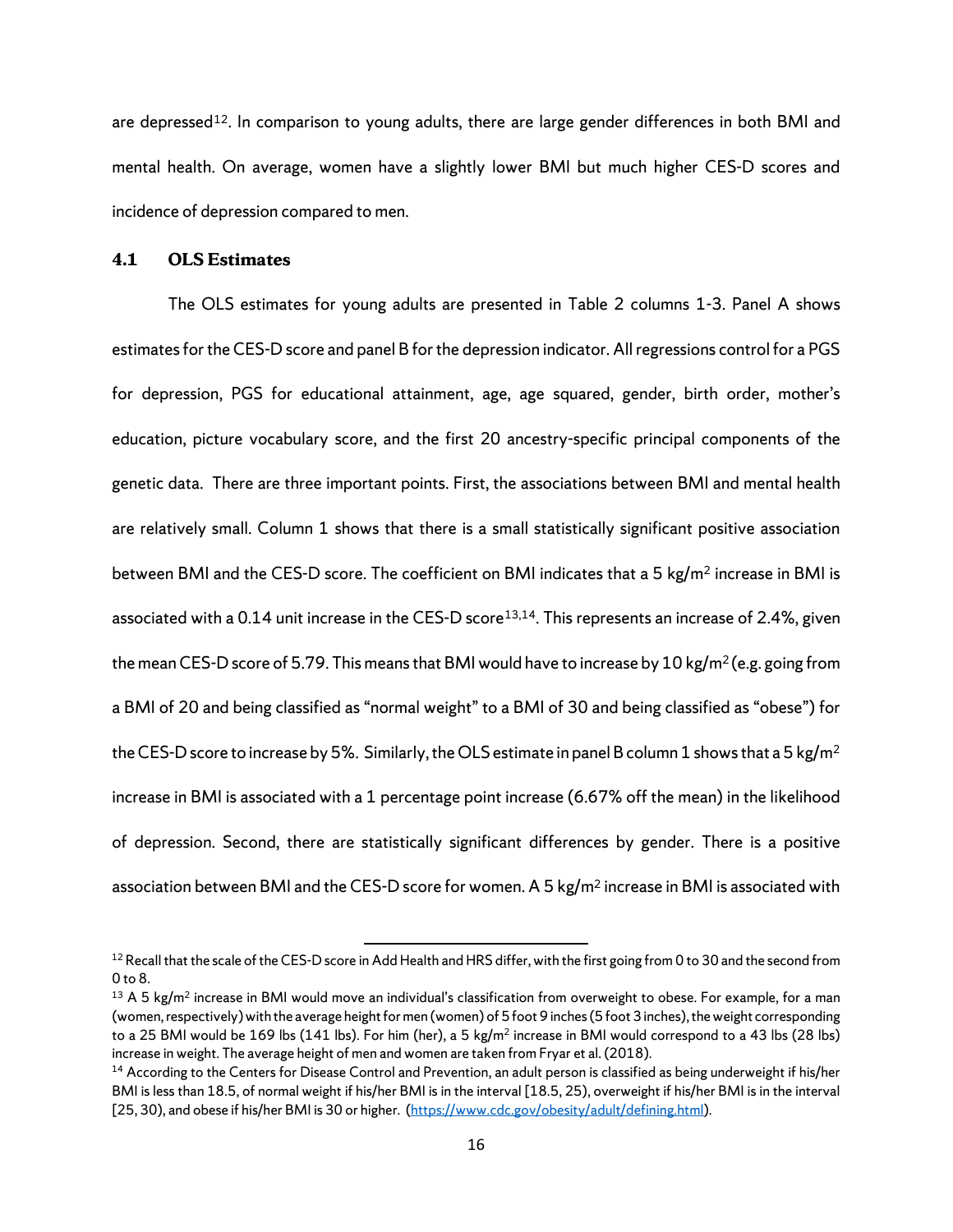a 0.31 unit (5%) increase in the CES-D score. In contrast, for men a 5 kg/m<sup>2</sup> increase in BMI is associated with a decrease in the CES-D score by 0.014 units (2.5%). Third, the estimates show that genetic predisposition has a large impact on mental health, but perhaps surprisingly, innate ability (as measured by the education PGS) is not significantly associated with mental health. Specifically, a 1 standard deviation increase in the PGS for depression is associated with a 0.359 unit (6.2%) increase in the CES-D score, and a 2.3 percentage point (15.33%) increase in the incidence of depression. In contrast, the education PGS is negatively associated with mental health, but it is statistically insignificant.

Estimates for elderly individuals from the HRS are given in Table 2 columns 4-6. The regressions control for a PGS for depression, a PGS for educational attainment, gender, age, age squared, mother's education, and the first 10 ancestry-specific principal components of the genome wide data. The association between BMI and mental health is larger for the elderly than for young adults. For example, in column 4, a 5 kg/m<sup>2</sup> increase in BMI is associated with a 0.145 unit increase in the CES-D score, and a 1.5 percentage point increase in the probability of depression. This is equivalent to a 11.5% and 12.5% increase in CES-D score and incidence of depression, respectively, relative to the corresponding sample means. The association between BMI and mental health does not differ substantially between elderly men and women. Estimates in columns 5 and 6 show that a 5 kg/m<sup>2</sup> increase in BMI is associated with a 10.49% (12.62%) increase in the CES-D score and a 14.29% (16.67%) increase in the probability of depression score for women (men). Finally, it is interesting to note that compared to young adults (i) the impact of genetic predisposition for depression in old age is larger, and (ii) innate ability as measured by the education PGS is significantly associated with better mental health for the elderly (except for men in panel B). For example, the coefficient on the depression (education) PGS in column 4 of panel A indicates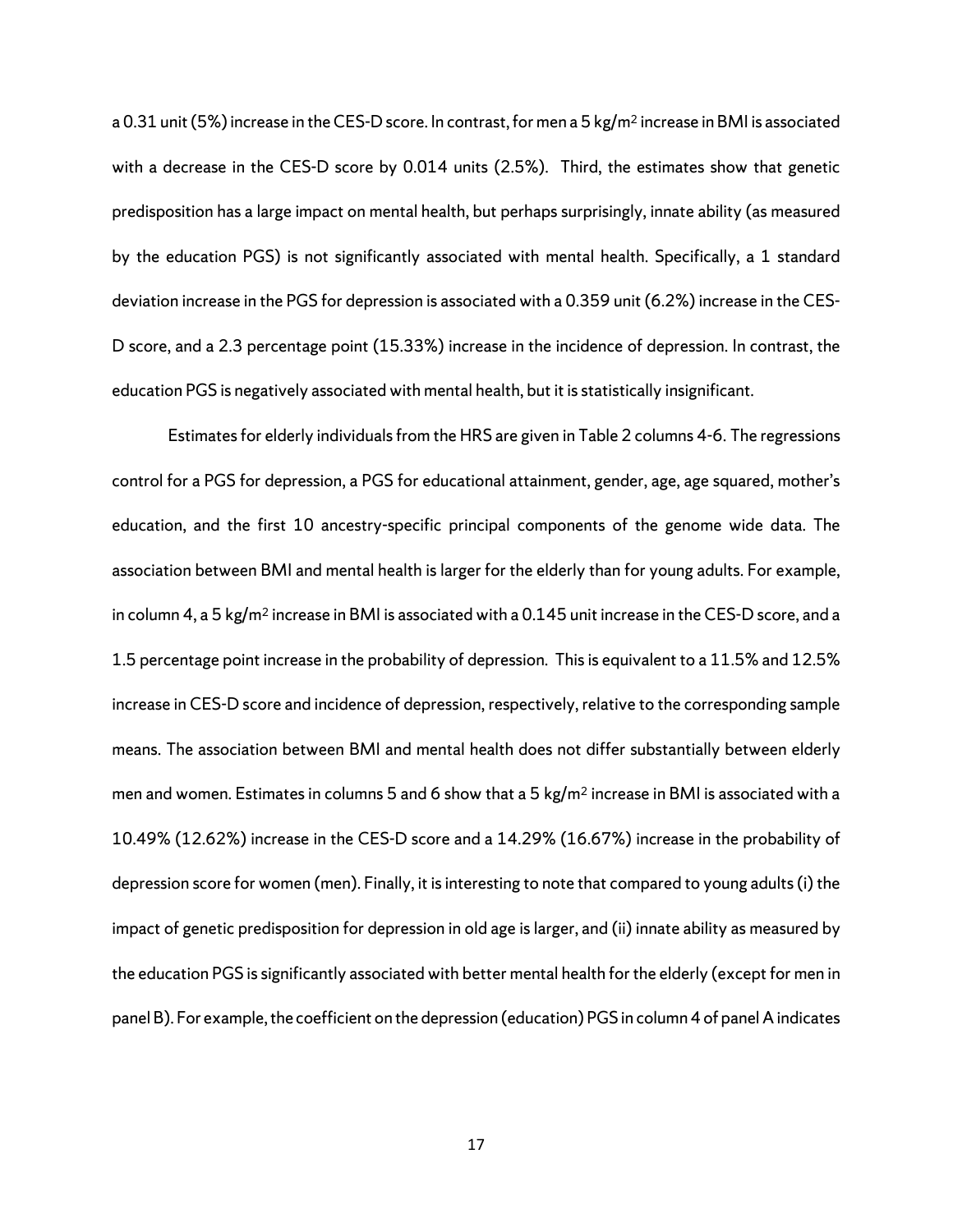that, a 1 standard deviation increase in the PGS for depression (education) is associated with a 10.31% (6.74%) increase (decrease) in the CES-D score relative to the sample mean[15.](#page-21-0)

### **4.2 IV Estimates**

The OLS estimates of  $\beta$  could be biased because of unobserved factors that affect both BMI and mental health. We now turn to IV estimates, using the PGS for BMI as the instrument. Recall that IV estimates identify a different parameter from OLS. Under heterogeneous effects, IV estimates represent a LATE for individuals whose treatment (BMI) is affected by the instrument (PGS for BMI).

Table 3 provides the first stage estimates. Column 1 presents results from an OLS regression of BMI on PGS for BMI and controls. It shows that a 1 standard deviation increase in the PGS for BMI is associated with a 1.803 (1.403) kg/m<sup>2</sup> increase in the BMI of young adults (elderly individuals, respectively), with a first stage F-statistic of 289 (529). The PGS for BMI thus satisfies assumption A2 (non-zero first stage effect). Columns 2-6 of Table 3 give estimates from conditional quantile regressions of BMI on PGS for BMI and controls. These estimates serve a number of purposes. First, they allow us to learn about the heterogeneity of the effect of our instrument (PGS for BMI) on our treatment variable (BMI). Second, they can provide indirect evidence about the monotonicity assumption (A3). Lastly, they provide our first suggestive evidence to characterize the effect that the IV estimates identify in our application. We observe that the effect of the PGS for BMI on all the selected quantiles of the conditional BMI distribution is positive and highly statistically significant. This is consistent with assumption A3, which states that the effect of the BMI PGS on BMI is non-negative for all individuals, thus providing

 $\overline{a}$ 

<span id="page-21-0"></span><sup>&</sup>lt;sup>15</sup> The OLS estimates without the depression and education PGS controls are similar to those in Table 2 (see appendix table A1).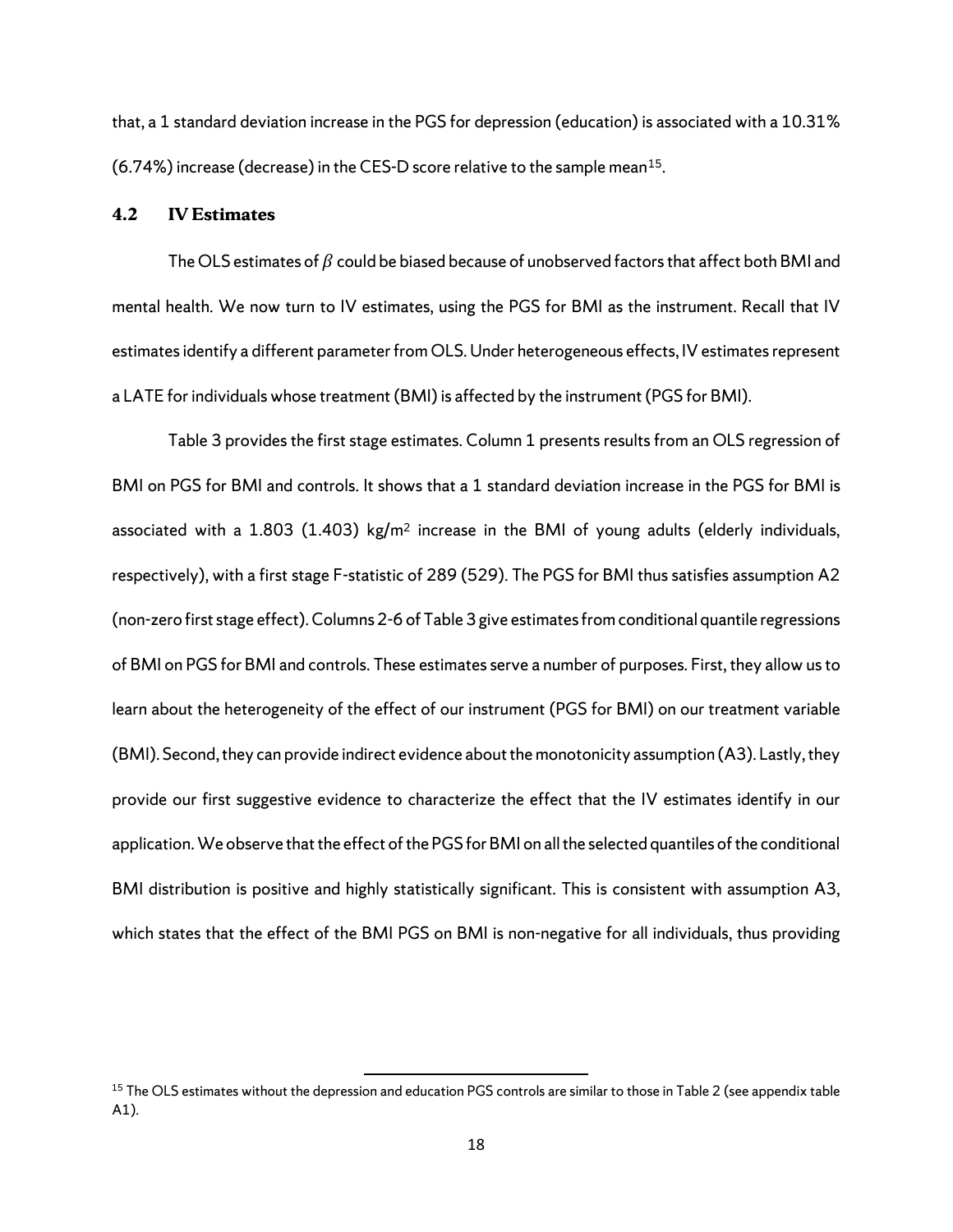indirect evidence in its favor (although not implying it holds, as the assumption is not directly testable)[16.](#page-22-0) Also observed is a pattern of increasing conditional quantile estimates as one moves to higher quantiles, indicating that the IV has stronger effects on higher quantiles of the conditional BMI distribution.

To shed additional light on how to interpret the effect identified by the IV estimates in our setting, we conduct an exercise similar in spirit to that in Angrist & Imbens (1995). In a setting with a binary IV and a treatment with variable intensity, they show that IV estimates identify a weighted average of treatment effects for those individuals whose treatment intensity is affected by the instrument (the compliers), where the weights are proportional to the (unconditional) quantile treatment effects (QTEs) of the IV on the treatment<sup>17</sup>. Intuitively, such weights allow to characterize the parameter identified by IV estimates, since the effects for those individuals (or compliers) with larger weights contribute more to the effect that is estimated with the binary IV. To implement this exercise using our continuous IV, we create a binary IV equal to 1 if the (standardized) PGS for BMI is greater than 0. We then estimate unconditional QTEs using the approach by Firpo (2007). First, we estimate a propensity score by running a logit regression of the IV on the control variables. Next, we perform a weighted quantile regression using the propensity score to form individual weights<sup>18</sup>. The unconditional QTEs for Add Health and the HRS are shown in Figure 1. The unconditional QTEs are clearly larger at higher quantiles. For example, in the HRS there is a 2.20 kg/m2 difference in BMI between treated (PGS for BMI>0) and

 $\overline{a}$ 

<span id="page-22-0"></span><sup>&</sup>lt;sup>16</sup> In particular, note that the monotonicity assumption in A3 is imposed on the individual-level effect of the PGS for BMI on BMI, while quantile regression provides effects on the quantiles of the conditional distribution of BMI (rather than on the distribution of individual effects).<br><sup>17</sup> Technically, the weights defined in Angrist & Imbens (1995) are proportional to the difference between the CDF of the

<span id="page-22-1"></span>potential treatment intensities in the absence of the IV (i.e., the treatment intensities that individuals would receive if *Z*=0) and the CDF of the potential treatment intensities under receipt of the IV (i.e., the treatment intensities that individuals would receive if *Z*=1). The result in Angrist & Imbens (1995) can be written in such a way that the weights are defined in terms of the difference in quantiles of those CDFs, which equal the unconditional QTEs we employ here.

<span id="page-22-2"></span><sup>&</sup>lt;sup>18</sup> The weights=(z/phat) +  $((1-z)/(1-phat))$  where z is the binary instrument and phat is the predicted probability from the estimated propensity score model.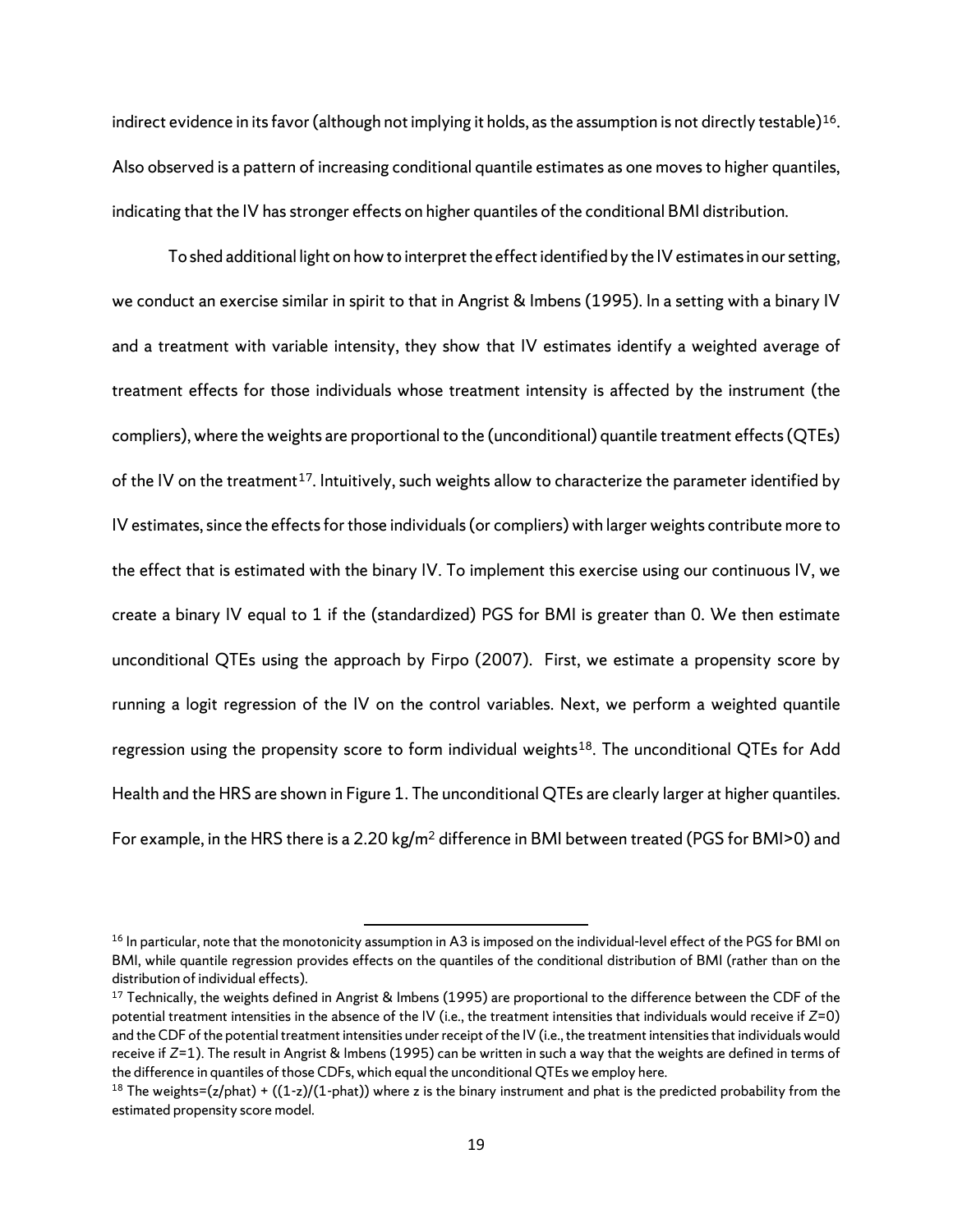untreated individuals at the 60<sup>th</sup> percentile of the BMI distribution. At the 70<sup>th</sup> (80<sup>th</sup>) percentile the difference in BMI is 2.60 kg/m<sup>2</sup> (2.80 kg/m<sup>2</sup>). This suggests that the groups of individuals that contribute the most to the IV estimate are those in the upper quantiles of the BMI distribution for both young adults and the elderly, implying that for both demographic groups the IV estimate reflects the effect of BMI on mental health mostly for individuals in the upper quantiles of the BMI distribution. It is important to keep this information present when the IV estimates are interpreted, since they likely identify the effect under the IV assumptions—for a subpopulation in which individuals on the upper quantiles of the BMI distribution have considerably more weight.

The IV estimates are presented in Table 4. All the IV estimates for the effect of BMI for young adults are statistically insignificant and relatively small in magnitude, suggesting that there is no causal relationship between BMI and mental health. In comparison, the IV estimates for elderly individuals are statistically significant and large in magnitude. For example, IV estimates in column 4 indicate that a 5  $kg/m<sup>2</sup>$  increase in BMI is associated with a 0.255 (20%) increase in the CES-D score, and a 3.57 percentage point (29%) increase in the probability of depression. There are no statistically significant gender differences. For completeness, appendix Table 2 presents IV estimates using a dummy variable equal to 1 if the BMI PGS is greater than 0 as the instrument. The IV estimates using the binary instrument are not substantially different from those in Table 4.

It is important to note that the IV estimates appear to be overestimated when models do not control for the education and depression PGSs, which is consistent with DiPrete et al.'s (2018) argument that the inclusion of the outcome's PGS may reduce the consequences of pleiotropy. More concretely, the change in the IV estimates occurs because the education and depression PGSs are correlated with the BMI PGS (see footnote 11), which means that the instrument picks up some of the effects of these two PGSs when they are omitted. This point is illustrated in Table 5, which presents IV estimates without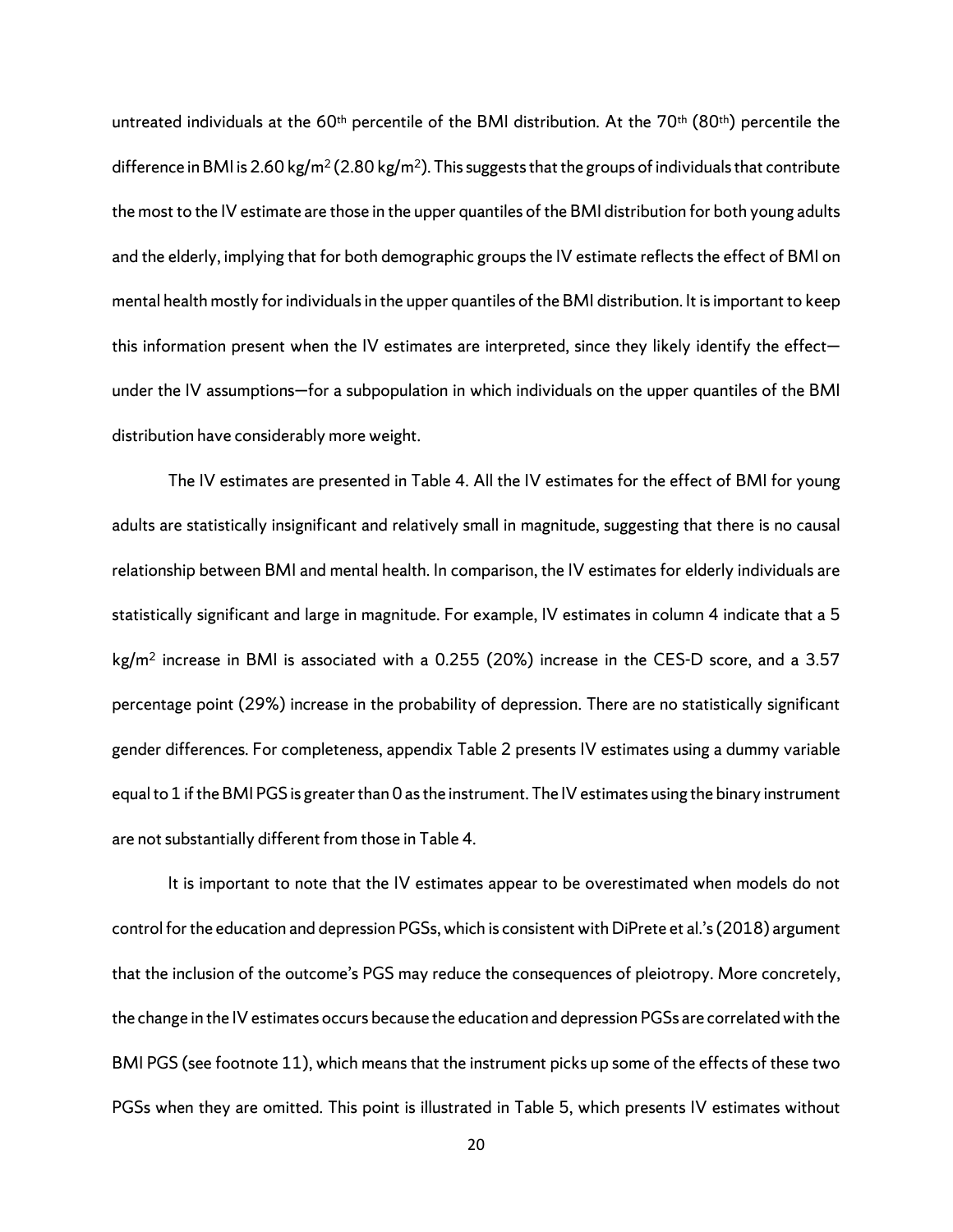controlling for the education and depression PGSs. The IV estimates are considerably larger in the HRS without adjusting for the education and depression PGSs, although the differences in coefficients are not statistically significant. For example, the effect of BMI on CES-D score (depression) when controlling for the PGSs in Table 4 column 4 is 0.051 (0.007). In contrast, the effect of BMI on CES-D (depression) when not controlling for them in Table 5 column 4 increases to 0.065 (0.009), giving a percentage increase of 27% (29%). In Add Health, the IV estimates appear overestimated to a lesser extent. The effect of BMI on CES-D score when adjusting for the education and depression PGSs is 0.020 in Table 4 column 1. The corresponding IV estimate without controlling for the education and depression PGSs in Table 5 column 1 is 0.024, giving a percentage increase of 20%. However, the IV estimates for depression in Tables 4 and 5 are the same.

Finally, we note that even with the inclusion of the depression and education PGSs, the BMI PGS may still violate the ER assumption through other channels. To complement the evidence presented thus far, we employ the alternative approach of obtaining an upper bound for the average effect of BMI on mental health for the corresponding population.

# **4.3 Nevo & Rosen (2012) Bound Estimates**

In this subsection, we present evidence about the effect for the population parameter  $\beta$  in equation (1) by using the BMI PGS as a potentially imperfect IV based on the approach by Nevo & Rosen discussed in section 3.2. Recall, that since (i) our IV (BMI PGS) is positively correlated with the endogenous variable (BMI), and (ii) the IV and endogenous variable are assumed to be positively correlated with the error term in equation (1) (see discussion in section 3.2), the Nevo & Rosen (2012) procedure yields an upper bound on  $\beta$ .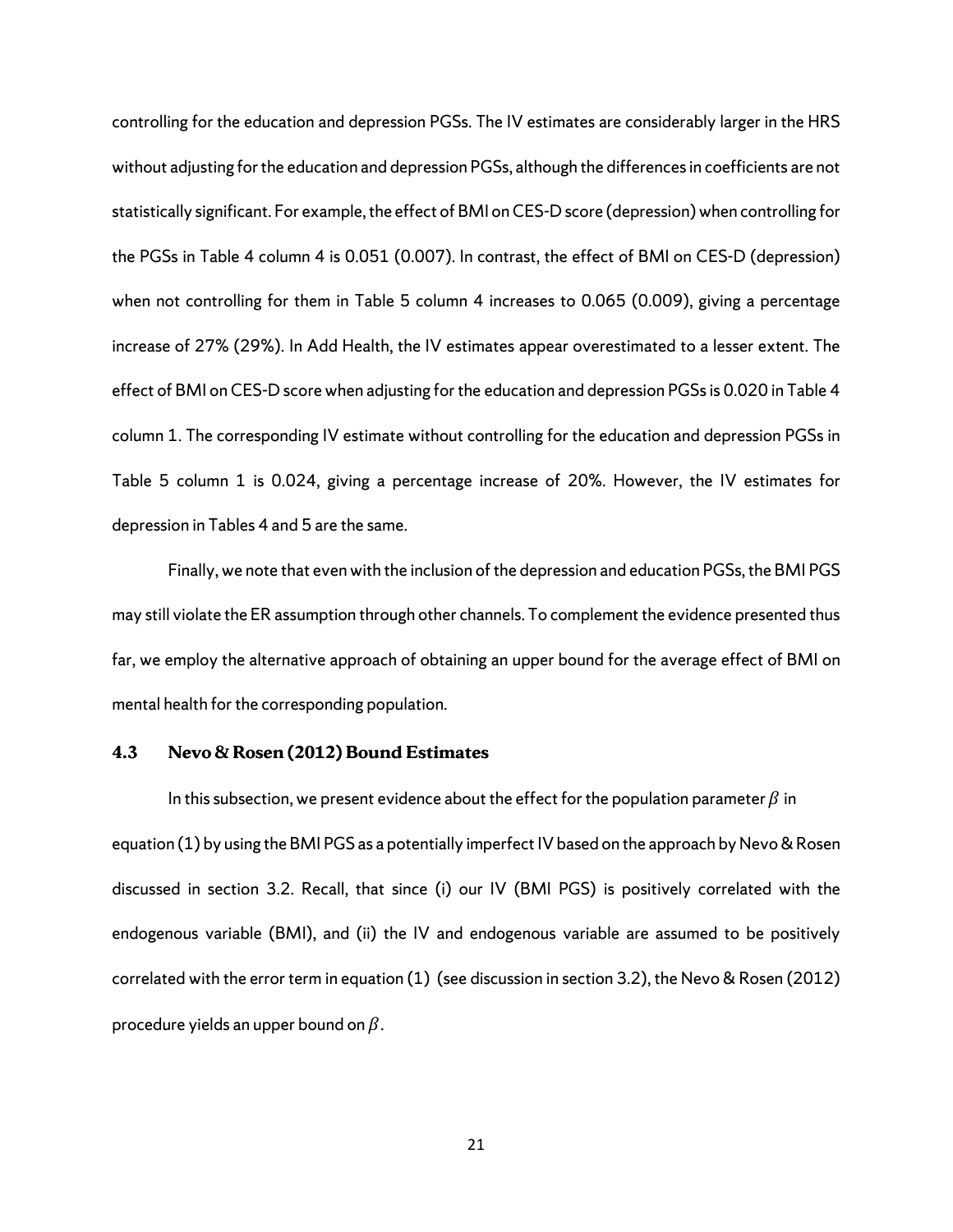Results for the CES-D score are presented in Table 6. Panel A shows results for young adults in Add Health. Columns 2 and 3 give the OLS and IV estimates from Tables 2 and 4. Column 4 shows the IV estimate using  $V(1) = \sigma_{BMI} PGS\_BMI - 1 \sigma_{PGS,BMI} BMI$  as the instrument, which is an intermediate step in the Nevo & Rosen procedure. The estimated upper bound (the min of the OLS and IV estimates; see equation (4)) under (A4)—that the instrument has weakly the same direction of correlation with the error term as the endogenous variable—is given in column 5. The estimated upper bound, while not able to rule out a null effect, indicates that the largest value of the average effect of BMI on the CES-D score for the population of young adults  $(\beta)$  is 0.02 (the IV estimate). Based on this largest possible value for the effect, a 5 kg/m<sup>2</sup> increase in BMI would be associated with at most a 0.1 unit (1.7%) increase in the CES-D score. The upper endpoint of the 95% confidence interval on the bounded parameter is 0.052<sup>19</sup>. Looking at the OLS estimate, we see that it falls within the 95% confidence interval of the bounded parameter. Since they both undertake statistical inference on the same parameter, this implies that we cannot statistically rule out that the OLS estimate is unbiased for the true population average effect  $(\beta)$ . The estimated upper bounds also suggest there could be a gender difference in the effect of BMI on the CES-D score among young adults. In particular, for women, the estimated upper bound, which corresponds to the IV estimate, is consistent with a 5 kg/m<sup>2</sup> increase in BMI increasing the CES-D score by at most 1.5%. For men, the estimated upper bound, which corresponds to the OLS estimate, is negative, although the 95% confidence interval on the bounded parameter straddles zero, implying that a null effect is possible. Column 6 gives the estimated upper bounds (the min of the IV and IV $(1)$ estimates; see equation 5) when we add (A5)—that the instrument is less correlated with the error term

 $\overline{a}$ 

<span id="page-25-0"></span> $19$  The estimation of the upper bound and the construction of confidence intervals on the bounded parameter in the Nevo & Rosen approach necessitates a non-standard procedure given that the bounds' expression contains a minimum operator. The stata program we use (imperfectiv) follows Nevo & Rosen (2012), who employ a variant of the Chernozhukov et al. (2013) method.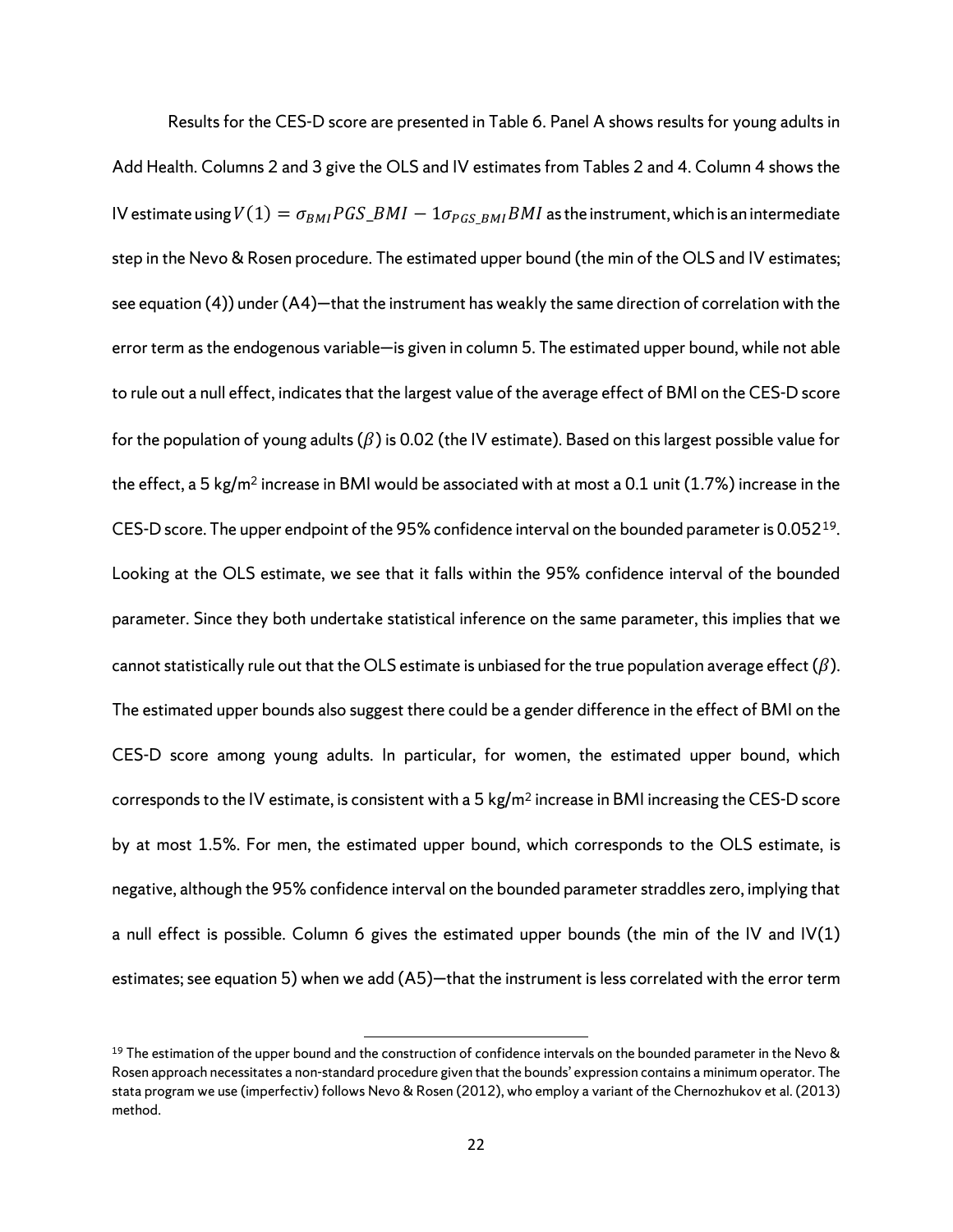than the endogenous variable. These estimated upper bounds turn out to be not much different from those in column 5 for young adults, the main difference being that the 95% confidence intervals on the bounded parameter are somewhat larger.

Results for elderly individuals in the HRS are given in panel B of Table 6. The estimated upper bound on the average effect for the elderly population in column 5 corresponds to the OLS estimate (0.029), implying that a 5 kg/m<sup>2</sup> increase in BMI would be associated with, at most, an 11.5% increase in the CES-D score. Thus, this estimated upper bound provides valuable information, as it rules out plausible larger effects. Compared to the IV estimate (0.051), the estimated upper bound is about half as large. Indeed, looking at the 95% confidence interval (on the bounded parameter) of 0.037, the IV point estimate is considerably larger. As mentioned before, this difference has implications for the ER assumption only under the overly restrictive assumption of homogeneous effects. Instead, under heterogeneous effects and maintaining the ER assumption, the implication is that the average effect of BMI on the CES-D score for compliers (within the elderly population) is larger than the average effect on the elderly population. This interpretation is consistent with the previously presented evidence that the IV estimate likely captures the effect mostly for individuals at the upper part of the BMI distribution, who likely experience larger effects of their BMI on their CES-D score. Contrary to the young adult population, the estimated upper bounds on the corresponding average effect for elderly women and men are very similar. Lastly, the estimated upper bounds that add (A5), shown in column 6, yield very similar conclusions to the results in column 5, although with the estimated upper bounds in column 6 being somewhat smaller.

Results for depression are shown in Table 7. The patterns observed are similar to those documented in Table 6, although the differences in estimated upper bounds between young adults and the elderly are slightly less pronounced. Looking at the estimated bounds under (A4) in column 5, the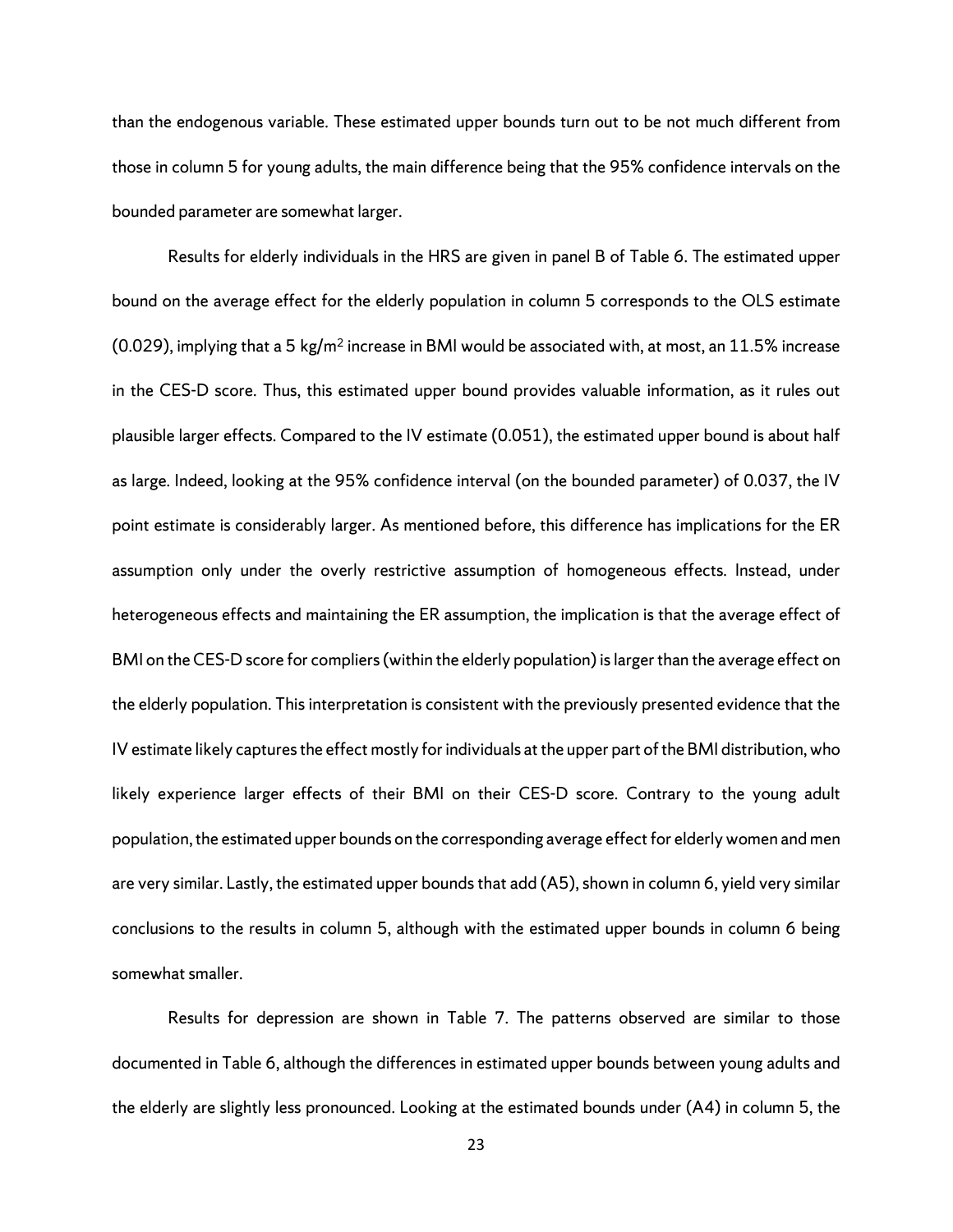largest possible value for the (population) effect indicates that a 5 kg/ $m<sup>2</sup>$  increase in BMI would be associated with at most a 6.6% increase in the probability of experiencing depression for the population of young adults. For the elderly population, the estimated upper bound is related to a corresponding increase of 12.5% in the probability of experiencing depression. Importantly, as before, these estimated upper bounds are able to rule out plausible larger effects.

Overall, the results from employing the Nevo & Rosen (2012) bounds—which yield an upper bound on  $\beta$  in this setting—can be summarized as follows. First, the estimated bounds for the population of young adults reinforce the IV-based finding that their effect of BMI on mental health is at most small and arguably economically insignificant. Second, the estimated upper bounds are suggestive of economically significant effects of BMI on mental health for the elderly population. Third, for the elderly population, when we compare the estimated upper bound on  $\beta$  with the IV estimate that maintains the ER assumption (and identifies a LATE), the former is about half the magnitude of the latter. If effects are heterogeneous, this is consistent with the IV estimate reflecting the effect for individuals (or compliers) mostly from the upper part of the BMI distribution, as documented in section 4.2, who likely experience larger effects of BMI on mental health. Fourth, since in general the OLS estimates are below the estimated upper bounds (and/or below the 95% confidence intervals on the bounded parameter), we cannot rule out the possibility that the former estimates are unbiased for the population average effect of BMI on mental health. Lastly, the estimated upper bounds for both young adults and the elderly are able to rule out plausible effects, and are thus informative.

# **4.4 Other Analyses**

# **4.4.1 Obesity**

<span id="page-27-0"></span>Our main analyses focus on BMI rather than obesity (BMI≥30) because the instrument affects mental health through variation in BMI across the BMI distribution, not just incidence in obesity.

24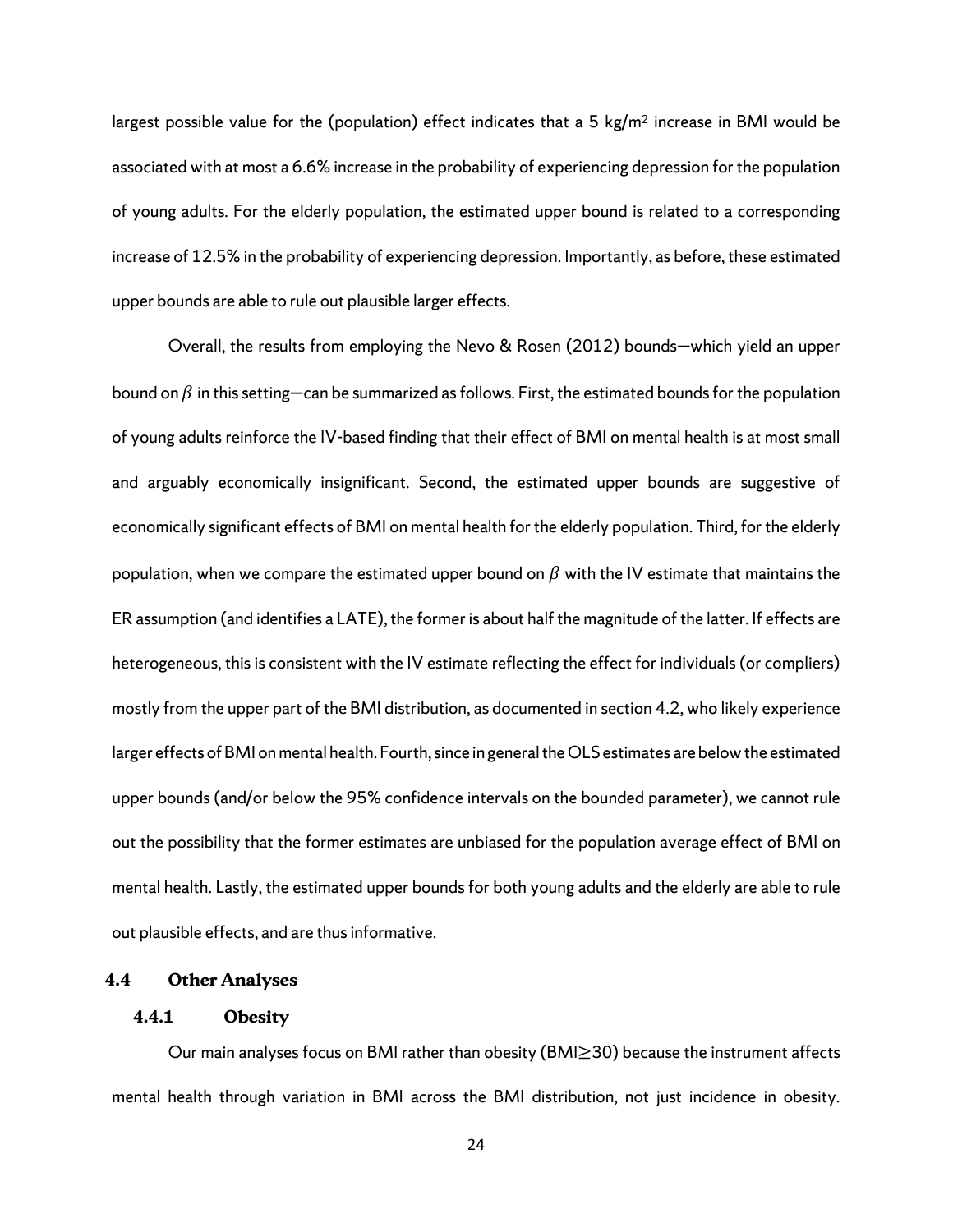Nevertheless, we have analyzed the relationship between obesity and mental health in Appendix Table A3. The results for obesity are qualitatively similar to the BMI results. For young adults, the IV estimates show no statistically significant relationship between obesity and mental health. For elderly individuals, the IV estimates indicate that there is a large positive relationship between obesity and mental health. Obese individuals have a higher CES-D score by 0.705 units (56% relative to the sample mean), and are 10.2 percentage points (85% relative to the sample mean) more likely to be depressed than non-obese individuals. From the estimated Nevo & Rosen (2012) upper bounds shown in columns 3 and 6, the patterns already documented emerge. Noteworthy is that, when considering obesity, the difference between the estimated upper bounds and the IV estimates is generally larger, which is in line with the notion that the effect identified by the IV estimates presented in section 4.2 capture the effect of BMI on mental health mostly for individuals from the upper part of the BMI distribution, since here the treatment is defined as having a more extreme value of BMI ( $\geq$ 30).

### **4.4.2 Reverse Causality and Mortality Attrition**

We have also examined whether the findings for elderly individuals are influenced by (i) reverse causality, and (ii) mortality attrition. To assess the influence of reverse causality, we estimated the effect of mental health on BMI using the PGS for depression as the IV. Unlike the PGS for BMI, which predicts both BMI (first-stage effect) and mental health (reduced-form effect), the PGS for depression only predicts mental health (first-stage effect). Appendix Table A4 shows OLS, IV, and upper bound estimates using the HRS sample. While OLS estimates are positive and statistically significant, IV estimates are statistically insignificant. The estimated upper bounds are negative with the 95% confidence interval on the bounded parameter straddling zero. The IV estimates and estimated upper bounds provide suggestive evidence that reverse causality is unlikely to be driving our results. A second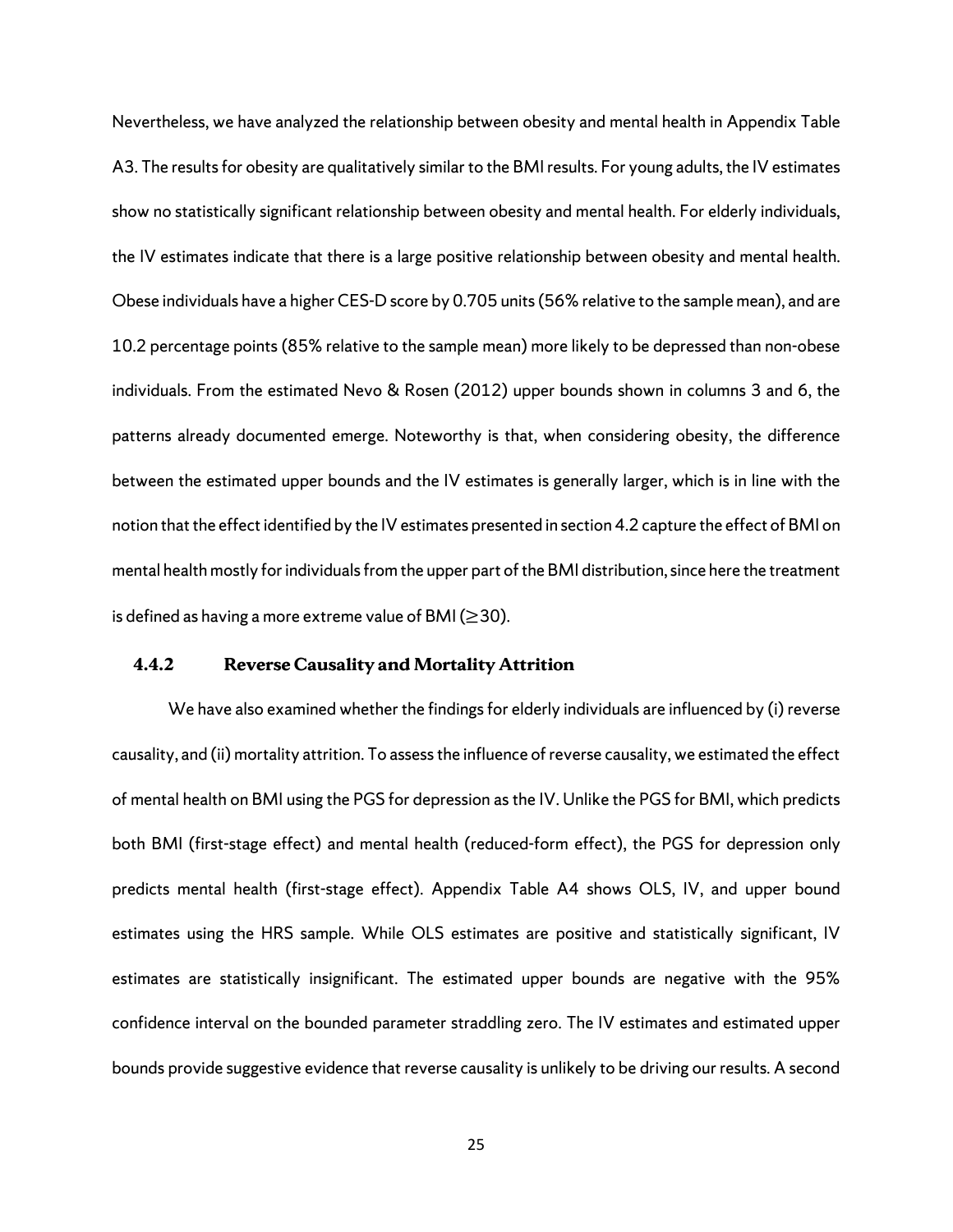potential concern is that our estimates could be affected by mortality attrition, as genetic data is only available for HRS respondents who have survived until 2006. As a robustness check, we weighted the IV regressions with the inverse of the probability of living until 2006. The probabilities were the predicted values from a logit regression where the dependent variable was an indicator for being alive in 2006 on basic demographics (year of birth, gender), health (ever smoked, ever had diabetes, ever had heart disease, average BMI up to 2004, average CES-D score up to 2004, average self-reported health up to 2004), and socioeconomic variables (years of education, mother's education). As shown in Appendix Table A5, the IV estimates are qualitatively similar to those presented in Table 4. The one exception is that the effect of BMI on depression for women becomes statistically insignificant.

#### **4.4.3 Exploration of Some Mechanisms**

As discussed in the introduction, BMI is hypothesized to affect mental health through various channels, including health concerns and functional limitations (Himes 2000; Markowitz et al. 2008; Paolucci et al. 2018). A useful discussion of different mechanisms through which BMI could affect mental health is provided in Willage (2018). Appendix Table A6 presents estimates (OLS, IV and bounds) of the effect of BMI on the following self-reported outcomes for the elderly: (i) probability of being in very good/excellent health, (ii) probability of engaging in vigorous exercise more than once per week, and (iii) probability of reporting that health limits at least 1 daily activity. Note that, as the outcome changes in these exercises, the conditions to obtain a lower or upper bound using the Nevo & Rosen (2012) approach may change. The rationale for justifying the direction of correlation between the error term corresponding to each of the outcomes in turn and the endogenous variable (BMI) and instrument (PGS for BMI) follows the same logic outlined in section 3.2. In panel A, we find evidence that BMI is linked to poor self-reported health. The IV estimate in column 3 suggest that a 5 kg/m<sup>2</sup> increase in BMI is related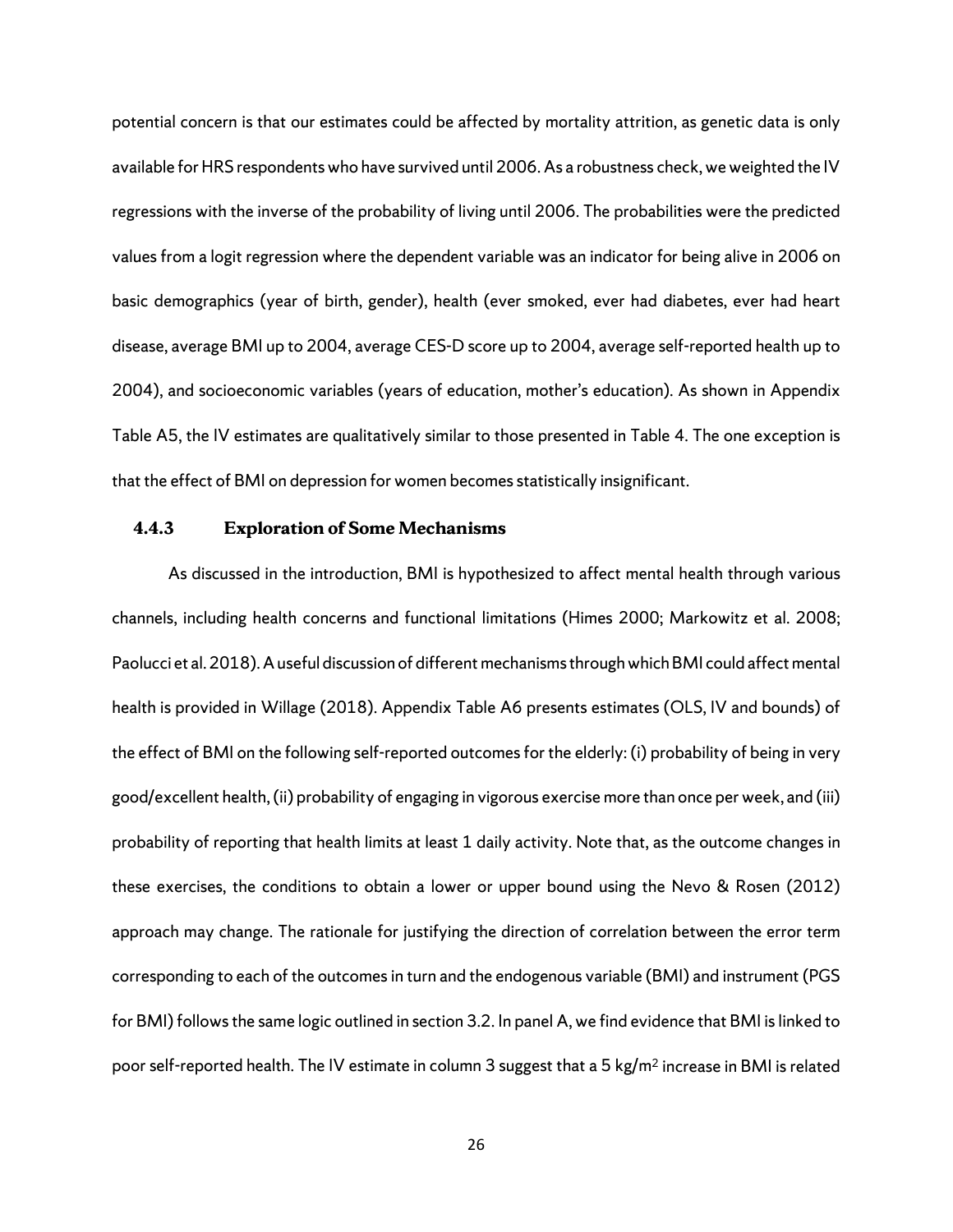to a 9.5 percentage point (20%) decrease in the likelihood of reporting being in very good or excellent health. The estimated lower bound in column 4 (using (A4) and (A5)) is somewhat smaller (in absolute value) than the IV estimate. Unfortunately, the estimated lower bound does not allow ruling out a null effect since it is negative, but it allows ruling out effects from a 5 kg/m<sup>2</sup> increase in BMI greater than 16%. This estimated effect is present in both women and men. In panel B, we see that, according to the IV estimate, a 5 kg/m<sup>2</sup> increase in BMI is related to a 6.5 percentage point (25%) decrease in the likelihood of engaging in vigorous exercise more than once per week. The estimated lower bound is smaller than the IV estimate (in absolute value), and cannot be used to rule out a null effect. This estimated effect is also present in both women and men. Looking at panel C, the IV estimate suggests that a 5 kg/m<sup>2</sup> increase in BMI is related to a 5 percentage point (42%) increase in the likelihood of reporting that health limits at least 1 daily activity. For this outcome, we obtain an upper bound, which is estimated to be just slightly smaller than the IV estimated effect. According to the estimated upper bound, the effect is at most 38% for the elderly population. Based on these results, it appears that health concerns are plausible mechanisms through which BMI has an impact on mental health for elderly individuals.

# **5. Conclusion**

We examine the relationship between BMI and mental health for young adults in Add Health and elderly individuals in the HRS. To account for confounding due to unobserved factors and reverse causality, we first take the same approach as previous studies (Hung et al. 2014; Jokel et al. 2012; Tyrrell et al. 2018; Walter et al. 2015; Willage 2018) and use a PGS for BMI as an IV. However, unlike the previous studies, our PGS is more powerful because it is based on the more recent GWAS by Locke et al. (2015) and includes all SNPs, rather than just genome-wide significant SNPs. Moreover, we attempt to address the possible violation of the exclusion restriction (ER) assumption due to pleiotropy by using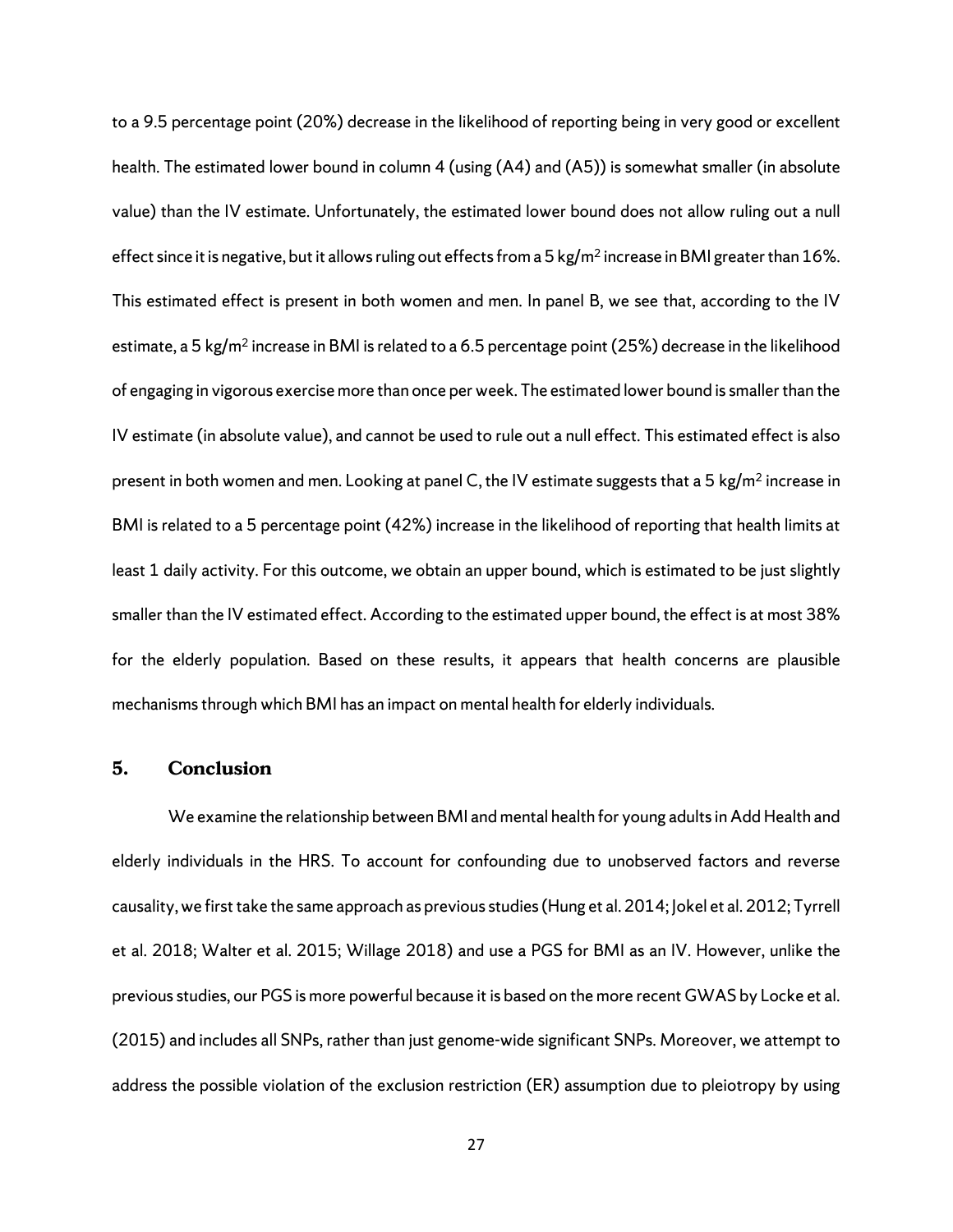PGSs for depression and education to control for the genetic predisposition to poor mental health and innate ability. We also contribute to this literature by analyzing effects of the IV on the BMI quantiles. We document that IV estimates, which identify a weighted average of effects for individuals whose BMI is affected by their BMI PGS (the compliers), are likely to capture the effect of BMI on mental health mostly for individuals in the upper quantiles of the BMI distribution. As a second approach to account for unobserved confounding and reverse causality, we estimate an upper bound on the average treatment effect for the corresponding population (i.e., on the parameter identified by OLS,  $\beta$  in equation (1)). We use the approach of Nevo & Rosen (2012), which has not been used in this context as far as we are aware. The attractiveness of this approach is to employ the PGS for BMI as a potentially "imperfect" instrument that may not satisfy the ER assumption, instead imposing relatively weaker conditions about the direction of certain correlations.

For young adults, the IV estimates indicate that there is no statistically significant relationship between BMI and mental health. The estimated upper bounds are consistent with the notion that the effect of BMI on mental health for young adults is at most small and economically insignificant. The results for young adults are consistent with those in Willage (2018), who also used Add Health, but with a smaller sample and less powerful PGS. In contrast, the IV estimates for elderly individuals are statistically and economically significant. They indicate that a  $5kg/m^2$  increase in BMI (a difference equivalent to moving from overweight to obese) is related to a 20% increase in the CES-D score, and a 29% increase in the likelihood of depression. We find no statistically significant gender differences in the IV estimates. The estimated upper bounds are consistent with the IV estimates in that they are also suggestive of large and economically significant effects of BMI on mental health for the elderly population. These results do not support the "jolly fat" hypotheses (Crisp et al., 1980; Palinkas et al., 1996), which argues that BMI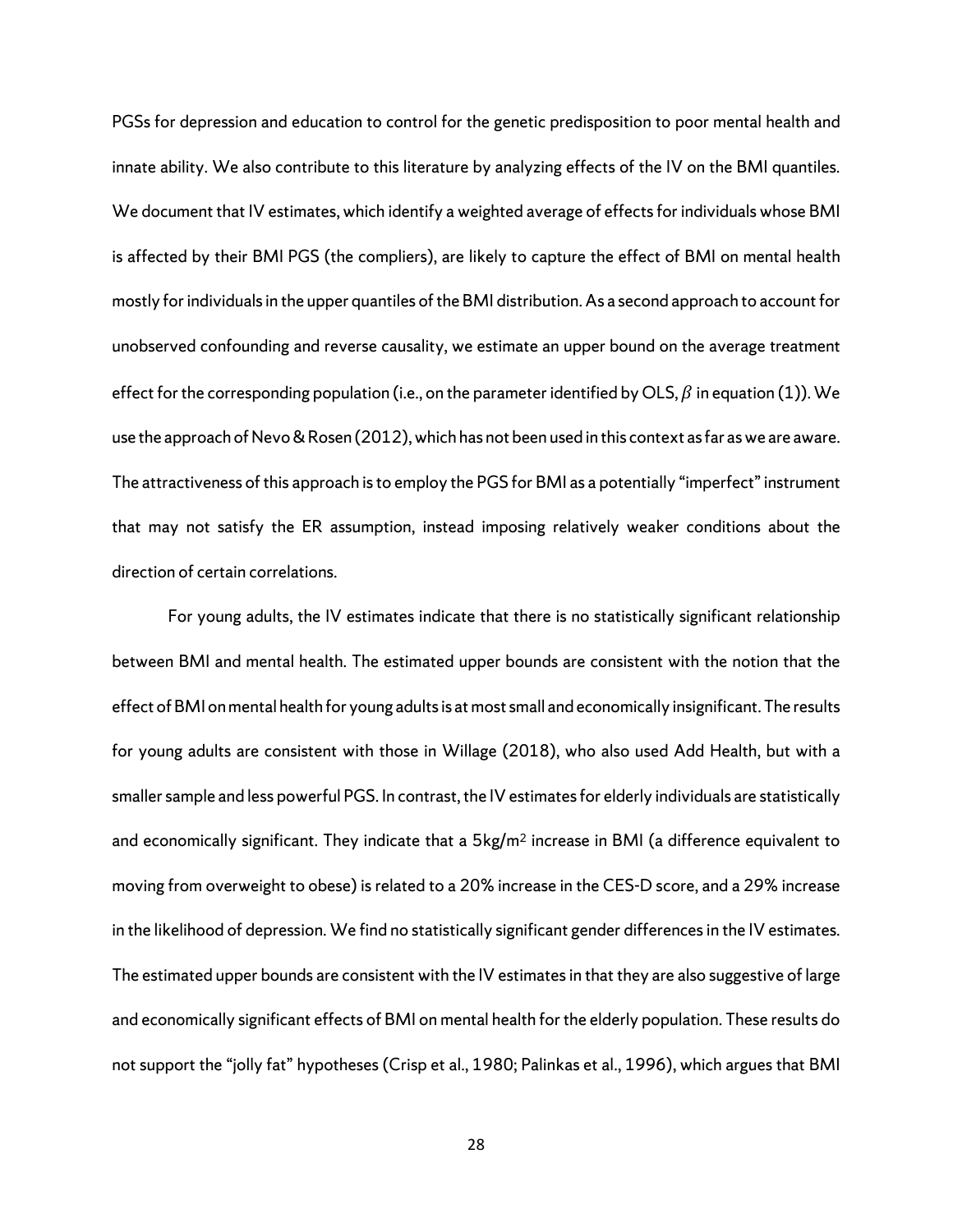has a protective effect on mental health for elderly individuals. Interestingly, for the elderly population, the IV estimates (which identify a weighted average of effects for compliers) are about twice as large as our estimated upper bounds on  $\beta$ . Under heterogeneous effects, this speaks to the notion that the effect for compliers is larger than the effect for the overall population. This same notion is supported by our estimates of the quantile treatment effects of the PGS for BMI on BMI, which suggest that the IV estimates identify the effect of BMI on mental health mostly for individuals from the upper part of the BMI distribution, who thus are likely to experience large effects of BMI on mental health.

Overall, our results suggest that policy interventions aimed at reducing obesity (e.g. the healthy food financing initiative) could have indirect benefits of improving mental health among the elderly. To put our estimates in perspective, Baicker et al. (2013) report that the Oregon Health Insurance Experiment (which randomly provided low-income uninsured adults access to Medicaid) reduced the probability of depression by 30%. Among individuals between age 50 and 64, this effect is larger at 58%[20.](#page-32-0) Our preferred results indicate that a reduction of 5kg/m2 in BMI—admittedly a substantial reduction—could have an impact on the incidence of depression of between one-seventh (based on our bounds estimates) and one-half (based on our IV estimates) of the effect of having access to health insurance.

There are some limitations with our paper. First, we focus on European ancestry individuals because GWASs are mostly conducted on European descent populations. This means that PGSs for other ethnic groups may not have the same predictive power (Martin et al. 2017). We also do not look at the effect of BMI on mental health in midlife, which may differ from the effect found for young adults and elderly individuals.

 $\overline{a}$ 

<span id="page-32-0"></span> $20$  Author's own calculations with the public use data provided by Baicker et al. (2013), using their same specification to obtain LATE effects. The percentage effect is relative to the corresponding control mean.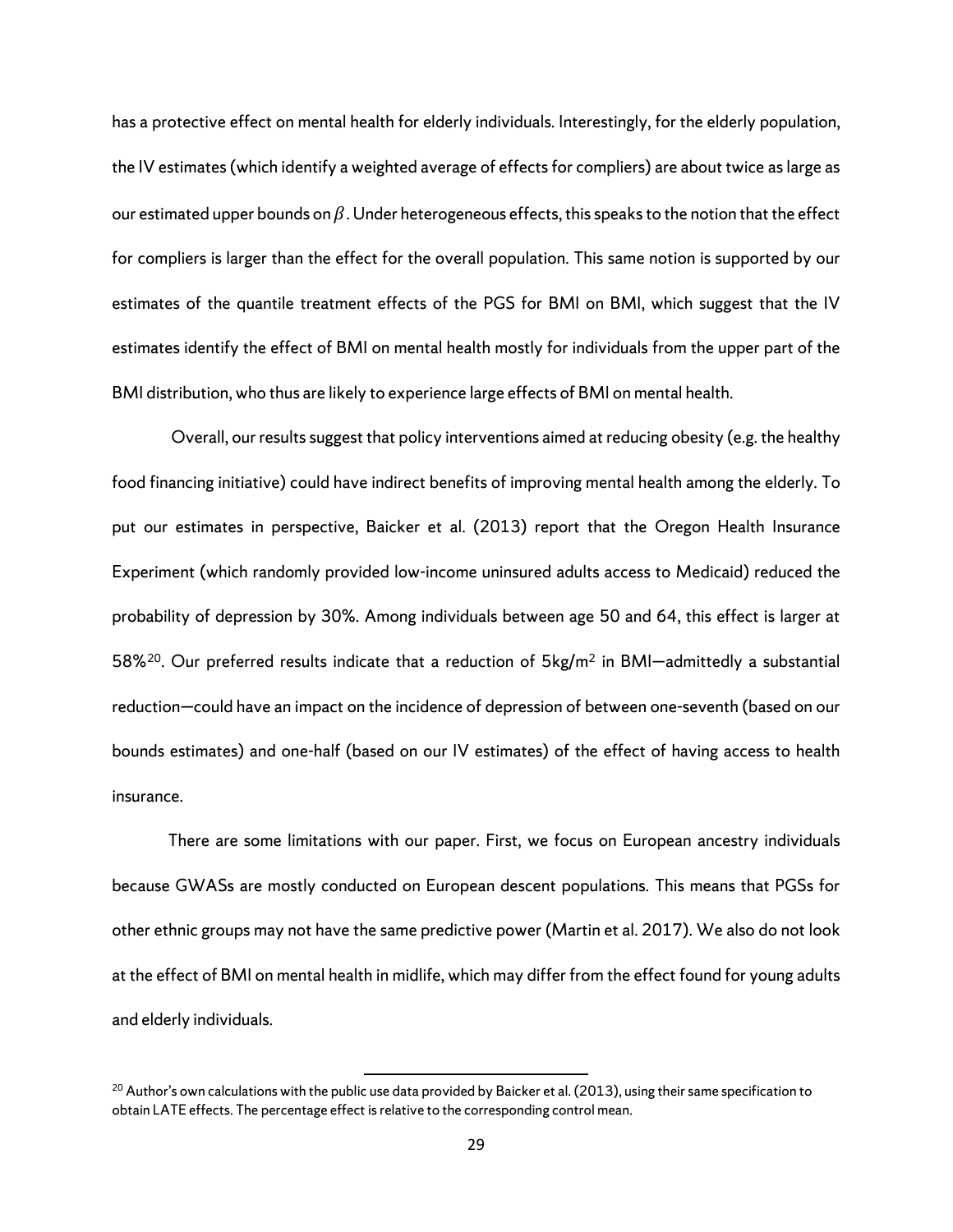### **References**

- Angrist, J. D., & Imbens, G. W. (1995). Two-stage least squares estimation of average causal effects in models with variable treatment intensity. *Journal of the American Statistical Association*, *90*(430), 431-442.
- Angrist, J. D., Imbens, G. W., & Rubin, D. B. (1996). Identification of causal effects using instrumental variables. *Journal of the American statistical Association*, *91*(434), 444-455.
- Baicker, K., Taubman, S. L., Allen, H. L., Bernstein, M., Gruber, J. H., Newhouse, J. P., ... & Finkelstein, A. N. (2013). The Oregon experiment—effects of Medicaid on clinical outcomes. *New England Journal of Medicine*, *368*(18), 1713-1722.
- Böckerman, P., Cawley, J., Viinikainen, J., Lehtimäki, T., Rovio, S., Seppälä, I., ... & Raitakari, O. (2019). The effect of weight on labor market outcomes: An application of genetic instrumental variables. *Health Economics*, *28*(1), 65-77.
- Brunello, G., & d'Hombres, B. (2007). Does body weight affect wages?: Evidence from Europe. *Economics & Human Biology*, *5*(1), 1-19.
- Cardon, L. R., & Palmer, L. J. (2003). Population stratification and spurious allelic association. *The Lancet*, *361*(9357), 598-604.
- Carpenter, K. M., Hasin, D. S., Allison, D. B., & Faith, M. S. (2000). Relationships between obesity and DSM-IV major depressive disorder, suicide ideation, and suicide attempts: results from a general population study. *American Journal of Public Health*, *90*(2), 251.
- Chernozhukov, V., Lee, S., & Rosen, A. (2013). Intersection bounds: Estimation and inference. *Econometrica*, *81*(2), 667-737.
- Chesney, E., Goodwin, G. M., & Fazel, S. (2014). Risks of all‐cause and suicide mortality in mental disorders: a meta‐review. *World Psychiatry*, *13*(2), 153-160.
- Crisp, A. H., Queenan, M., Sittampaln, Y., & Harris, G. (1980). 'Jolly fat' revisited. *Journal of Psychosomatic Research*, *24*(5), 233-241.
- DiPrete, T., Burik, CAP & Koellinger, PD. (2018). Genetic Instrumental Variable Regression: Explaining Socioeconomic and Health Outcomes in Nonexperimental Data. *Proceedings of the National Academy of Sciences*, *115*, E4970-E4979.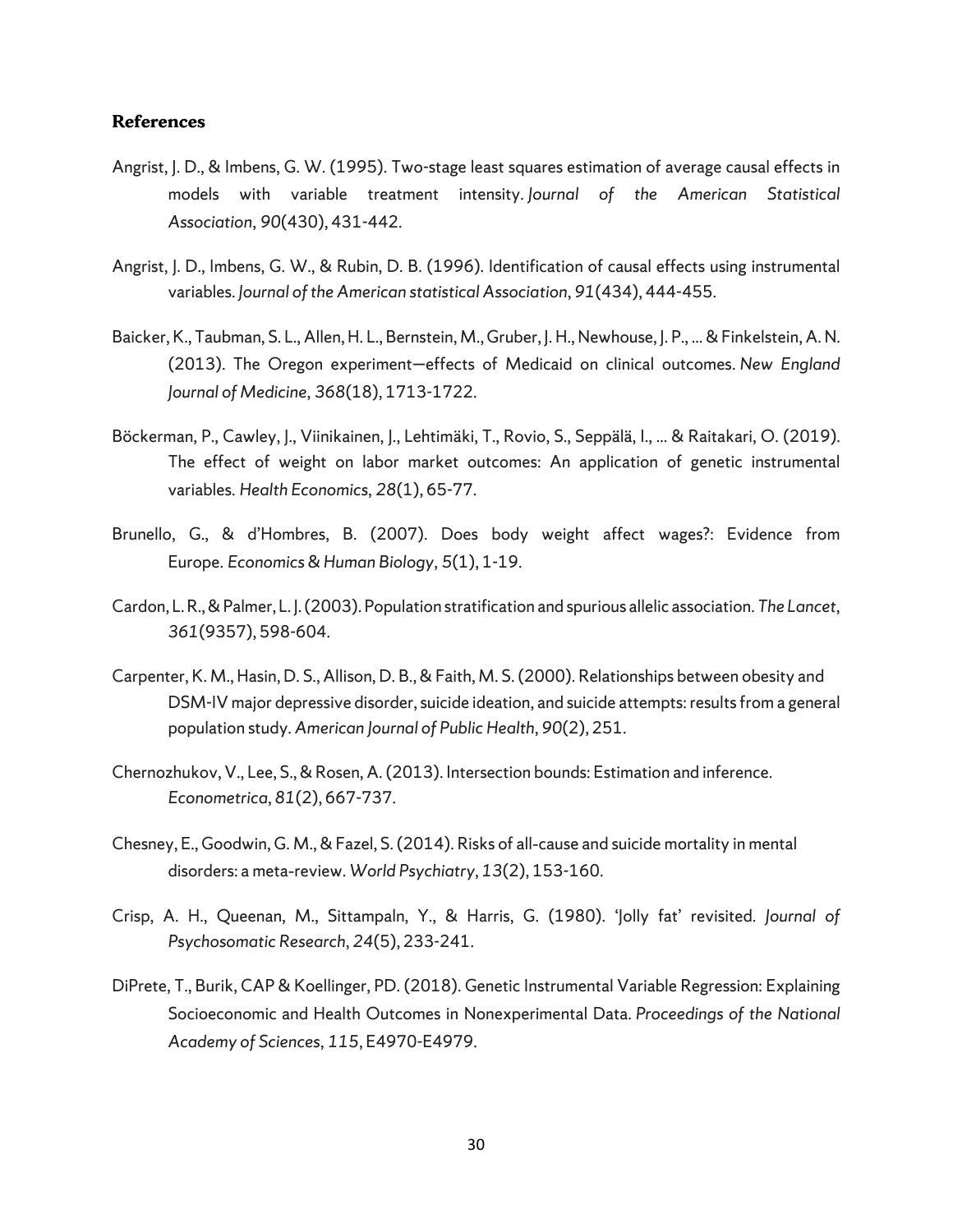- Firpo, S. (2007). Efficient semiparametric estimation of quantile treatment effects. *Econometrica*, *75*(1), 259-276.
- Fryar CD, Kruszon-Moran D, Gu Q, Ogden CL (2018). Mean body weight, height, waist circumference, and body mass index among adults: United States, 1999–2000 through 2015–2016. National Health Statistics Reports; no 122. Hyattsville, MD: National Center for Health Statistics.
- Gregor, M. F., & Hotamisligil, G. S. (2011). Inflammatory mechanisms in obesity. *Annual Review of Immunology*, *29*, 415-445.
- Greve, Jane. "Obesity and labor market outcomes in Denmark." *Economics & Human Biology* 6, no. 3 (2008): 350-362.
- Ha, H., Han, C., & Kim, B. (2017). Can Obesity Cause Depression? A Pseudo-panel Analysis. *Journal of Preventive Medicine and Public Health*, *50*(4), 262.
- Himes, C. L. (2000). Obesity, disease, and functional limitation in later life. *Demography*, *37*(1), 73-82.
- Hung, C. F., Rivera, M., Craddock, N., Owen, M. J., Gill, M., Korszun, A., ... & Rietschel, M. (2014). Relationship between obesity and the risk of clinically significant depression: Mendelian randomisation study. *The British Journal of Psychiatry*, *205*(1), 24-28.
- Imbens, G., & Angrist, J. (1994). Identification and Estimation of Local Average Treatment Effects. *Econometrica, 62(2),* 46475.
- Jokela, M., Elovainio, M., Keltikangas‐Järvinen, L., Batty, G. D., Hintsanen, M., Seppälä, I., ... & Kivimäki, M. (2012). Body mass index and depressive symptoms: instrumental‐variables regression with genetic risk score. *Genes, Brain and Behavior*, *11*(8), 942-948.
- Kessler, R.C., Mickelson, K. D., & Williams, D. R. (1999). The prevalence, distribution, and mental health correlates of perceived discrimination in the United States. *Journal of Health and Social Behavior*, *40*, 208-230.
- Kochanek KD, Murphy SL, Xu JQ, and E. Arias (2017). Mortality in the United States, 2016. NCHS Data Brief, no 293. Hyattsville, MD: National Center for Health Statistics.
- Lee, J. J., Wedow, R., Okbay, A., Kong, E., Maghzian, O., Zacher, M., ... & Fontana, M. A. (2018). Gen
- Locke, A. E., Kahali, B., Berndt, S. I., Justice, A. E., Pers, T. H., Day, F. R., ... & Croteau-Chonka, D. C. (2015). Genetic studies of body mass index yield new insights for obesity biology. *Nature*, *518*(7538), 197.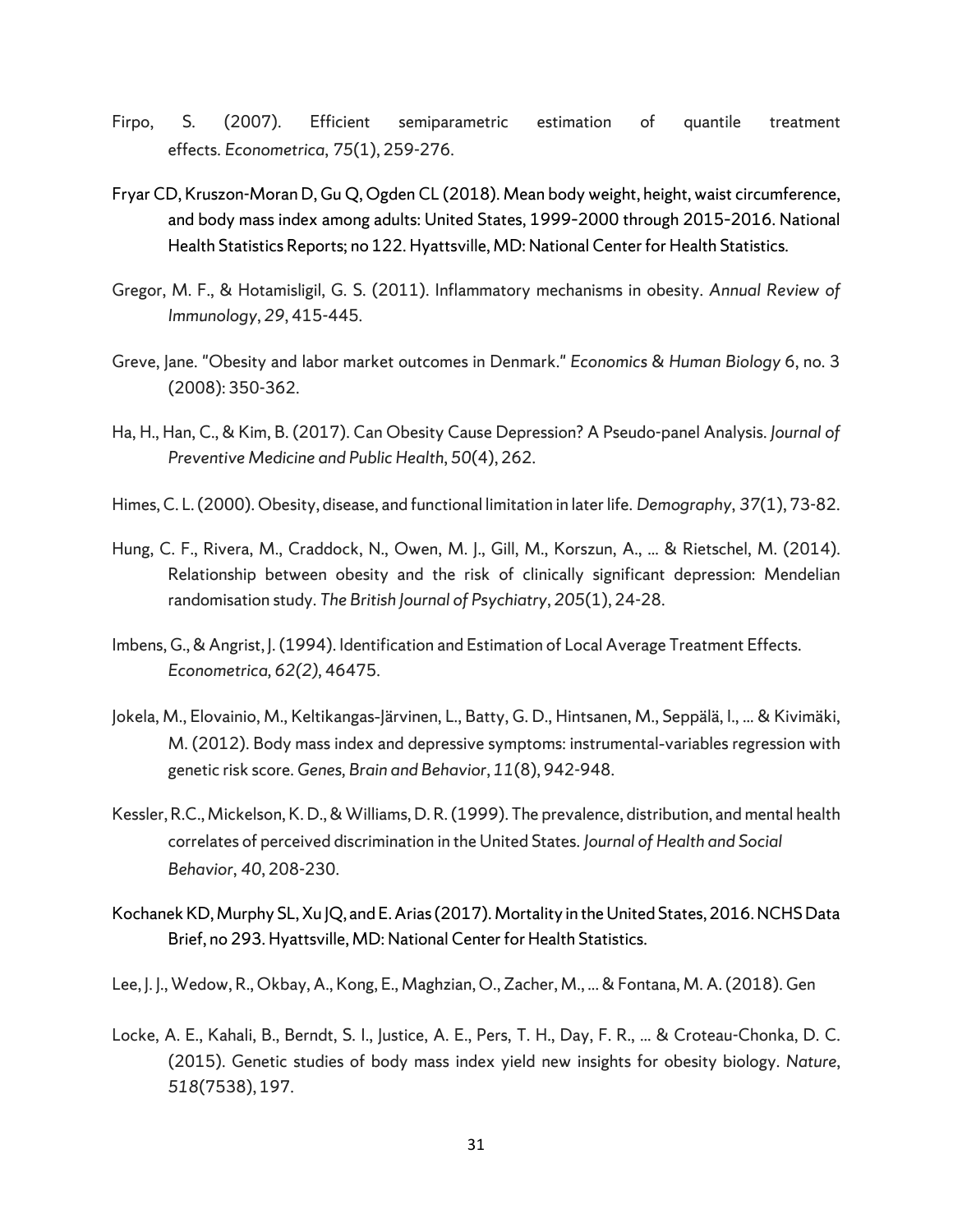- Luppino, F. S., de Wit, L. M., Bouvy, P. F., Stijnen, T., Cuijpers, P., Penninx, B. W., & Zitman, F. G. (2010). Overweight, obesity, and depression: a systematic review and meta-analysis of longitudinal studies. *Archives of General Psychiatry*, *67*(3), 220-229.
- Markowitz, S., Friedman, M. A., & Arent, S. M. (2008). Understanding the relation between obesity and depression: causal mechanisms and implications for treatment. *Clinical Psychology: Science and Practice*, *15*(1), 1-20.
- Martin, A. R., Gignoux, C. R., Walters, R. K., Wojcik, G. L., Neale, B. M., Gravel, S., ... & Kenny, E. E. (2017). Human demographic history impacts genetic risk prediction across diverse populations. *The American Journal of Human Genetics*, *100*(4), 635-649.
- Miller, A. H., & Raison, C. L. (2016). The role of inflammation in depression: from evolutionary imperative to modern treatment target. *Nature Reviews Immunology*, *16*(1), 22.
- Morris, S. (2007). The impact of obesity on employment. *Labour Economics*, *14*(3), 413-433. National Alliance on Mental Illness "Mental Health By The Numbers". Retrieved from: <https://www.nami.org/learn-more/mental-health-by-the-numbers>
- Nevo, A., & Rosen, A. M. (2012). Identification with imperfect instruments. *Review of Economics and Statistics*, *94*(3), 659-671.
- Okbay, A., Baselmans, B. M., De Neve, J. E., Turley, P., Nivard, M. G., Fontana, M. A., ... & Gratten, J. (2016). Genetic variants associated with subjective well-being, depressive symptoms, and neuroticism identified through genome-wide analyses. *Nature Genetics*, *48*(6), 624.
- Palinkas, L. A., Wingard, D. L., & Barrett-Connor, E. (1996). Depressive symptoms in overweight and obese older adults: a test of the "jolly fat" hypothesis. *Journal of Psychosomatic Research*, *40*(1), 59-66.
- Paolucci, E. M., Loukov, D., Bowdish, D. M., & Heisz, J. J. (2018). Exercise reduces depression and inflammation but intensity matters. *Biological Psychology*, *133*, 79-84.
- Price, A. L., Patterson, N. J., Plenge, R. M., Weinblatt, M. E., Shadick, N. A., & Reich, D. (2006). Principal components analysis corrects for stratification in genome-wide association studies. *Nature Genetics*, *38*(8), 904-909.
- Puhl, R. M., & Heuer, C. A. (2010). Obesity stigma: important considerations for public health. *American Journal of Public Health*, *100*(6), 1019-1028.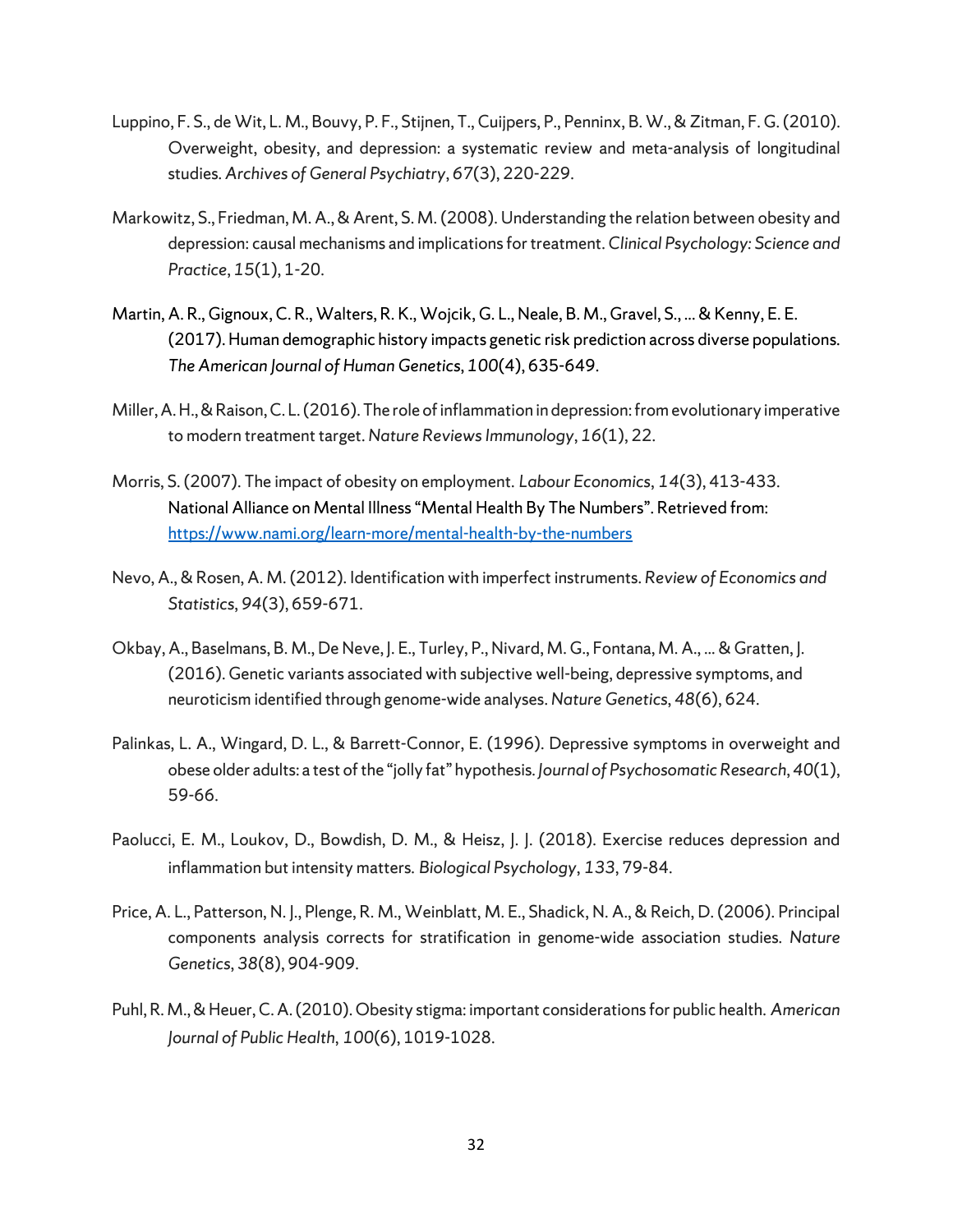- Roberts, R. E., Kaplan, G. A., Shema, S. J., & Strawbridge, W. J. (2000). Are the obese at greater risk for depression?. *American Journal of Epidemiology*, *152*(2), 163-170.
- Rosen-Reynoso, M., Alegría, M., Chen, C. N., Laderman, M., & Roberts, R. (2011). The relationship between obesity and psychiatric disorders across ethnic and racial minority groups in the United States. *Eating Behaviors*, *12*(1), 1-8.
- Scott, K. M., McGee, M. A., Wells, J. E., & Browne, M. A. O. (2008). Obesity and mental disorders in the adult general population. *Journal of Psychosomatic Research*, *64*(1), 97-105.
- Simon, G. E., Von Korff, M., Saunders, K., Miglioretti, D. L., Crane, P. K., Van Belle, G., & Kessler, R. C. (2006). Association between obesity and psychiatric disorders in the US adult population. *Archives of General Psychiatry*, *63*(7), 824-830.
- Speliotes, E. K., Willer, C. J., Berndt, S. I., Monda, K. L., Thorleifsson, G., Jackson, A. U., ... & Randall, J. C. (2010). Association analyses of 249,796 individuals reveal 18 new loci associated with body mass index. *Nature Genetics*, *42*(11), 937.
- Steffick DE (2000). Documentation of Affective Functioning Measures in the Health and Retirement Study (http://hrsonline.isr.umich.edu/sitedocs/userg/dr-005.pdf).
- Suglia, S. F., Demmer, R. T., Wahi, R., Keyes, K. M., & Koenen, K. C. (2016). Depressive symptoms during adolescence and young adulthood and the development of type 2 diabetes mellitus. *American Journal of Epidemiology*, *183*(4), 269-276.
- Tyrrell, J., Mulugeta, A., Wood, A.R., Beaumont, R.N., Tuke, M.A., Jones, S.E., … & Hyppönen, E., (2018). Using genetics to understand the causal influence of higher BMI on depression. *International Journal of Epidemiology*, dyy223, 1-15.
- van Kippersluis, H., & Rietveld, C. (2018). Pleiotropy-robust Mendelian Randomization. *International Journal of Epidemiology*, *47*, 1279-1288.
- von Hinke, S., Smith, G. D., Lawlor, D. A., Propper, C., & Windmeijer, F. (2016). Genetic markers as instrumental variables. *Journal of Health Economics*, *45*, 131-148.
- Walter, S., Kubzansky, L. D., Koenen, K. C., Liang, L., Tchetgen Tchetgen, E. J., Cornelis, M. C., ... & Glymour, M. M. (2015). Revisiting mendelian randomization studies of the effect of body mass index on depression. *American Journal of Medical Genetics Part B: Neuropsychiatric Genetics*, *168*(2), 108-115.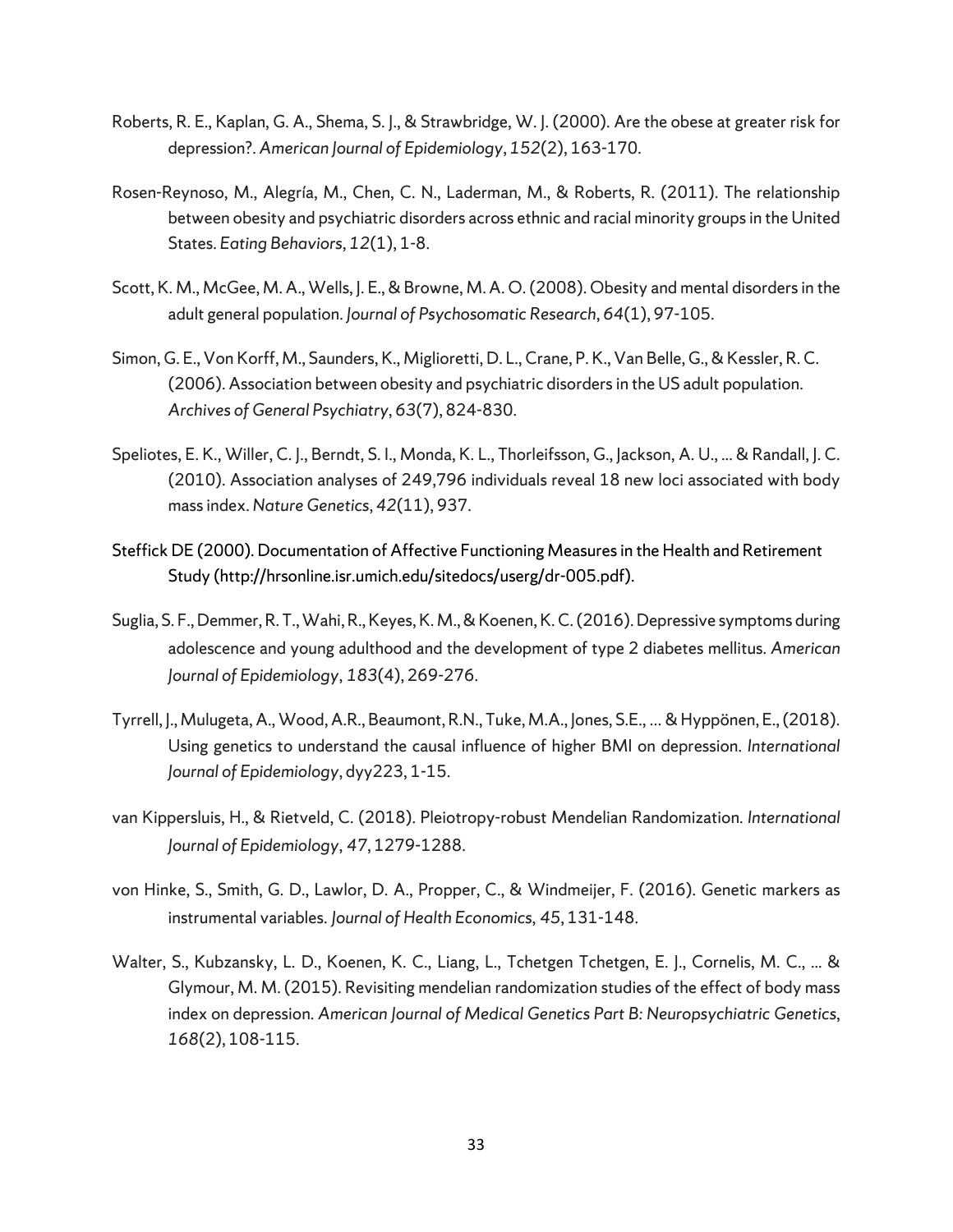- Ware, E. B., Schmitz, L. L., Faul, J. D., Gard, A., Mitchell, C., Smith, J. A., ... & Kardia, S. L. (2017). Heterogeneity in polygenic scores for common human traits. *BioRxiv*, 106062.
- Willage, B. (2018). The effect of weight on mental health: New evidence using genetic IVs. *Journal of Health Economics*, *57*, 113-130.
- Wray, N. R., Ripke, S., Mattheisen, M., Trzaskowski, M., Byrne, E. M., Abdellaoui, A., ... & Bacanu, S. A. (2018). Genome-wide association analyses identify 44 risk variants and refine the genetic architecture of major depression. *Nature Genetics*, *50*(5), 668.
- Zhao, G., Ford, E. S., Dhingra, S., Li, C., Strine, T. W., & Mokdad, A. H. (2009). Depression and anxiety among US adults: associations with body mass index. *International Journal of Obesity*, *33*(2), 257.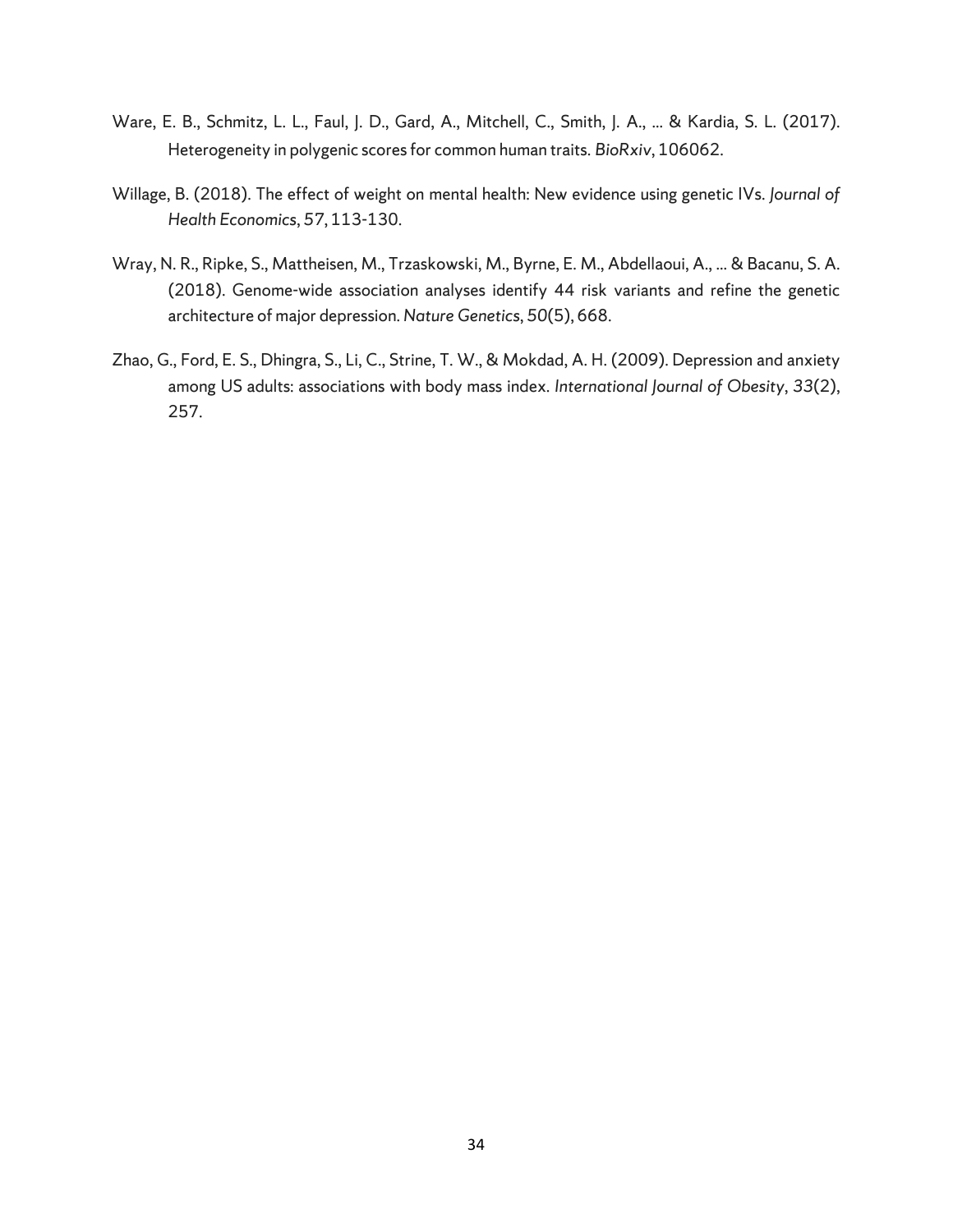|           |                   | <b>Add Health</b> |        |        | HRS     |        |  |  |
|-----------|-------------------|-------------------|--------|--------|---------|--------|--|--|
|           | All               | Women             | Men    | All    | Women   | Men    |  |  |
|           | $\left( 1\right)$ | (2)               | (3)    | (4)    | (5)     | (6)    |  |  |
| Age       | 28.94             | 28.82             | 29.01  | 68.18  | 68.05   | 68.36  |  |  |
|           | (1.73)            | (1.75)            | (1.72) | (9.84) | (10.06) | (9.54) |  |  |
| Female    | 0.54              |                   |        | 0.58   |         |        |  |  |
|           | (0.49)            |                   |        | (0.49) |         |        |  |  |
| CES-D     | 5.79              | 6.18              | 5.33   | 1.26   | 1.43    | 1.03   |  |  |
|           | (4.65)            | (4.89)            | (4.31) | (1.33) | (1.94)  | (1.61) |  |  |
| Depressed | 0.15              | 0.17              | 0.12   | 0.12   | 0.14    | 0.09   |  |  |
|           | (.35)             | (.37)             | (.32)  | (.32)  | (.35)   | (.28)  |  |  |
| BMI       | 28.56             | 28.48             | 28.67  | 27.69  | 27.42   | 28.05  |  |  |
|           | (7.14)            | (7.66)            | (6.49) | (5.51) | (5.96)  | (4.83) |  |  |
| Obese     | 0.34              | 0.34              | 0.35   | 0.28   | 0.28    | 0.28   |  |  |
|           | (.47)             | (.47)             | (.48)  | (.45)  | (.45)   | (.45)  |  |  |
| Ν         | 4928              | 2643              | 2285   | 8867   | 5104    | 3763   |  |  |

# **Table 1: Summary Statistics**

Notes: Standard deviations in parentheses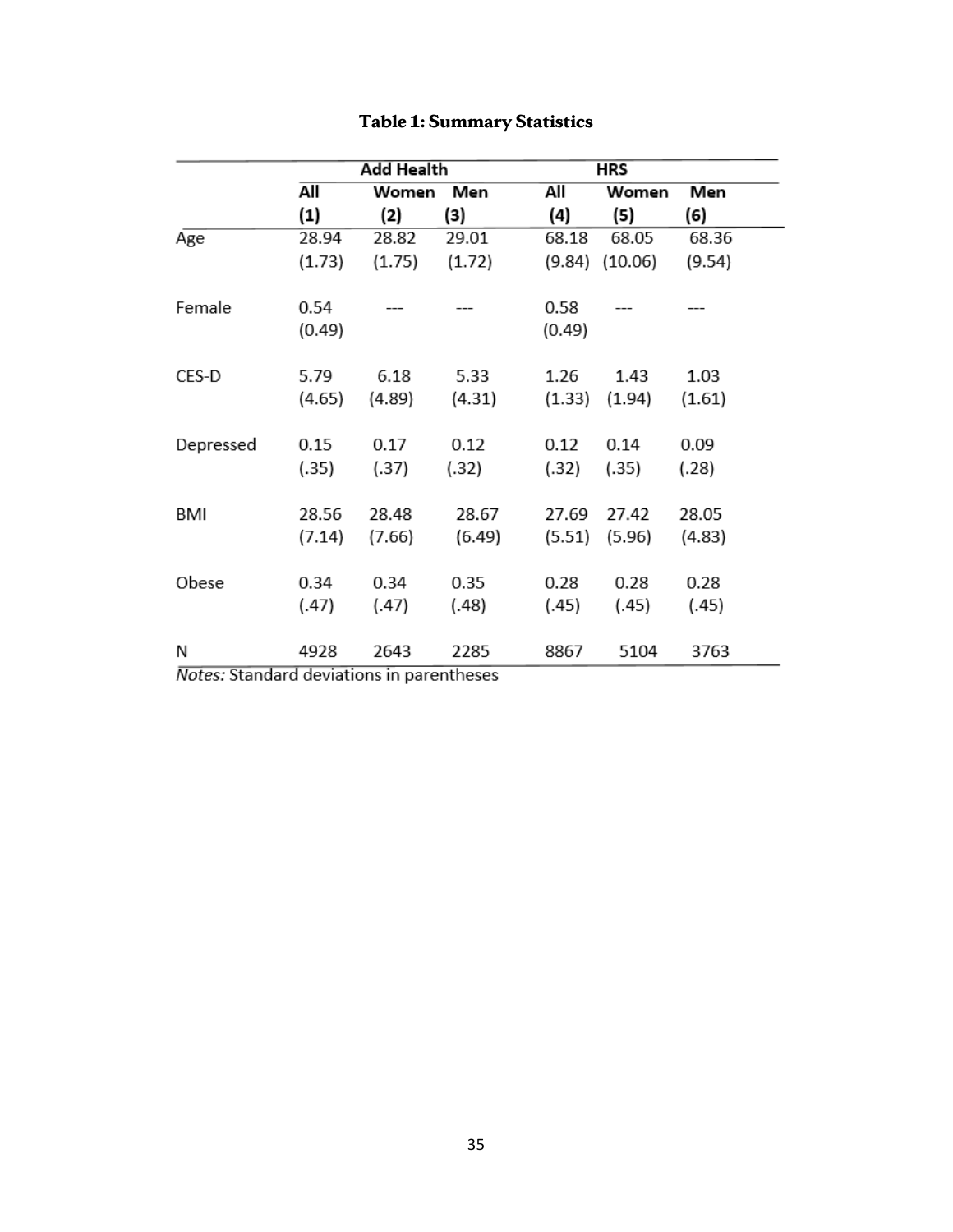|                     |            | Add Health |            |             |             |                          |
|---------------------|------------|------------|------------|-------------|-------------|--------------------------|
|                     | All        | Women      | Men        | All         | Women       | Men                      |
|                     | (1)        | (2)        | (3)        | (4)         | (5)         | (6)                      |
| A: CESD-Score       |            |            |            |             |             |                          |
| Outcome Mean        | 5.79       | 6.18       | 5.33       | 1.26        | 1.43        | 1.03                     |
| BMI                 | $0.028***$ | $0.062***$ | $-0.028**$ | $0.029***$  | $0.030***$  | $0.026***$               |
|                     | (.010)     | (.014)     | (.014)     | (.004)      | (.005)      | (.006)                   |
| Depression          | $0.359***$ | $0.345***$ | $0.389***$ | $0.130***$  | $0.121***$  | $0.104***$               |
| PGS                 | (.086)     | (.126)     | (.116)     | (.020)      | (.029)      | (.027)                   |
| Education           | $-0.101$   | $-0.087$   | $-0.010$   | $-0.085***$ | $-0.099***$ | $-0.064***$              |
| PGS                 | (.068)     | (.098)     | (.096)     | (.068)      | (.098)      | (.096)                   |
| <b>B: Depressed</b> |            |            |            |             |             |                          |
| Outcome Mean        | 0.15       | 0.17       | 0.12       | 0.12        | 0.14        | 0.09                     |
| BMI                 | $0.002***$ | $0.004***$ | $-0.002$   | $0.003***$  |             | $0.004***$<br>$0.003**$  |
|                     | (.001)     | (.001)     | (.001)     | (.001)      | (.001)      | (.001)                   |
| Depression          | $0.023***$ | $0.024**$  | $0.022**$  | $0.017***$  |             | $0.019***$<br>$0.014***$ |
| PGS                 | (.007)     | (.010)     | (.009)     | (.004)      | (.005)      | (.005)                   |
| Education           | $-0.005$   | $-0.004$   | $-0.004$   | $-0.013***$ |             | $-0.018***$<br>$-0.007$  |
| PGS                 | (.005)     | (.008)     | (.007)     | (.004)      |             | (.005)<br>(.007)         |
| N                   | 4928       | 2643       | 2285       | 8867        | 5104        | 3763                     |

**Table 2: OLS Estimates of the Effect of BMI on Mental Health in Young and Old Adults**

Notes: Add Health regressions in columns 1-3 control for age, age squared, gender, birth order, mother's education, picture vocabulary score, and the first 20 ancestry-specific principal components of the genetic data. HRS regressions in columns 4-6 control for age, age squared, gender, mother's education and the first 10 ancestry-specific principal components of the genetic data. Robust standard errors in parentheses. \*\*\* significant at 1% \*\* significant at 5% \* significant at 10%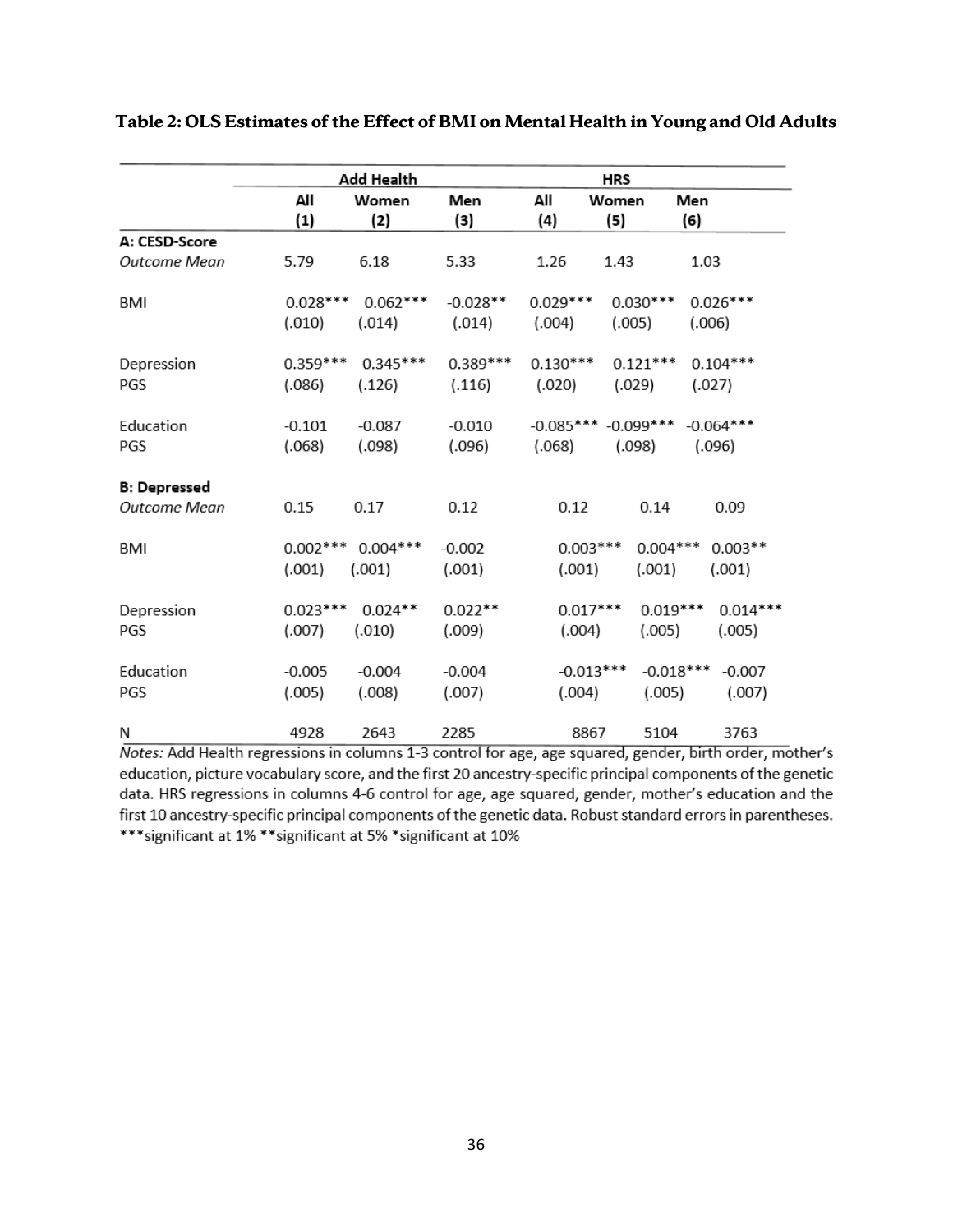|                       | <b>BMI</b>        | <b>BMI 10th</b> | <b>BMI 25th</b> | BMI 50th   | BMI 75 <sup>th</sup> | BMI 90th   |  |
|-----------------------|-------------------|-----------------|-----------------|------------|----------------------|------------|--|
|                       |                   | percentile      | percentile      | percentile | percentile           | percentile |  |
|                       | $\left( 1\right)$ | (2)             | (3)             | (4)        | (5)                  | (6)        |  |
| Panel A: Add Health   |                   |                 |                 |            |                      |            |  |
| <b>BMI PGS</b>        | $1.803***$        | $0.861***$      | $1.252***$      | $1.698***$ | $2.269***$           | 2.788***   |  |
|                       | (.101)            | (.071)          | (.074)          | (.102)     | (.149)               | (.242)     |  |
| <b>Depression PGS</b> | $0.220*$          | $-0.064$        | $0.189*$        | $0.341**$  | $0.442**$            | 0.252      |  |
|                       | (.129)            | (.094)          | (.100)          | (.135)     | (.197)               | (.310)     |  |
| <b>Education PGS</b>  | $-0.119$          | $0.124*$        | $-0.029$        | $-0.013$   | $-0.224$             | $-0.415$   |  |
|                       | (.104)            | (.073)          | (.078)          | (.105)     | (.154)               | (.249)     |  |
| F-Statistic           | 289               | 144             | 256             | 256        | 225                  | 144        |  |
| N                     | 4928              | 4928            | 4928            | 4928       | 4928                 | 4928       |  |
| Panel B: HRS          |                   |                 |                 |            |                      |            |  |
| <b>BMI PGS</b>        | $1.403***$        | $0.671***$      | $0.936***$      | $1.315***$ | $1.699***$           | 2.079***   |  |
|                       | (.060)            | (.062)          | (.056)          | (.060)     | (.083)               | (.129)     |  |
| Depression PGS        | $-0.015$          | $-0.033$        | 0.022           | $-0.012$   | 0.023                | $-0.035$   |  |
|                       | (.058)            | (.062)          | (.054)          | (.061)     | (.083)               | (.126)     |  |
| <b>Education PGS</b>  | $-0.089$          | $-0.092$        | $-0.089$        | $-0.006$   | $-0.002$             | $-0.112$   |  |
|                       | (.058)            | (.062)          | (.056)          | (.060)     | (.083)               | (.127)     |  |
| F-Statistic           | 529               | 100             | 256             | 441        | 400                  | 256        |  |
| N                     | 8867              | 8867            | 8867            | 8867       | 8867                 | 8867       |  |

# **Table 3: First Stage Estimates of the Effect of the BMI PGS on BMI**

Notes: Add Health regressions control for age, age squared, gender, birth order, mother's education, picture vocabulary score and the first 20 ancestry-specific principal components of the genetic data. HRS regressions control for age, age squared, gender, mother's education and the first 10 ancestry-specific principal components of the genetic data. Robust standard errors in parentheses. \*\*\* significant at 1% \*\* significant at 5% \*significant at 10%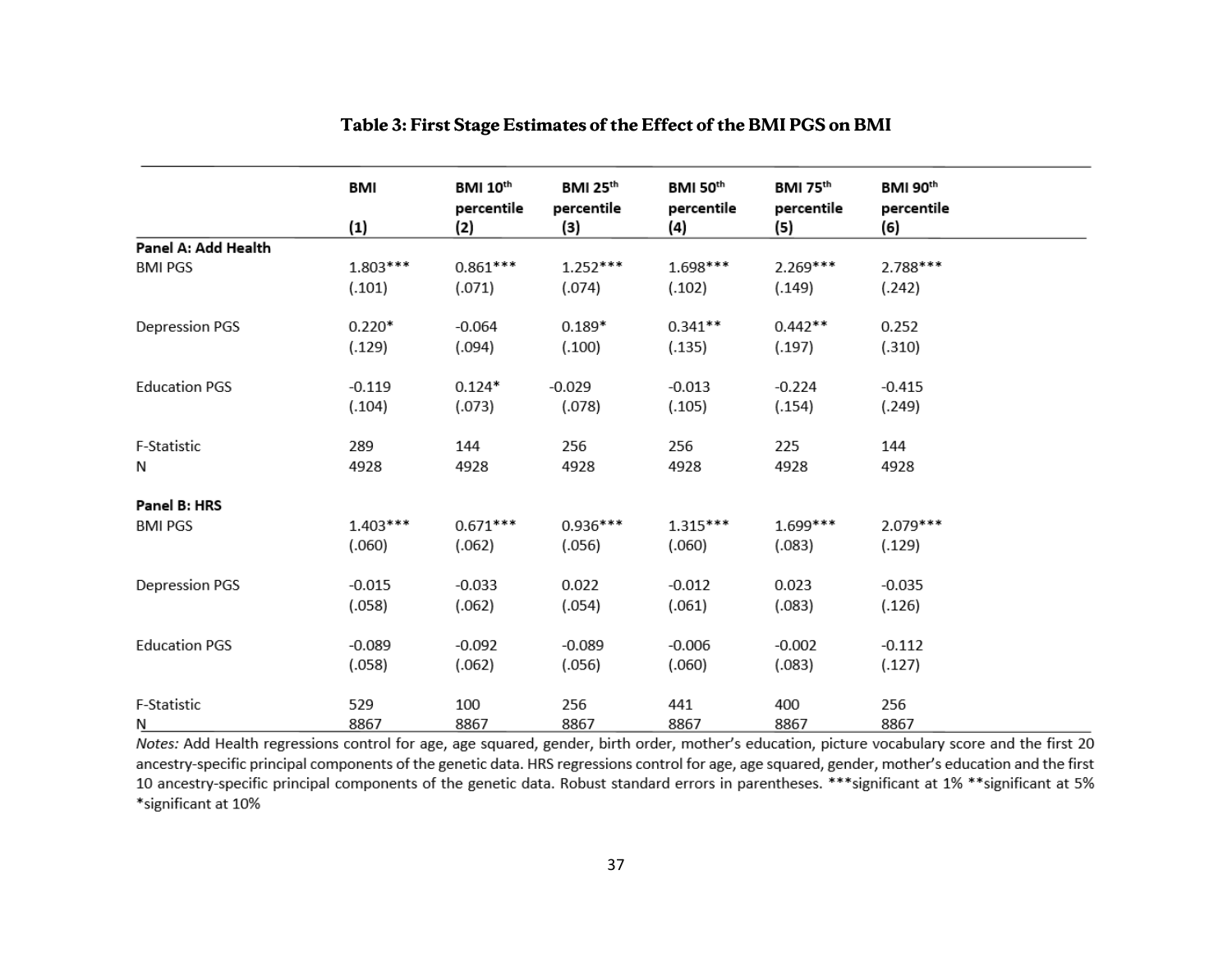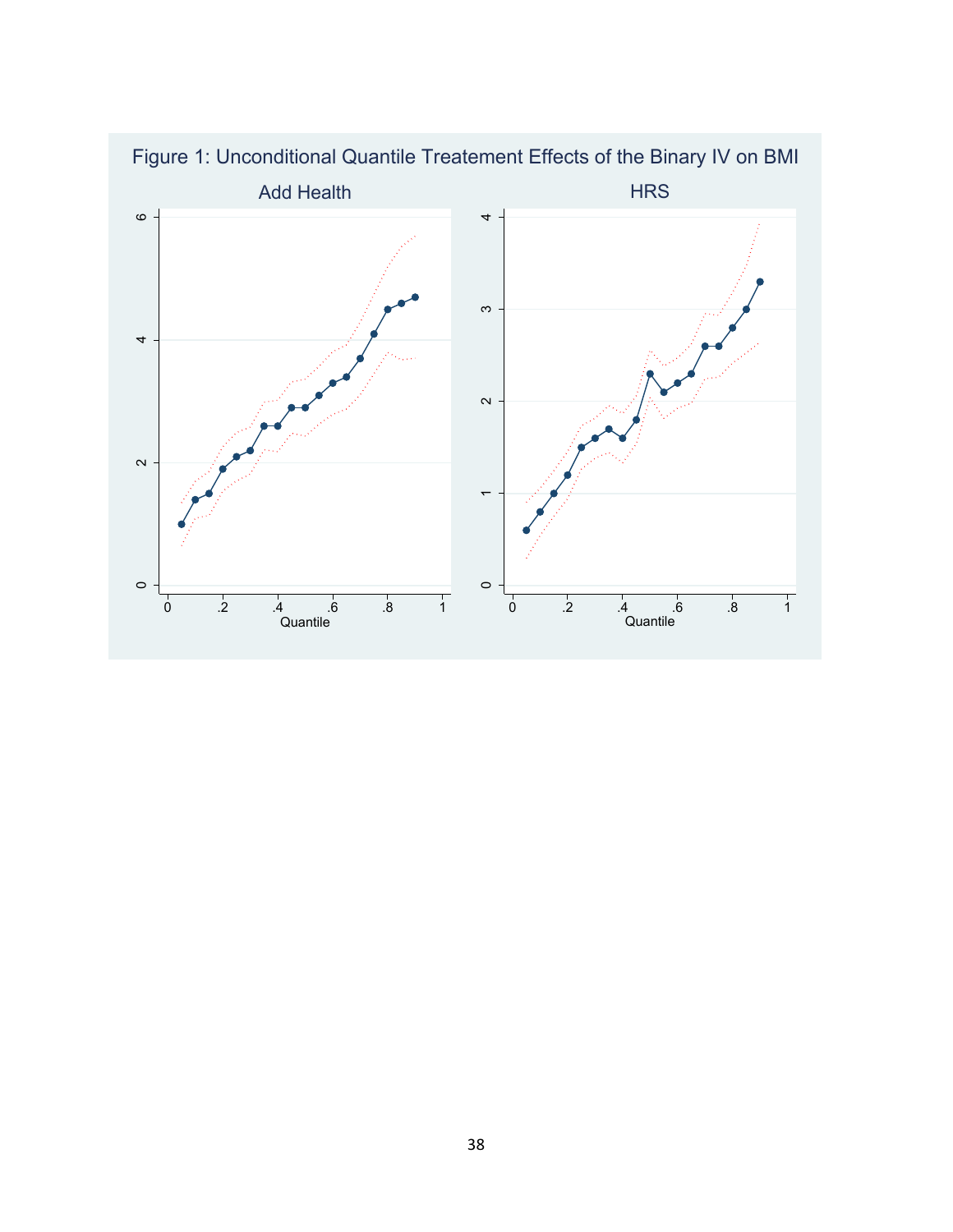|                     |            | Add Health   |            |             | <b>HRS</b>   |             |
|---------------------|------------|--------------|------------|-------------|--------------|-------------|
|                     | All<br>(1) | Women<br>(2) | Men<br>(3) | All<br>(4)  | Women<br>(5) | Men<br>(6)  |
| A: CESD-Score       |            |              |            |             |              |             |
| Outcome Mean        | 5.79       | 6.18         | 5.33       | 1.26        | 1.43         | 1.03        |
| BMI                 | 0.020      | 0.019        | 0.020      | $0.051***$  | $0.053***$   | $0.046***$  |
|                     | (.038)     | (.054)       | (.053)     | (.015)      | (.019)       | (.023)      |
| Depression          | $0.360***$ | $0.353***$   | 0.386      | $0.128***$  | $0.122***$   | $0.138***$  |
| PGS                 | (.086)     | (.125)       | (.117)     | (.020)      | (.029)       | (.027)      |
| Education           | $-0.104$   | $-0.111$     | $-0.086$   | $-0.078***$ | $-0.088***$  | $-0.062***$ |
| PGS                 | (.076)     | (.102)       | (.096)     | (.021)      | (.031)       | (.029)      |
| <b>B: Depressed</b> |            |              |            |             |              |             |
| Outcome Mean        | 0.15       | 0.17         | 0.12       | 0.12        | 0.14         | 0.09        |
| BMI                 | 0.003      | 0.004        | 0.001      | $0.007***$  | $0.007**$    | $0.007*$    |
|                     | (.003)     | (.004)       | (.004)     | (.003)      | (.004)       | (.004)      |
| Depression          | $0.022***$ | $0.024**$    | 0.022      | $0.024***$  | $0.019***$   | $0.013**$   |
| PGS                 | (.007)     | (.010)       | $(.009)**$ | (.006)      | (.005)       | (.005)      |
| Education           | $-0.004$   | $-0.003$     | $-0.003$   | $-0.010$    | $-0.016***$  | $-0.006$    |
| PGS                 | (.005)     | (.008)       | (.007)     | (.006)      | (.006)       | (.005)      |
| Ν                   | 4928       | 2643         | 2285       | 8867        | 5104         | 3763        |

# **Table 4: IV Estimates of the Effect of BMI on Mental Health in Young and Old Adults**

Notes: Add Health regressions in columns 1-3 control for age, age squared, gender, birth order, mother's education, picture vocabulary score, and the first 20 ancestry-specific principal components of the genetic data. HRS regressions in columns 4-6 control for age, age squared, gender, mother's education and the first 10 ancestry-specific principal components of the genetic data. Robust standard errors in parentheses. \*\*\* significant at 1% \*\* significant at 5% \* significant at 10%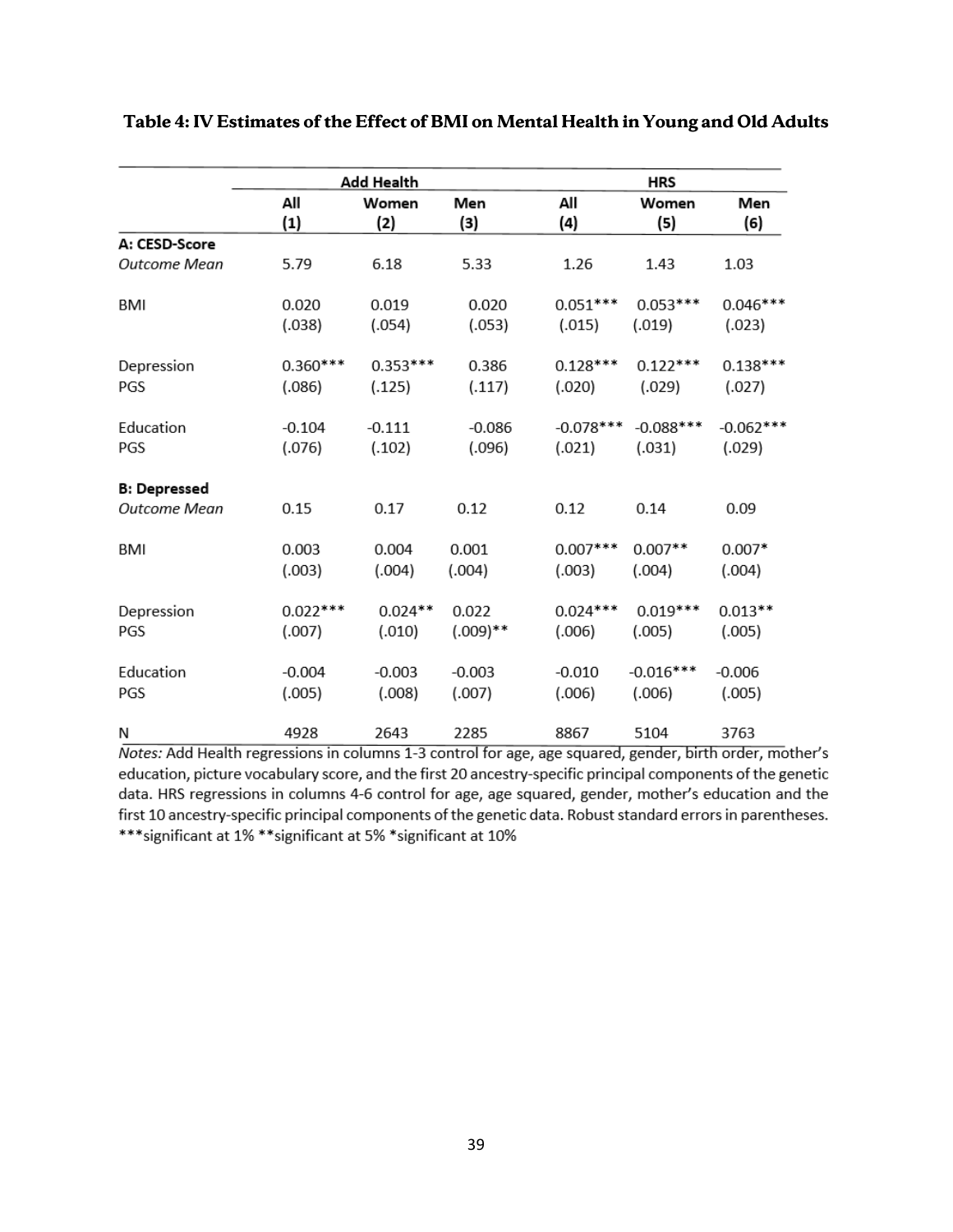# **Table 5: IV Estimates of the Effect of BMI on Mental Health in Young and Old Adults**

|                     |            | Add Health   |            |            | <b>HRS</b>   |            |  |  |
|---------------------|------------|--------------|------------|------------|--------------|------------|--|--|
|                     | All<br>(1) | Women<br>(2) | Men<br>(3) | All<br>(4) | Women<br>(5) | Men<br>(6) |  |  |
| A: CESD-Score       |            |              |            |            |              |            |  |  |
| Outcome Mean        | 5.79       | 6.18         | 5.33       | 1.26       | 1.43         | 1.03       |  |  |
| BMI                 | 0.024      | 0.022        | 0.026      | $0.065***$ | $0.070***$   | $0.056***$ |  |  |
|                     | (.037)     | (.053)       | (.052)     | (.014)     | (.019)       | (.019)     |  |  |
| <b>B: Depressed</b> |            |              |            |            |              |            |  |  |
| <b>Outcome Mean</b> | 0.15       | 0.17         | 0.12       | 0.12       | 0.14         | 0.09       |  |  |
| BMI                 | 0.003      | 0.004        | 0.001      | $0.009***$ | $0.010***$   | $0.008***$ |  |  |
|                     | (.003)     | (.004)       | (.004)     | (.003)     | (.003)       | (.004)     |  |  |
| N                   | 4928       | 2643         | 2285       | 8867       | 5104         | 3763       |  |  |

# **without Controlling for PGSs for Depression and Educational Attainment**

Notes: Add Health regressions in columns 1-3 control for age, age squared, gender, birth order, mother's education, picture vocabulary score, and the first 20 ancestry-specific principal components of the genetic data. HRS regressions in columns 4-6 control for age, age squared, gender, mother's education and the first 10 ancestry-specific principal components of the genetic data. Robust standard errors in parentheses. \*\*\* significant at 1% \*\* significant at 5% \* significant at 10%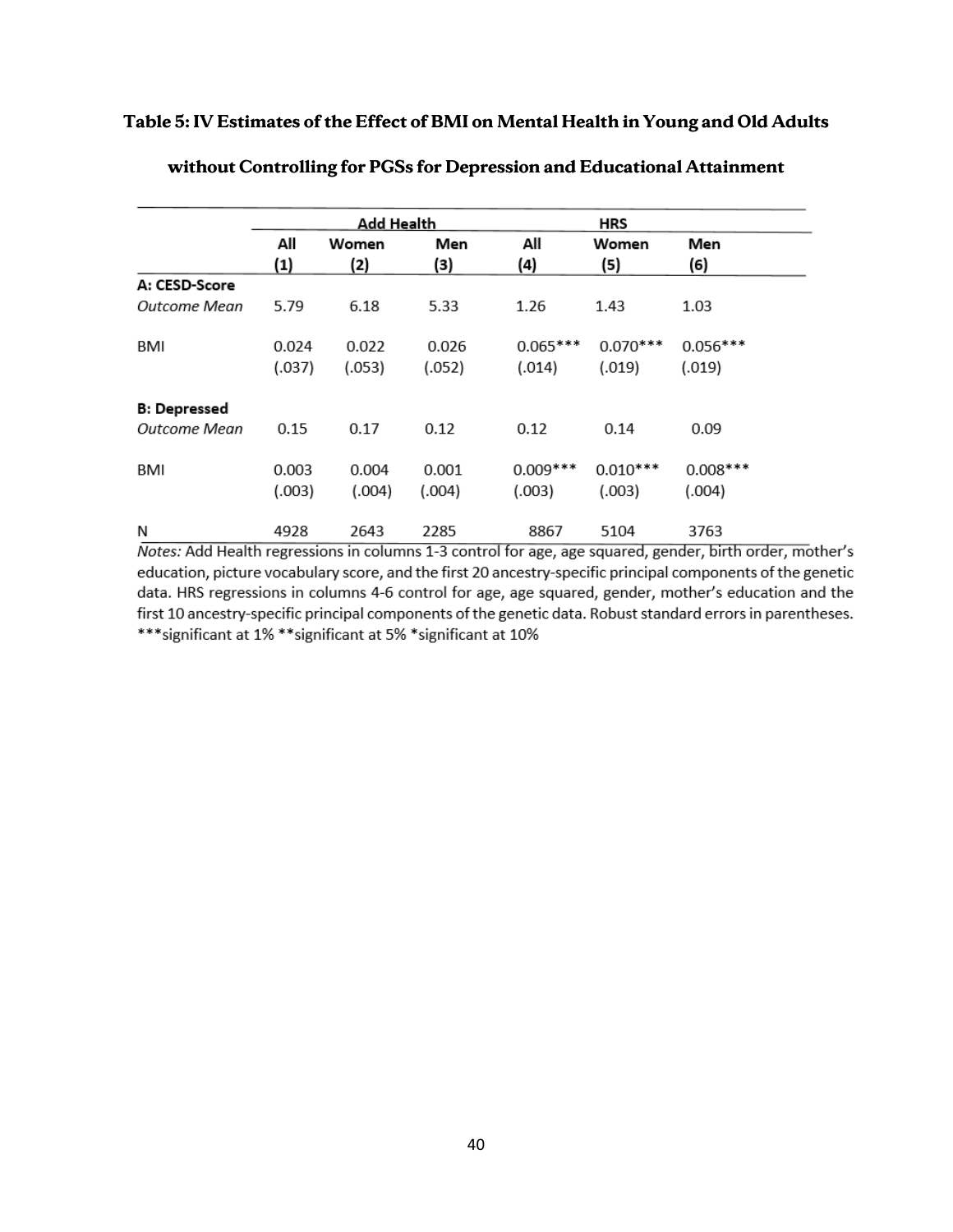|                     | Mean<br>(1) | <b>OLS</b><br>(2) | $\overline{N}$<br>(3) | IV(1)<br>(4) | UB(A4)<br>(5) | <b>UB</b> (A4 & A5)<br>(6) |  |
|---------------------|-------------|-------------------|-----------------------|--------------|---------------|----------------------------|--|
| Panel A: Add Health |             |                   |                       |              |               |                            |  |
| All                 | 5.79        | $0.028***$        | 0.020                 | $0.032**$    | 0.020         | 0.020                      |  |
|                     |             | (.010)            | (.038)                | (.016)       | $[.052]$      | $[.066]$                   |  |
| Women               | 6.18        | $0.062***$        | 0.019                 | $0.075***$   | 0.019         | 0.019                      |  |
|                     |             | (.014)            | (.054)                | (.020)       | [.094]        | $[.118]$                   |  |
|                     |             |                   |                       |              |               |                            |  |
| Men                 | 5.33        | $-0.028**$        | 0.020                 | $-0.045*$    | $-0.028$      | $-0.027$                   |  |
|                     |             | (.014)            | (.053)                | (.023)       | $[-.003]$     | $[.010]$                   |  |
| Panel B: HRS        |             |                   |                       |              |               |                            |  |
| All                 | 1.26        | $0.029***$        | $0.051***$            | $0.022***$   | 0.029         | 0.022                      |  |
|                     |             | (.004)            | (.015)                | (.006)       | [.037]        | [.035]                     |  |
| Women               | 1.43        | $0.300***$        | $0.053***$            | $0.023***$   | 0.030         | 0.023                      |  |
|                     |             | (.030)            | (.019)                | (.008)       | $[.041]$      | $[.040]$                   |  |
|                     |             |                   |                       |              |               |                            |  |
| Men                 | 1.03        | $0.026***$        | $0.046***$            | $0.019**$    | 0.026         | 0.018                      |  |
|                     |             | (.006)            | (.023)                | (.010)       | $[.041]$      | $[.042]$                   |  |
|                     |             |                   |                       |              |               |                            |  |

# **Table 6: OLS, IV and Upper Bounds for the Effect of BMI on CES-D Score**

Notes: Add Health regressions control for age, age squared, gender, birth order, mother's education, picture vocabulary score, and the first 20 ancestry-specific principal components of the genetic data. HRS regressions control for age, age squared, gender, mother's education and the first 10 ancestry-specific principal components of the genetic data. Robust standard errors in (.) \*\*\*significant at 1% \*\*significant at 5% \*significant at 10%. The Nevo & Rosen (2012) approach is implemented using the imperfectiv command in Stata. The upper endpoint of the 95% confidence interval on the bounded parameter is given in [.].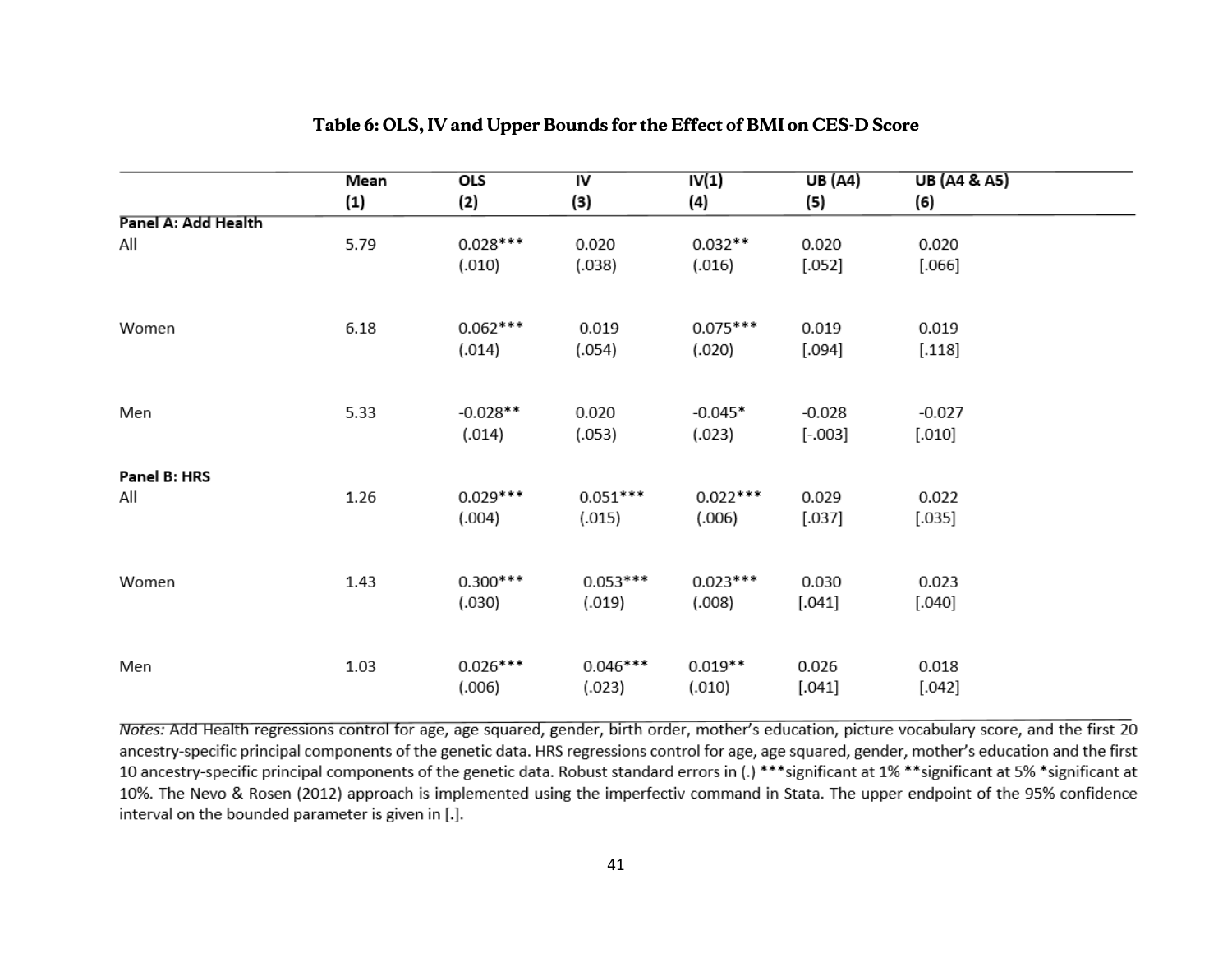|                     | Mean<br>$\left( 1\right)$ | OLS<br>(2)           | IV<br>(3)            | IV(1)<br>(4)        | <b>UB</b> (A4)<br>(5) | <b>UB (A4 &amp; A5)</b><br>(6) |
|---------------------|---------------------------|----------------------|----------------------|---------------------|-----------------------|--------------------------------|
| Panel A: Add Health |                           |                      |                      |                     |                       |                                |
| All                 | 0.15                      | $0.002***$<br>(.001) | 0.003<br>(.003)      | 0.002<br>(.001)     | 0.002<br>$[.004]$     | 0.002<br>$[.004]$              |
| Women               | 0.17                      | $0.004***$<br>(.001) | 0.004<br>(.004)      | $0.004**$<br>(.002) | 0.004<br>$[.006]$     | 0.004<br>$[.0007]$             |
| Men                 | 0.12                      | $-0.002$<br>(.0010)  | $-0.001$<br>(.004)   | $-0.002$<br>(.002)  | $-0.002$<br>$[.001]$  | $-0.001$<br>$[.002]$           |
| Panel B: HRS<br>All | 0.12                      | $0.003***$<br>(.001) | $0.007***$<br>(.003) | $0.002**$<br>(.001) | 0.003<br>$[.005]$     | 0.002<br>[.005]                |
| Women               | 0.14                      | $0.004***$<br>(.001) | $0.007**$<br>(.004)  | $0.003*$<br>(.001)  | 0.004<br>[.006]       | 0.003<br>$[.006]$              |
| Men                 | 0.09                      | $0.003***$<br>(.001) | $0.007*$<br>(.004)   | 0.002<br>(.002)     | 0.003<br>$[.005]$     | 0.001<br>$[.006]$              |

# **Table 7: OLS, IV and Upper Bounds for the Effect of BMI on Depression**

Notes: Add Health regressions control for age, age squared, gender, birth order, mother's education, picture vocabulary score, and the first 20 ancestry-specific principal components of the genetic data. HRS regressions control for age, age squared, gender, mother's education and the first 10 ancestry-specific principal components of the genetic data. Robust standard errors in (.) \*\*\*significant at 1% \*\*significant at 5% \*significant at 10%. The Nevo & Rosen (2012) approach is implemented using the imperfectiv command in Stata. The upper endpoint of the 95% confidence interval on the bounded parameter is given in [.].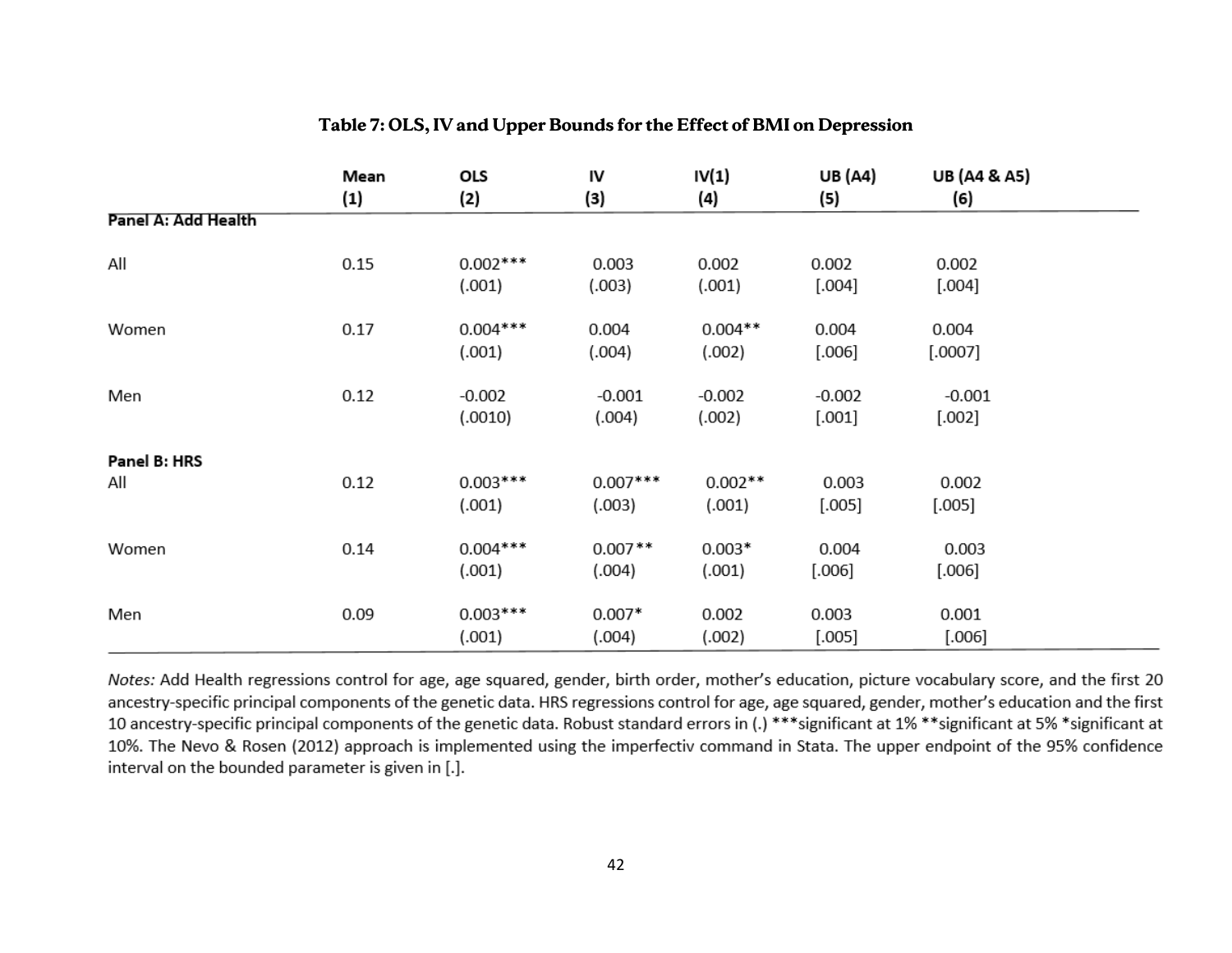# **Appendix Table A1: OLS Estimates of the Effect of BMI on Mental Health in Young and**

|                     |            | Add Health |           |            | HRS        |            |
|---------------------|------------|------------|-----------|------------|------------|------------|
|                     | All        | Women      | Men       | All        | Women      | Men        |
|                     | (1)        | (2)        | (3)       | (4)        | (5)        | (6)        |
| A: CESD-Score       |            |            |           |            |            |            |
| Outcome Mean        | 5.79       | 6.18       | 5.33      | 1.06       | 1.43       | 1.03       |
| BMI                 | $0.030***$ | $0.063***$ | $-0.027*$ | $0.030***$ | $0.031***$ | $0.027***$ |
|                     | (.010)     | (.014)     | (.014)    | (.004)     | (.005)     | (.007)     |
| <b>B: Depressed</b> |            |            |           |            |            |            |
| Outcome Mean        | 0.15       | 0.17       | 0.12      | 0.12       | 0.14       | 0.09       |
| BMI                 | $0.002***$ | $0.004***$ | $-0.001$  | $0.004***$ | $0.004***$ | $0.003**$  |
|                     | (.001)     | (.001)     | (.001)    | (.001)     | (.001)     | (.001)     |
|                     |            |            |           |            |            |            |
| N                   | 4928       | 2643       | 2285      | 8867       | 5104       | 3763       |

# **Old Adults without Controlling for the Depression and Education PGSs**

Notes: Add Health regressions in columns 1-3 control for age, age squared, gender, birth order, mother's education, picture vocabulary score, and the first 20 ancestry-specific principal components of the genetic data. HRS regressions in columns 4-6 control for age, age squared, gender, mother's education and the first 10 ancestry-specific principal components of the genetic data. Robust standard errors in parentheses. \*\*\* significant at 1% \*\* significant at 5% \* significant at 10%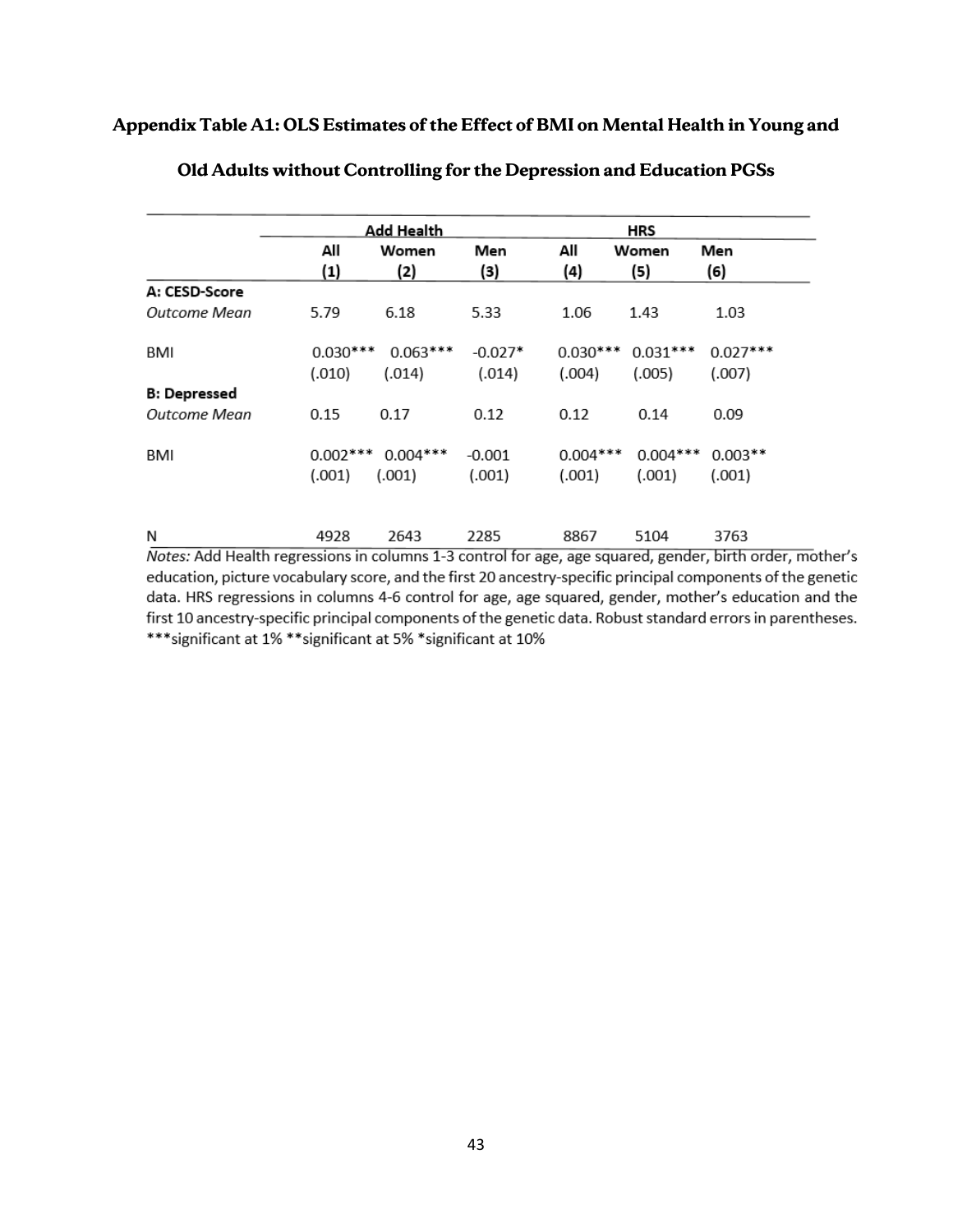# **Appendix Table A2: IV Estimates of the Effect of BMI on Mental Health in Young and**

|                     |            | Add Health   |            | <b>HRS</b> |              |            |  |
|---------------------|------------|--------------|------------|------------|--------------|------------|--|
|                     | All<br>(1) | Women<br>(2) | Men<br>(3) | All<br>(4) | Women<br>(5) | Men<br>(6) |  |
| A: CESD-Score       |            |              |            |            |              |            |  |
| Outcome Mean        | 5.79       | 6.18         | 5.33       | 1.26       | 1.43         | 1.03       |  |
| BMI                 | 0.039      | 0.009        | 0.061      | $0.063***$ | $0.071***$   | $0.051*$   |  |
|                     | (.043)     | (.060)       | (.069)     | (.018)     | (.025)       | (.023)     |  |
| <b>B: Depressed</b> |            |              |            |            |              |            |  |
| Outcome Mean        | 0.15       | 0.17         | 0.12       | 0.12       | 0.14         | 0.09       |  |
| BMI                 | 0.004      | 0.004        | 0.004      | $0.008***$ | $0.009**$    | 0.004      |  |
|                     | (.003)     | (.005)       | (.005)     | (.003)     | (.004)       | (.005)     |  |
| N                   | 4928       | 2643         | 2285       | 8867       | 5104         | 3763       |  |

### **Old Using a Binary Instrument**

Notes: The IV is a binary indicator=1 if the BMI PGS>0. Add Health regressions in columns 1-3 control for age, age squared, gender, birth order, mother's education, picture vocabulary score, PGSs for depression and education, and the first 20 ancestry-specific principal components of the genetic data. HRS regressions in columns 4-6 control for age, age squared, gender, mother's education, PGSs for depression and education, and the first 10 ancestry-specific principal components of the genetic data. Robust standard errors in parentheses. \*\*\* significant at 1% \*\* significant at 5% \* significant at 10%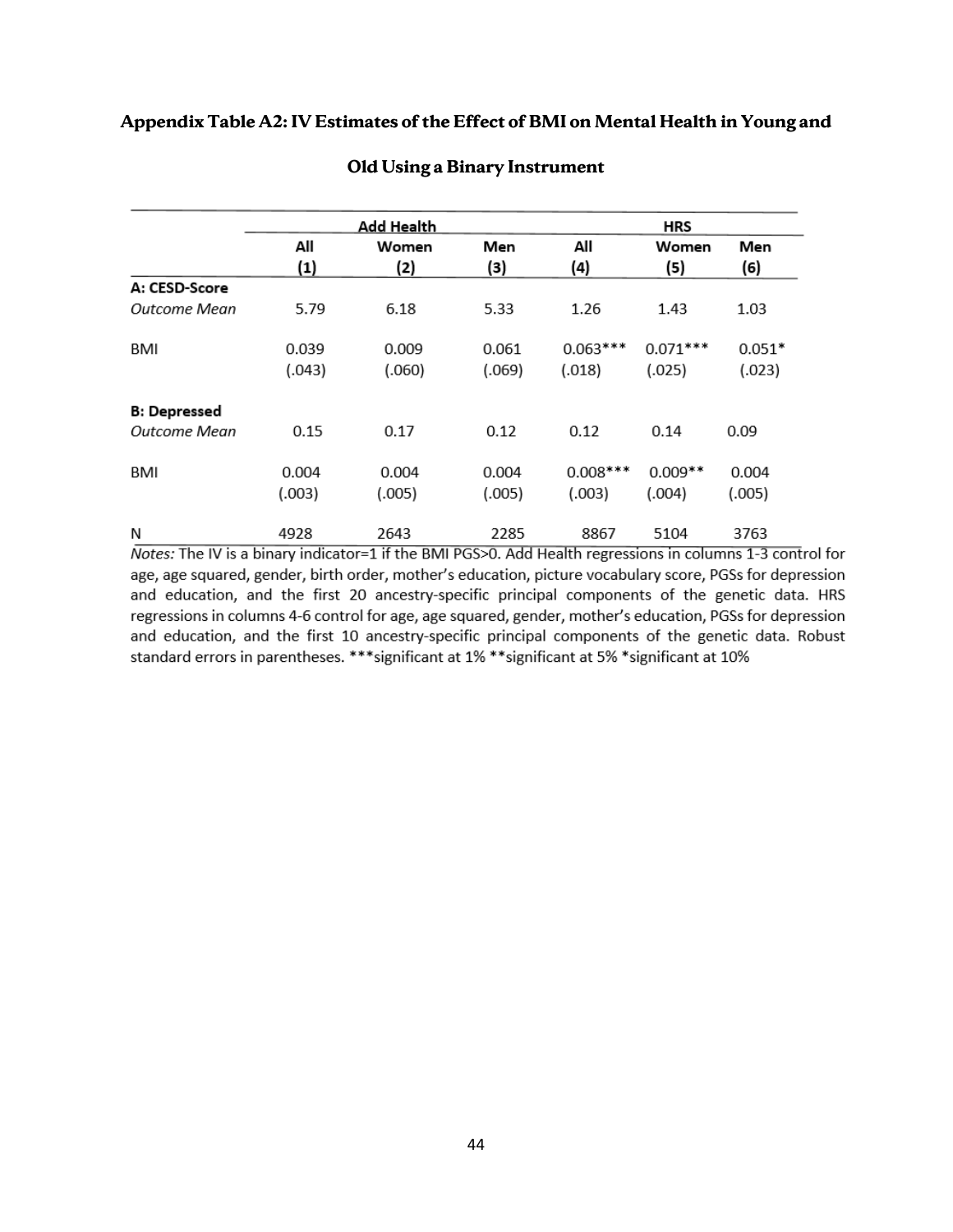|                     |            | <b>CES-D Score</b> |                         | Depression |            |                     |  |
|---------------------|------------|--------------------|-------------------------|------------|------------|---------------------|--|
|                     | OLS        | IV                 | <b>UB (A4 &amp; A5)</b> | OLS        | IV         | <b>UB</b> (A4 & A5) |  |
|                     | (1)        | (2)                | (3)                     | (4)        | (5)        | (6)                 |  |
| Panel A: Add Health |            |                    |                         |            |            |                     |  |
| All                 | $0.507***$ | 0.334              | 0.334                   | $0.027**$  | 0.050      | 0.021               |  |
|                     | (.142)     | (.638)             | $[1.04]$                | (.011)     | (.050)     | [.059]              |  |
| Women               | $0.913***$ | 0.383              | 0.383                   | $0.059***$ | 0.086      | 0.052               |  |
|                     | (.211)     | (1.07)             | $[1.72]$                | (.016)     | (.082)     | [.108]              |  |
| Men                 | 0.008      | 0.284              | $-0.083$                | $-0.010$   | 0.010      | $-0.017$            |  |
|                     | (.189)     | (.758)             | [.615]                  | (.014)     | (.060)     | [.038]              |  |
| Panel B: HRS        |            |                    |                         |            |            |                     |  |
| All                 | $0.311***$ | $0.705***$         | 0.213                   | $0.036***$ | $0.102***$ | 0.019               |  |
|                     | (.045)     | (.206)             | [.359]                  | (.008)     | (.037)     | $[.046]$            |  |
| Women               | $0.332***$ | $0.800***$         | 0.219                   | $0.037***$ | $0.106***$ | 0.020               |  |
|                     | (.064)     | (.293)             | [.425]                  | (.012)     | (.052)     | [.059]              |  |
| Men                 | $0.276***$ | $0.568**$          | 0.201                   | $0.033***$ | $0.090*$   | 0.018               |  |
|                     | (.061)     | (.284)             | $[.403]$                | (.011)     | (.050)     | [.055]              |  |

# **Appendix Table A3: OLS, IV and Upper Bounds for the Effect of Obesity on Mental Health**

Notes: Add Health regressions control for age, age squared, gender, birth order, mother's education, picture vocabulary score, PGSs for education and depression, and the first 20 ancestry-specific principal components of the genetic data. HRS regressions control for age, age squared, gender, mother's education, PGSs for education and depression, and the first 10 ancestry-specific principal components of the genetic data. Robust standard errors in (.) \*\*\*significant at 1% \*\*significant at 5% \*significant at 10%. The Nevo & Rosen (2012) approach is implemented using the imperfectiv command in Stata. The upper bound is based on assumptions (A4 & A5). The upper endpoint of the 95% confidence interval on the bounded parameter is given in [.].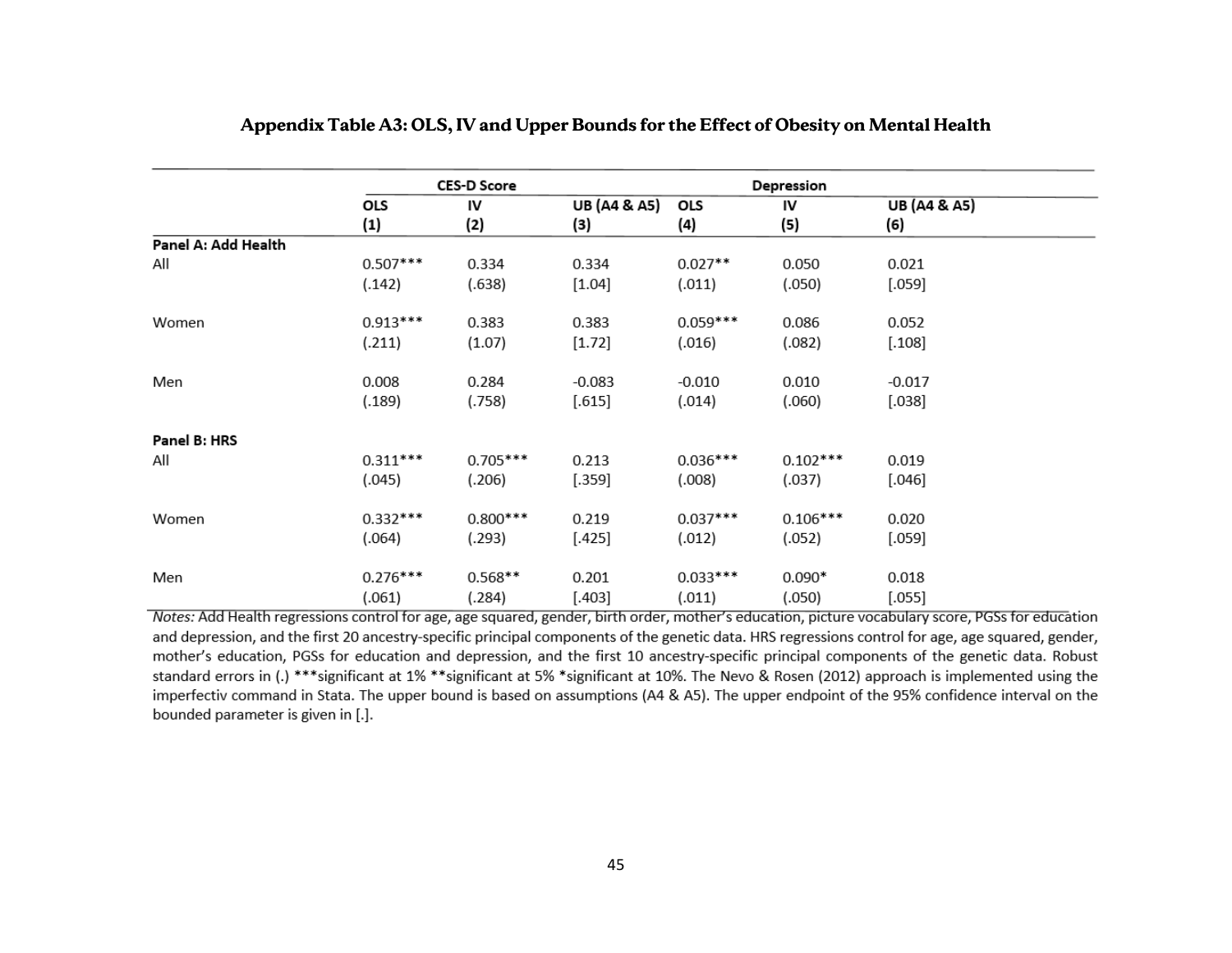|             | OLS<br>(1) | IV<br>(2) | <b>UB Ass 3&amp;4</b><br>(3) |  |
|-------------|------------|-----------|------------------------------|--|
| Panel A:    |            |           |                              |  |
| CES-D Score | $0.231***$ | $-0.117$  | $-0.118$                     |  |
|             | (.036)     | (.450)    | [0.354]                      |  |
| Panel B:    |            |           |                              |  |
| Depressed   | $0.846***$ | $-0.914$  | -0.914                       |  |
|             | (.206)     | (3.56)    | $[1.52]$                     |  |

**Appendix Table A4: The Effect of Mental Health on BMI for Old Adults**

Notes: All regressions control for age, age squared, gender, mother's education, PGSs for BMI and education, and the first 10 ancestry-specific principal components of the genetic data. Robust standard errors in (.) \*\*\* significant at 1% \*\*significant at 5% \*significant at 10%. The 95% confidence interval of the estimated upper bound is given in [.].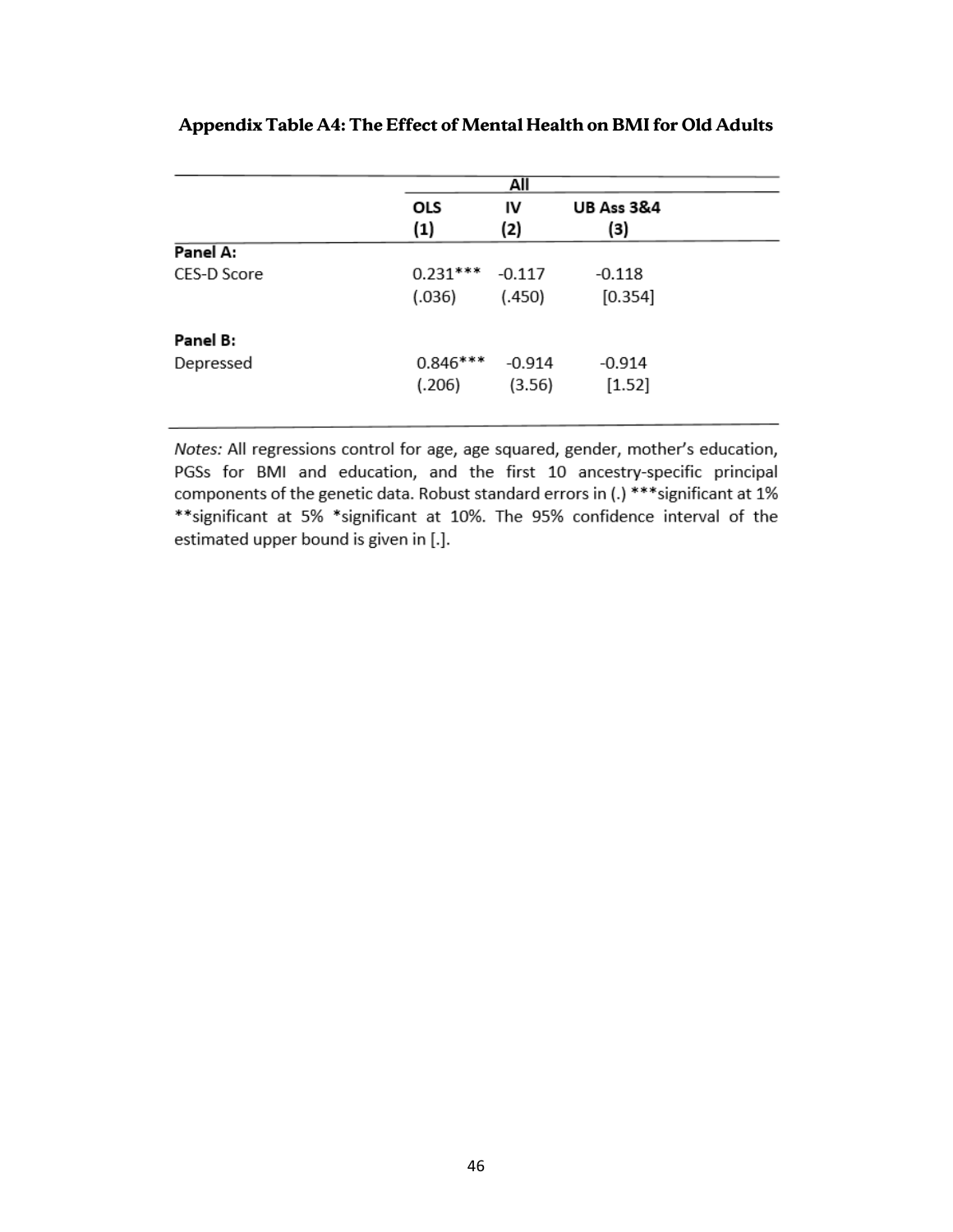# **Appendix Table A5: IV Estimates of the Effect of BMI on Mental Health for Old Adults,**

|                     | All        | Women    | Men       |
|---------------------|------------|----------|-----------|
|                     | $\bf(1)$   | (2)      | (3)       |
| A: CESD-Score       |            |          |           |
| Outcome Mean        | 1.26       | 1.43     | 1.03      |
|                     |            |          |           |
| BMI                 | $0.051***$ | $0.043*$ | $0.061*$  |
|                     | (.018)     | (.023)   | (.031)    |
|                     |            |          |           |
| <b>B: Depressed</b> |            |          |           |
| <b>Outcome Mean</b> | 0.12       | 0.14     | 0.09      |
|                     |            |          |           |
|                     |            |          |           |
| BMI                 | $0.008**$  | 0.004    | $0.013**$ |
|                     | (.003)     | (.004)   | (.006)    |

# **Accounting for Mortality Attrition**

Notes: All regressions control for age, age squared, gender, mother's education, PGSs for depression and education, and the first 10 ancestry-specific principal components of the genetic data. Robust standard errors in parentheses. \*\*\* significant at 1% \*\* significant at 5% \* significant at 10%.